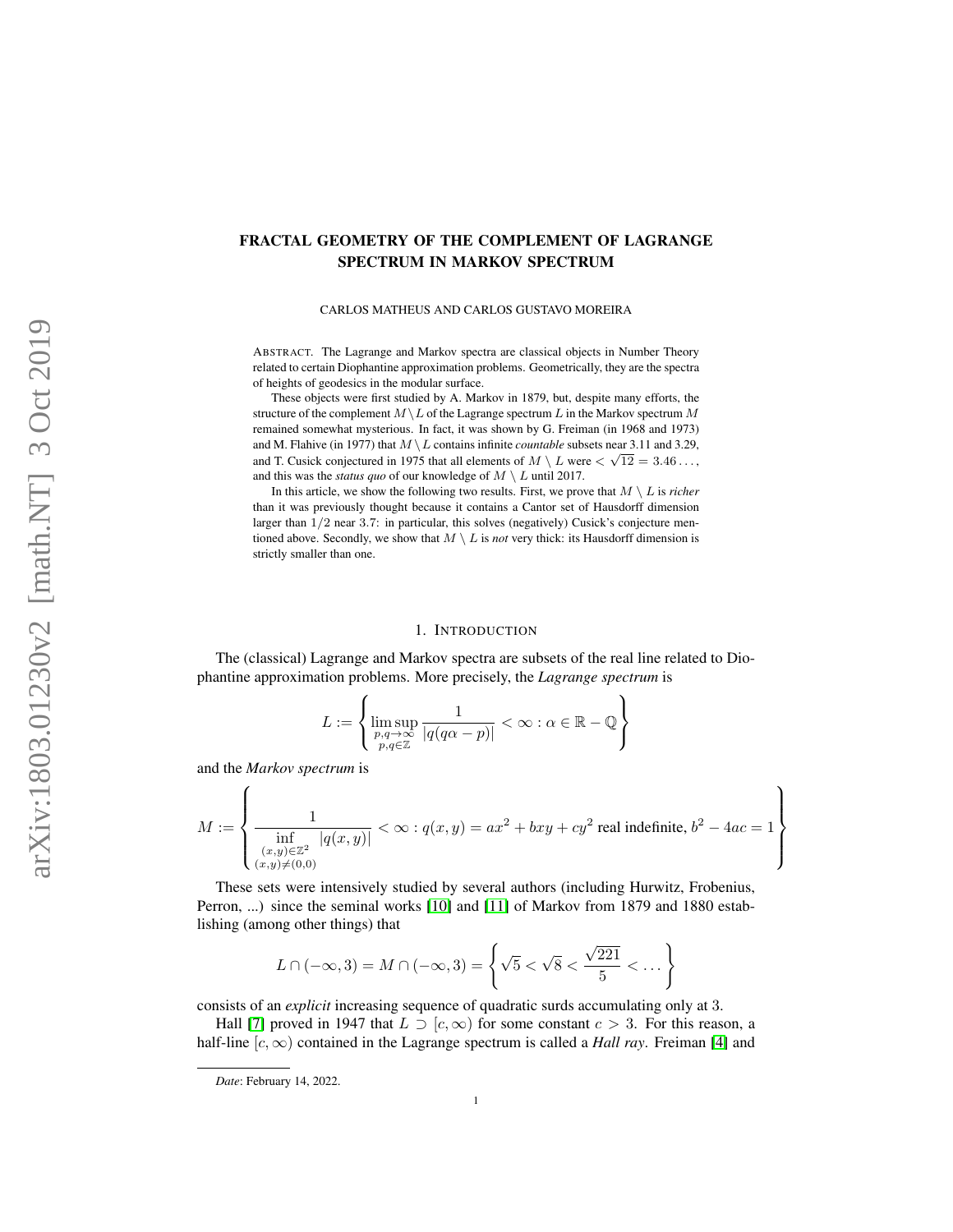Schecker [\[17\]](#page-27-2) proved that [ √  $21, \infty$ )  $\subset L$ , and Freiman [\[5\]](#page-26-2) determined in 1975 the biggest half-line  $[c_F, \infty)$  contained in the Lagrange spectrum, namely,

$$
c_F := \frac{2221564096 + 283748\sqrt{462}}{491993569} \simeq 4.5278...
$$

The constant  $c_F$  is called *Freiman's constant*.

In general, it is known that  $L \subset M$  are closed subsets of R. The results of Markov, Hall and Freiman mentioned above imply that the Lagrange and Markov spectra coincide below 3 and above  $c_F$ . Nevertheless, it took a certain time to decide whether these two sets were the same: in fact, Freiman [\[3\]](#page-26-3) showed in 1968 that  $M \setminus L \neq \emptyset$  by exhibiting a countable subset of isolated points of  $M \setminus L$  near 3.11; after that, Freiman proved in 1973 that M contains a point  $\alpha_{\infty}$  near 3.29, and Flahive showed in 1977 that  $\alpha_{\infty}$  is the accumulation point of a countable subset of M near 3.29.

This state of affairs led Cusick [\[1\]](#page-26-4) to conjecture in 1975 that the Lagrange and Markov This state of arraits led Cusick [1] to conjecture in 1975 that the Lagrange and Markov spectra coincide after  $\sqrt{12}$ , i.e.,  $(M \setminus L) \cap [\sqrt{12}, \infty) = \emptyset$ : in fact, one reads at page 516 spectra coincide after  $\sqrt{12}$ , i.e.,  $\sqrt{M} \sqrt{L}$   $\sqrt{11} \sqrt{12}$ ,  $\infty$   $\sqrt{9}$  = 0: in fact, one reads the phrase "I think it is likely that L and M coincide above  $\sqrt{12}$  = 3.46410".

The reader is invited to consult the excellent book [\[2\]](#page-26-5) of Cusick–Flahive for a beautiful review of the literature produced on this topic until 1989, and the recent article [\[14\]](#page-27-3) of the second author for more discussions of the fractal geometry of L and M.

1.1. Statement of the main results. The first main result of this paper (extending the analysis in our two previous papers [\[12\]](#page-27-4), [\[13\]](#page-27-5)) answers Cusick's conjecture by showing that  $M \setminus L$  near 3.7 is *richer* than countable subsets:

<span id="page-1-0"></span>**Theorem 1.1.** The intersection of  $M \setminus L$  with the interval (3.7, 3.71) has Hausdorff di*mension* > 0.53128 *(and, a fortiori,*  $(M \setminus L) \cap (3.7, 3.71) \neq \emptyset$ ).

Remark 1.2. We explain in Appendix [A](#page-20-0) that our proof of Theorem [1.1](#page-1-0) actually give more details about  $M \setminus L$ : for instance, our arguments allow to compute the largest *known* element  $\Upsilon$  of  $M \setminus L$ .

The second main result in this article says that  $M \setminus L$  *doesn't* have full Hausdorff dimension (and, hence, it is *not* very thick):

<span id="page-1-2"></span>**Theorem 1.3.**  $HD(M \setminus L) < 0.986927$ .

Remark 1.4. In Appendix [B,](#page-22-0) we give empirical evidence towards the better estimate  $HD(M \setminus L) < 0.888$ .

It follows that  $M \setminus L$  has empty interior, and so, since M and L are closed subsets of  $\mathbb{R}, \overline{int(M)} = \overline{int(L)} \subset L \subset M$ . In particular, we have the following:

Corollary 1.5.  $int(M) = int(L)$ .

As a consequence, we recover the fact, proved in [\[5\]](#page-26-2), that the biggest half-line contained in M coincides with the biggest half-line  $[c_F, \infty)$  contained in L.

Our main results show that  $M \setminus L$  has an intricate structure and this motivates the following question<sup>[1](#page-1-1)</sup>. Consider the Lagrange spectrum L, and denote by X the set obtained from L by removing all non-trivial closed intervals contained on it and all of its isolated points. Is every point of X accumulated by points in  $M \setminus L$ ?

Remark 1.6. We expect that the techniques in this article will be helpful in computing exactly the first decimal digit of  $HD(M \setminus L)$ .

<span id="page-1-1"></span><sup>&</sup>lt;sup>1</sup>Despite the fact that we don't know any point of L accumulated by points in  $M \setminus L$ .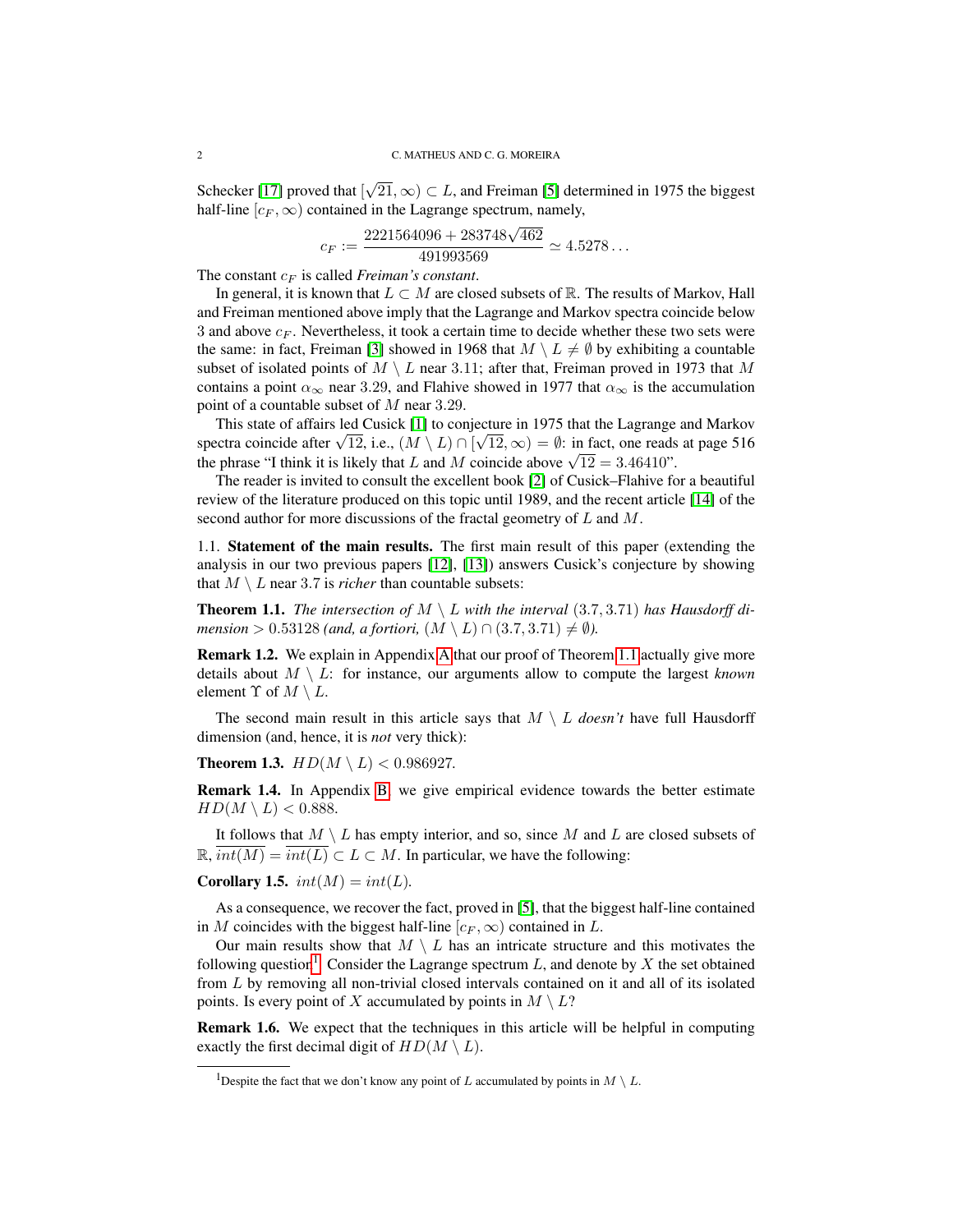Our approach to Theorems [1.1](#page-1-0) and [1.3](#page-1-2) is based on some qualitative *dynamical* insights leading to a series of quantitative estimates with continued fractions. Before explaining this point, let us briefly recall the classical dynamical characterization of the Lagrange and Markov spectra due to Perron (see, e.g., [\[2\]](#page-26-5) for more details).

1.2. Continued fractions, shift dynamics, and the Lagrange and Markov spectra. Given a sequence  $a = (a_n)_{n \in \mathbb{Z}} \in (\mathbb{N}^*)^{\mathbb{Z}}$ , we denote by  $\lambda_i(a) := [a_i; a_{i+1}, a_{i+2}, \dots]$  $[0; a_{i-1}, a_{i-2}, \dots]$ , where

$$
[c_0;c_1,c_2,\ldots] := c_0 + \frac{1}{c_1 + \frac{1}{c_2 + \frac{1}{\ddots}}}
$$

.

stands for the usual continued fraction development.

The Markov value  $m(a)$  of a is  $m(a) = \sup \lambda_n(a)$  and the Lagrange value  $\ell(a)$  of a is  $n\bar{\in}\mathbb{Z}$  $\ell(a) = \limsup \lambda_n(a)$ . In this setting, the Markov spectrum M is the collection of all finite Markov values and the Lagrange spectrum L is the collection of all finite Lagrange values.

From the point of view of Dynamical Systems, the previous paragraphs can be rewritten as follows. Let  $\Sigma = (\mathbb{N}^*)^{\mathbb{Z}} = (\mathbb{N}^*)^{\mathbb{Z}^-} \times (\mathbb{N}^*)^{\mathbb{N}} = \Sigma^- \times \Sigma^+$  and  $\pi^{\pm} : \Sigma \to \Sigma^{\pm}$  the natural projections.

Consider  $\sigma$  the left-shift dynamics on  $\Sigma$ , and denote by  $f : \Sigma \to \mathbb{R}$  the height function  $f((b_n)_{n\in\mathbb{Z}}):=\lambda_0((b_n)_{n\in\mathbb{Z}})=[b_0;b_1,\ldots]+[0;b_{-1},\ldots].$ 

The Markov value  $m(\underline{b})$  of a sequence  $\underline{b} \in \Sigma$  is  $m(\underline{b}) = \sup_{n \in \mathbb{Z}} f(\sigma^n(\underline{b}))$ . Similarly, the Lagrange value  $\ell(\underline{b})$  of a sequence  $\underline{b} \in \Sigma$  is  $\ell(\underline{b}) = \limsup f(\sigma^n(\underline{b}))$ .

Therefore, we can think geometrically about L and M in terms of the heights of the orbits of a dynamical system G on the plane  $\mathbb{R}^2$ . Indeed, the natural map  $\Sigma^+ \times \Sigma^- \to$  $\mathbb{R} \times \mathbb{R}$  sending  $(b_i)_{i \in \mathbb{Z}}$  to  $([b_0; b_1, \ldots], [0; b_{-1}, \ldots])$  allows to transfer the shift dynamics  $\sigma : \Sigma \to \Sigma$  and the height function  $f : \Sigma \to \mathbb{R}$  to the plane  $\mathbb{R}^2$ : in this way,  $\sigma$  becomes a natural extension  $G : (\mathbb{R} \setminus \mathbb{Q}) \times (\mathbb{R} \setminus \mathbb{Q}) \cap (0, 1) \rightarrow (\mathbb{R} \setminus \mathbb{Q}) \times (\mathbb{R} \setminus \mathbb{Q}) \cap (0, 1)$  of the so-called Gauss map and f becomes  $\widetilde{f} : \mathbb{R}^2 \to \mathbb{R}$ ,  $\widetilde{f}(x, y) := x + y$ . As it is explained below, even though our proofs of Theorems [1.1](#page-1-0) and [1.3](#page-1-2) might superficially look a "lucky" concatenation of a series of lemmas about continued fractions, they are directly motivated by qualitative dynamical features of the orbits of  $G$  with respect to the height function  $f$ .

1.3. Ideas behind the proof of Theorem [1.1.](#page-1-0) Our first source of inspiration to construct new elements in  $M \setminus L$  is provided by Flahive paper [\[6\]](#page-26-6). In this article, Flahive introduced the notion of *semi-symmetric* words and she proved that an element of  $M \setminus L$  is usually associated to *non* semi-symmetric words. In particular, it is not surprising that Freiman's construction of elements in M is related to the non semi-symmetric words (of odd lengths<sup>[2](#page-2-0)</sup>) 222211221 and 2112221, and our construction of new elements in  $M \setminus L$  is based on the non semi-symmetric word (of odd length) 3322212.

Once we have chosen our preferred non semi-symmetric word  $\alpha$  of odd length, we compute the Markov value  $\ell$  of the periodic sequence ...  $\alpha\alpha$ ..., and we select a Cantor set  $\Sigma_{\alpha}$  of sequences whose Markov values are  $\langle \ell \rangle$ .

Since  $\alpha$  is *not* semi-symmetric, the problems of gluing sequences in  $\Sigma_{\alpha}$  on the left and/or on the right of  $\ldots \alpha \alpha \ldots$  in such a way that the Markov value of the resulting

<span id="page-2-0"></span><sup>2</sup>We insist on non semi-symmetric words of *odd* length because any modification of the associated infinite periodic sequence will force a definite increasing of the Markov value in one of two consecutive periods.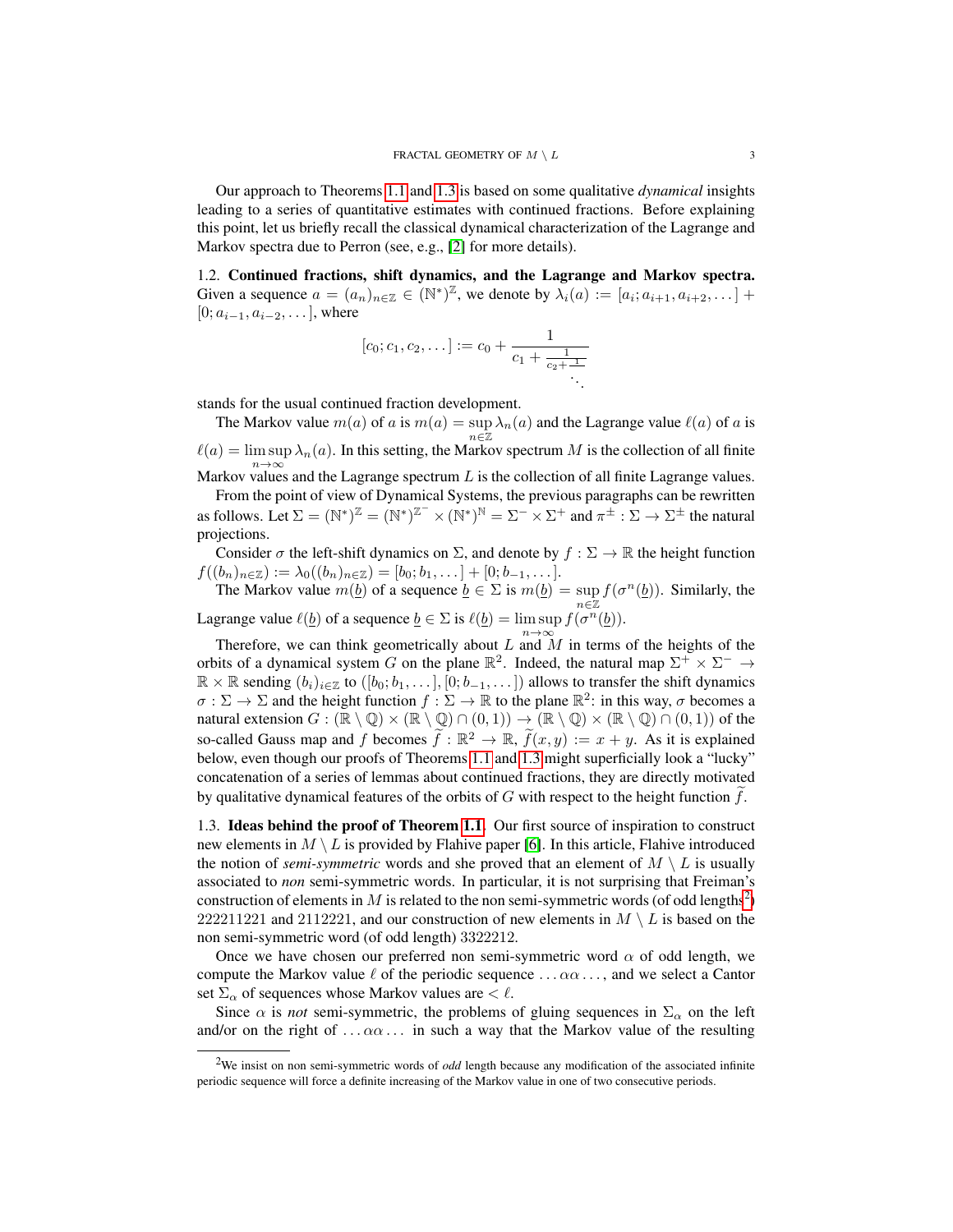sequence doesn't increase too much might have *distinct* answers. In fact, if  $\alpha$  decomposes as  $\alpha = xy$ , then the Markov values  $\mu$  of ...  $\alpha \alpha z = \ldots xyzyz$  with  $z \in \Sigma_{\alpha}$  could be  $\mu > \ell$  and *systematically* smaller than the Markov values  $\nu$  of  $w\alpha\alpha \cdots = wxyxy \dots$  with  $w \in \Sigma_{\alpha}$  (because the gluings of y and z is a different problem from the gluings of w and x). For example, if we try to glue the sequence  $2121 \cdots \in \Sigma$  on the right of the periodic sequence  $\ldots \alpha \alpha \cdots = \ldots 33222123322212 \ldots$  without increasing too much the Markov value of the resulting sequence, we might go for

### $\ldots$  33222123322212212121 $\ldots$

whose Markov value  $\mu$  is 3.70969985975 . . . On the other hand, if we try to glue 2121  $\cdots$   $\in$  $\Sigma_{\alpha}$  on the left of ...  $\alpha\alpha \cdots =$  ... 33222123322212... without increasing too much the Markov value, the best choice is

# $\ldots$  212121221233222123322212 $\ldots$

whose Markov value  $\nu$  is 3.70969985982...

In other words, the cost of gluing any  $w \in \Sigma$  and  $\alpha\alpha \dots$  is always higher than the cost of the sequence ...  $\alpha \alpha z$ . Hence, the Markov value  $\mu$  of ...  $\alpha \alpha z$  is likely to belong to the complement of L because any attempt to modify the left side of  $\ldots \alpha \alpha z$  to reproduce big chunks of this sequence (in order to show that  $\mu \in L$ ) would fail since it ends up producing a subword close to the sequence  $z\alpha\alpha \dots \alpha\alpha z$  whose Markov value would be  $\nu > \mu$ .

The discussion of the previous four paragraphs can be qualitatively rephrased in dynam-ical terms as follows<sup>[3](#page-3-0)</sup>.

The periodic word ...  $\alpha\alpha$ ... provides a periodic point  $p_{\alpha} \in \mathbb{R}^2$  of G such that  $\ell =$  $\widetilde{f}(p_{\alpha}) = \max_{n \in \mathbb{Z}} \widetilde{f}(G^n(p_{\alpha}))$ . Also, a classical result of Perron asserts that the Markov value of any sequence in the Cantor set  $\Sigma_{\alpha} := \{1, 2\}^{\mathbb{Z}} \subset \Sigma$  is  $\leq \sqrt{12} < \ell$  and, moreover, value of any sequence in the Cantor set  $\Delta_{\alpha} := \{1, 2\}^- \subset \Sigma$  is  $\leq \sqrt{12} < \ell$  and, moreover,<br>the periodic word ... 2121  $\cdots \in \Sigma_{\alpha}$  provides a periodic point  $p_{21} \in \mathbb{R}^2$  of G with  $\sqrt{12} =$  $f(p_{21}) = \max_{n \in \mathbb{Z}} f(G^n(p_{21})).$ 

The problems of gluing sequences in  $\Sigma_{\alpha}$  on the left and right of ... $\alpha\alpha$ ... have a clear dynamical meaning: it amounts to study the intersections  $W^u_{loc}(\Sigma_\alpha) \cap W^s_{loc}(p_\alpha)$  and  $W_{loc}^s(\Sigma_\alpha) \cap W_{loc}^u(p_\alpha)$  between the local stable and unstable sets of  $\Sigma_\alpha$  and ... $\alpha\alpha \dots$ 

Geometrically, the fact that  $p_{\alpha}$  comes from a non semi-symmetric word  $\alpha$  of odd length suggests that the local stable and unstable manifolds of  $p_\alpha$  intersect the invariant manifolds of the subset  $\Lambda_{\alpha} \subset \mathbb{R}^2$  related to  $\Sigma_{\alpha}$  at *distinct* heights with respect to  $\widetilde{f}(x, y) = x + y$ . In fact, one can show that the height  $\mu$  of the point  $\{q_\alpha\} := W^u_{loc}(p_\alpha) \cap W^s_{loc}(p_{21})$  is *strictly smaller* than the minimal height  $\nu$  of *any* point  $r \in W_{loc}^s(p_\alpha) \cap W_{loc}^u(\Lambda_\alpha)$ : this situation is depicted in Figure [1](#page-4-0) below and it is quantitatively described in Lemma [4.2](#page-10-0) below.

Moreover, the G-orbit of  $q_\alpha$  is *locally unique* in the sense that some portion of the Gorbit of any point  $z \in \mathbb{R}^2$  with  $\sup_{n \in \mathbb{Z}} \widetilde{f}(G^n(z))$  close to  $\mu$  must stay close to the first few G-iterates of  $q_\alpha$ : the quantitative incarnation of this fact is given by Corollary [3.14](#page-9-0) below.

In this context, we show that the Markov value  $\mu$  doesn't belong to the Lagrange spectrum L by combining the previous two paragraphs. More concretely, if  $\mu \in L$ , say  $\mu = \limsup_{n \to \infty} \widetilde{f}(G^n(z))$  for some  $z \in \mathbb{R}^2$ , then the local uniqueness property would say  $n \rightarrow +\infty$ that some portion  $\{G^{n_0}(z), \ldots, G^{n_0+m_0}(z)\}\$  of the G-orbit of z is close to the first few G-iterates  $\{q_\alpha, G(q_\alpha), \ldots, G^{m_0}(q_\alpha)\}\)$ , so that  $G^{n_0+m_0}(z)$  is close to  $\Lambda_\alpha$ . On the other hand, the assumption that  $\mu = \limsup_{n \to +\infty} \tilde{f}(G^n(z))$  and the local uniqueness property say

<span id="page-3-0"></span> $3$ In the sequel, we assume some familiarity with basic aspects of the standard theory of hyperbolic sets (and we recommend the book [\[8\]](#page-27-6) for all necessary details).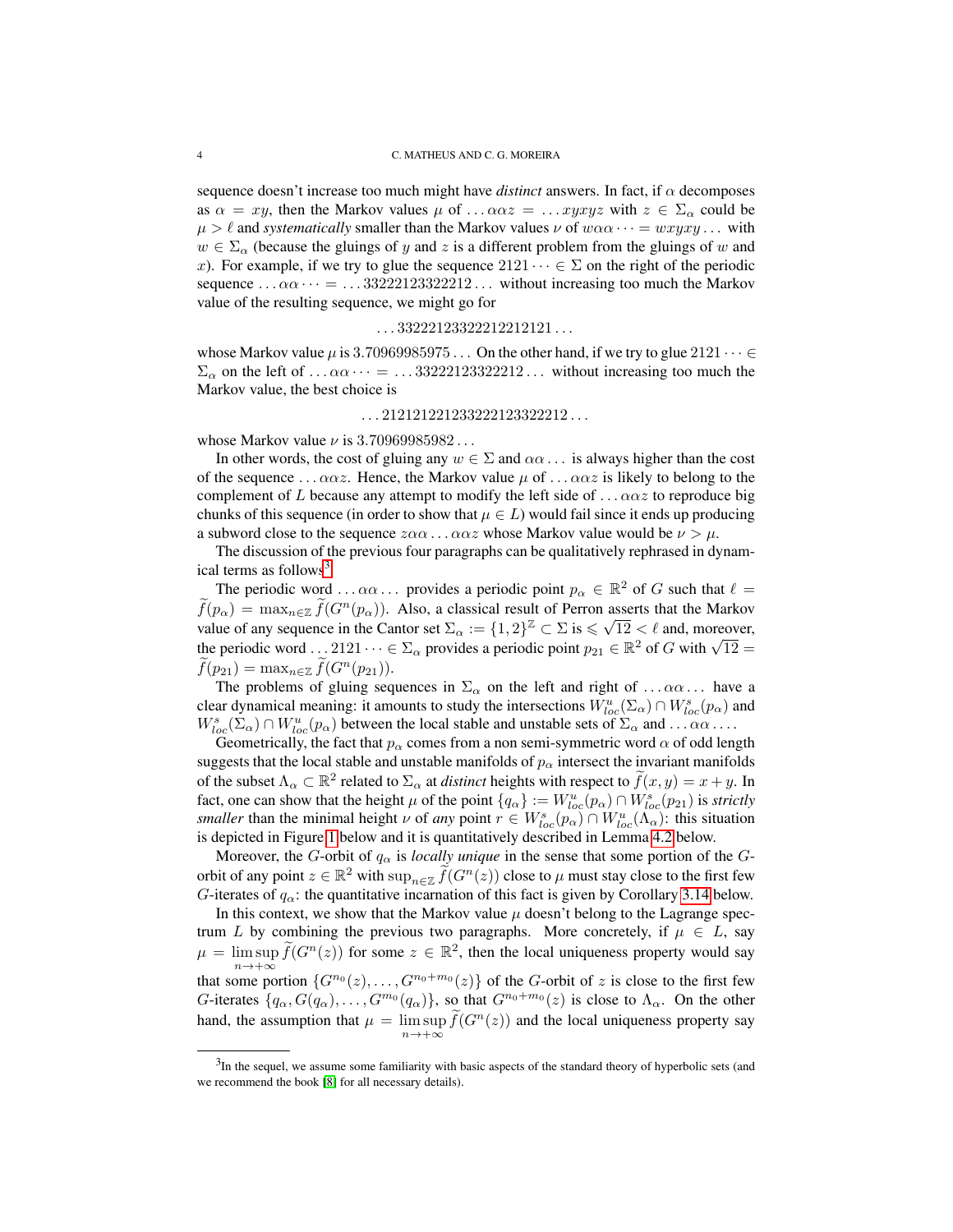that there exists an instant  $n_1 > n_0 + m_0$  such that  $G^{n_1}(z)$  is again close to  $q_\alpha$ . However, this is impossible because the iterates of  $G^{n_0+m_0}(z)$  would follow  $W^u_{loc}(\Lambda_\alpha)$  in their way to reach  $G^{n_1}(z)$  and we know that the smallest height of the intersection between  $W^s_{loc}(q_\alpha)$ and  $W_{loc}^u(\Lambda_\alpha)$  is  $\nu > \mu$ : see Figure [1](#page-4-0) below for an illustration of this argument.



<span id="page-4-0"></span>FIGURE 1. Dynamics behind some elements in  $M \setminus L$ .

1.4. Ideas behind the proof of Theorem [1.3.](#page-1-2) Our proof of Theorem [1.3](#page-1-2) relies on the control of several portions of  $M \setminus L$  in terms of the sum-set of a Cantor set associated to continued fraction expansions prescribed by a "symmetric block" and a Cantor set of irrational numbers whose continued fraction expansions live in the "gaps" of a "symmetric block". As it turns out, such a control is possible thanks to our key technical Lemma [6.1](#page-12-0) saying that a sufficiently large Markov value given by the sum of two continued fraction expansions systematically meeting a "symmetric block" must belong to the Lagrange spectrum.

From a dynamical point of view, this argument can be qualitatively rephrased in the following way. For the sake of clarity, let us illustrate how our method<sup>4</sup> gives an estimate for  $HD((M \setminus L) \cap [\sqrt{5}, \sqrt{12}])$ . It was shown by Hall that  $HD(M \cap [\sqrt{5}, \sqrt{10}]) < 0.93$ . Hence, our task is reduced to show that  $HD((M \setminus L) \cap [\sqrt{10}, \sqrt{12}]) < 1$ . Recall that Perron showed that any  $\mu \in M \cap [\sqrt{5}, \sqrt{12}]$  has the form  $\mu = \sup_{n \in \mathbb{Z}} \tilde{f}(G^n(z))$  for some  $z \in \Lambda_{1,2}$ , where  $\Lambda_{1,2} \subset \mathbb{R}^2$  is the set of points related to  $\{1,2\}^{\mathbb{Z}} \subset \Sigma$ . Suppose that  $\mu \in \Lambda_{1,2}$  $(M\setminus L)\cap [\sqrt{10},\sqrt{12}]$  is associated to a point  $z\in \Lambda_{1,2}$  with  $\mu=\widetilde{f}(z)=\sup_{n\in\mathbb{Z}}\widetilde{f}(G^n(z)).$ The set of points  $\Lambda_{11,22} \subset \mathbb{R}^2$  related to the sequences in  $\{11,22\}^{\mathbb{Z}} \subset \Sigma$  is the geometric incarnation of a "symmetric block" in the sense that  $\{11, 22\}^{\mathbb{Z}}$  is a shift-invariant, locally maximal, *transitive* set. In this situation, the G-orbit of z can't accumulate on  $\Lambda_{11,22}$  in the past and in the future. In fact, if both the  $\alpha$ -limit and  $\omega$ -limit sets of z intersect  $\Lambda_{11,22}$ at two points  $z_{-\infty}$  and  $z_{+\infty}$ , then the transitivity of  $\Lambda_{11,22}$  would allow us to employ the

<span id="page-4-1"></span> $\overline{A_{\text{This is a non-trivial task because } HD(L \cap [\sqrt{5}, \sqrt{12}])} = HD(M \cap [\sqrt{5}, \sqrt{12}]) = 1 \text{ (cf. [14])}.$  $\overline{A_{\text{This is a non-trivial task because } HD(L \cap [\sqrt{5}, \sqrt{12}])} = HD(M \cap [\sqrt{5}, \sqrt{12}]) = 1 \text{ (cf. [14])}.$  $\overline{A_{\text{This is a non-trivial task because } HD(L \cap [\sqrt{5}, \sqrt{12}])} = HD(M \cap [\sqrt{5}, \sqrt{12}]) = 1 \text{ (cf. [14])}.$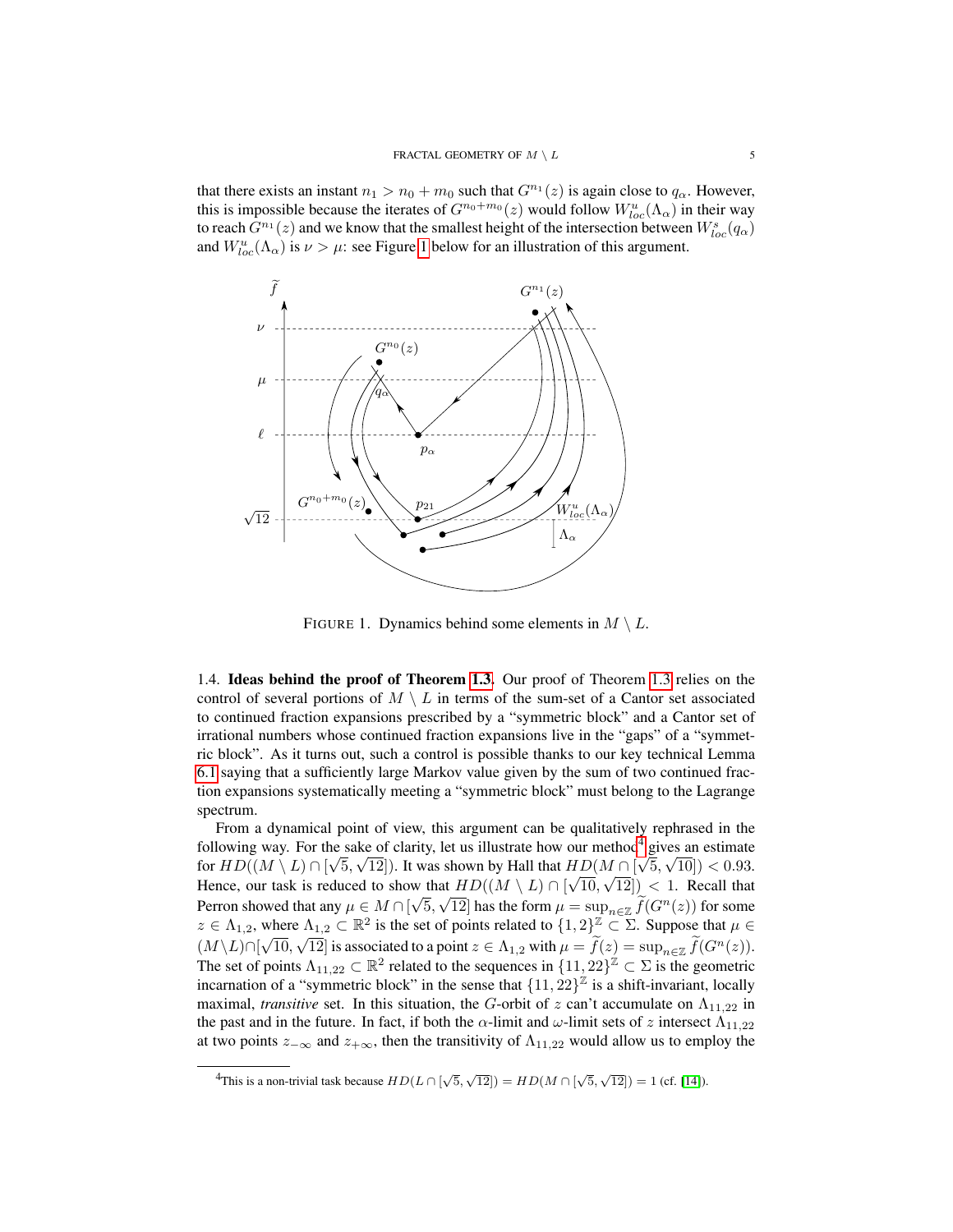*shadowing lemma* to construct a G-orbit  $\{G^n(w)\}_{n\in\mathbb{Z}}$  tracking certain periodic pseudoorbits starting at z, reaching  $z_{+\infty}$ , going to  $z_{-\infty}$  and coming back to z: this scenario is qualitatively described in Figure [2](#page-5-0) below and its quantitative incarnation is Lemma [6.1](#page-12-0) below. In particular,  $\mu = \limsup_{n \to \infty} f(G^n(w)) \in L$ , a contradiction. Therefore, if  $\mu \in L$  $(M \setminus L) \cap [\sqrt{10}, \sqrt{12}]$ , then the past or the future of the G-orbit of  $z \in \Lambda_{1,2}$  can't approach  $\Lambda_{11,22}$ : in other words,  $\{G^n(z)\}_{n\geq 0}$  or  $\{G^n(z)\}_{n\leq 0}$  travels through  $\Lambda_{1,2}$  while avoiding some neighborhood of  $\Lambda_{11,22}$ , i.e.,  $\{G^n(z)\}_{n\geqslant0}$  or  $\{G^n(z)\}_{n\leqslant0}$  lives in the "gaps" of  $\Lambda_{11,22}$  in  $\Lambda_{1,2}$ .



<span id="page-5-0"></span>FIGURE 2. Dynamical constraints on  $M \setminus L$ .

An interesting feature of our method is its flexibility: we have some freedom in our choices of "symmetric blocks". Of course, there is a price to pay in this process: if one tries to refine the symmetric blocks to fit better the portions of  $M \setminus L$ , then one is obliged to estimate the Hausdorff dimension of Cantor sets of irrational numbers whose continued fraction expansions satisfy complicated restrictions.

In our proof of Theorem [1.3,](#page-1-2) we chose the symmetric blocks in order to rely only on Cantor sets whose Hausdorff dimensions were *rigorously* estimated by Hensley in [\[9\]](#page-27-7).

Nevertheless, one can get better *heuristic* bounds for  $HD(M \setminus L)$  thanks to the several methods in the literature to numerically approximate the Hausdorff dimension of Cantor sets of numbers with prescribed restrictions of their continued fraction expansions. By implementing the "thermodynamical method" introduced by Jenkinson–Pollicott in [\[15\]](#page-27-8), we obtained the *empirical* bound  $HD(M \setminus L) < 0.888$ .

Remark 1.7. As it was observed by Jenkinson–Pollicott in [\[16\]](#page-27-9), it is possible in principle to convert the heuristic estimates obtained with their methods into rigorous bounds. However, we will not pursue this direction here.

1.5. Organization of the article. Closing this introduction, let us explain the organization of this paper. After recalling some basic definitions in Section [2,](#page-6-0) we dedicated the subsequent three section to the proof of Theorem [1.1.](#page-1-0) More precisely, we show in Section [3](#page-6-1) that any Markov value close to 3.70969985975025 . . . can only be realized by a sequence containing the word

 $\beta = 2332221233222123322$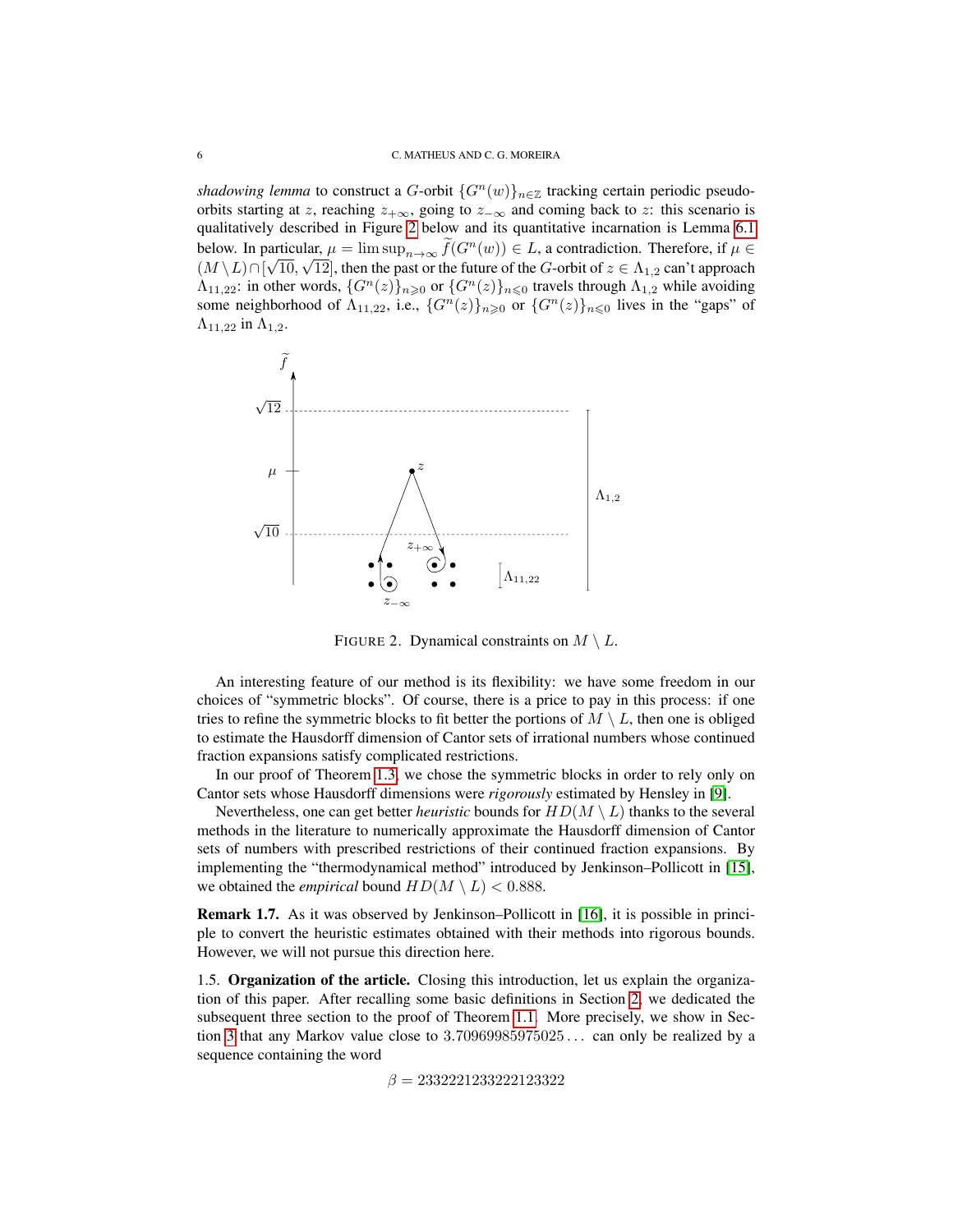In Section [4,](#page-10-1) we show that a sequence a containing  $\beta$  whose Markov value is  $\lt 3.70969985975033$ is necessarily periodic on the left, i.e.,

$$
a = \overline{332221233222123322}
$$

(where 3322212 means an infinite concatenation of 3322212).

Then, we derive Theorem [1.1](#page-1-0) in Section [5](#page-12-1) as a consequence of a more precise result (cf. Theorem [5.3](#page-12-2) below) and the recent work of Jenkinson–Pollicott [\[16\]](#page-27-9).

Next, we devote the remainder of the text to the proof of Theorem [1.3.](#page-1-2) More concretely, we prove in Section [6](#page-12-3) our main technical result namely, Lemma [6.1.](#page-12-0) Once we dispose of this lemma in our toolbox, we employ it in Section [7](#page-13-0) to describe several portions of  $M \setminus L$ (i.e., the intersections of  $M \setminus L$  with the intervals  $(\sqrt{10}, \sqrt{13})$ ,  $(\sqrt{13}, 3.84)$ ,  $(3.84, \sqrt{20})$ and  $(\sqrt{20}, \sqrt{21})$  as subsets of arithmetic sums of relatively explicit Cantor sets; in particular, this permits to establish Theorem [1.3.](#page-1-2) Finally, we show in Appendix [B](#page-22-0) how a refinement of the discussion in Section [7](#page-13-0) can be combined with the Jenkinson–Pollicott algorithm to give the heuristic bound  $HD(M \setminus L) < 0.888$ .

Acknowledgments. We are thankful to Dmitry Gayfulin for his feedback on our proof of Theorem [1.1,](#page-1-0) and we are grateful to Pascal Hubert for his interest in this project. This article was partly written during a visit of the first author to IMPA (Brazil) sponsored by CAPES project 88887.136371/2017-00. The first author warmly thanks IMPA's staff for the hospitality and CAPES for the financial support. The second author is grateful to the financial support of FAPERJ and CNPq.

### 2. SOME PRELIMINARIES

<span id="page-6-0"></span>Given a finite word  $\gamma$ , the sequence obtained by infinite concatenation of this word is denoted by  $\overline{\gamma}$ .

In general, we will indicate the symbol  $a_0$  at the zeroth position of a sequence  $a =$  $(a_n)_{n \in \mathbb{Z}}$  by an asterisk, i.e.,  $a = \dots a_{-2}a_{-1}a_0^*a_1a_2\dots$ 

An elementary result for comparing continued fractions is the following lemma<sup>[5](#page-6-2)</sup>:

<span id="page-6-3"></span>**Lemma 2.1.** *Let*  $\alpha = [a_0; a_1, \ldots, a_n, a_{n+1}, \ldots]$  *and*  $\beta = [a_0; a_1, \ldots, a_n, b_{n+1}, \ldots]$  *with*  $a_{n+1} \neq b_{n+1}$ *. Then:* 

- $\alpha > \beta$  *if and only if*  $(-1)^{n+1}(a_{n+1} b_{n+1}) > 0$ *;*
- $|\alpha \beta| < 1/2^{n-1}$ .

The reader is encouraged to consult the book [\[2\]](#page-26-5) by Cusick and Flahive for more background on continued fractions and their relationship to the Lagrange and Markov spectra.

In the next three sections, we concentrate on the proof of Theorem [1.1.](#page-1-0)

# 3. LOCAL UNIQUENESS OF CANDIDATE SEQUENCES

<span id="page-6-1"></span>In this entire section, we deal exclusively with sequences  $a = (a_n)_{n \in \mathbb{Z}} \in \{1, 2, 3\}^{\mathbb{Z}}$ .

**Lemma 3.1.** (i)  $\lambda_0(\dots 3^*1 \dots) > 3.822$ (ii)  $\lambda_0(\ldots 23^*2 \ldots) > 3.7165$ (iii)  $\lambda_0(\ldots 33^*3 \ldots) < 3.61279$ 

*Proof.*  $\lambda_0(\ldots 3^*1 \ldots) \geqslant [3; 1, \overline{1,3}] + [0; \overline{3,1}] = 3.822020185 \ldots, \lambda_0(\ldots 23^*2 \ldots) \geqslant$  $[3; 2, \overline{1,3}] + [0; 2, \overline{1,3}] = 3.7165151389911...$  and  $\lambda_0(\ldots 33^*3...) \leq [3; 3, \overline{3,1}] +$  $[0; 3, \overline{3, 1}] = 3.61278966\dots$ 

<span id="page-6-2"></span> ${}^{5}$ Compare with Lemmas 1 and 2 in Chapter 1 of Cusick-Flahive book [\[2\]](#page-26-5).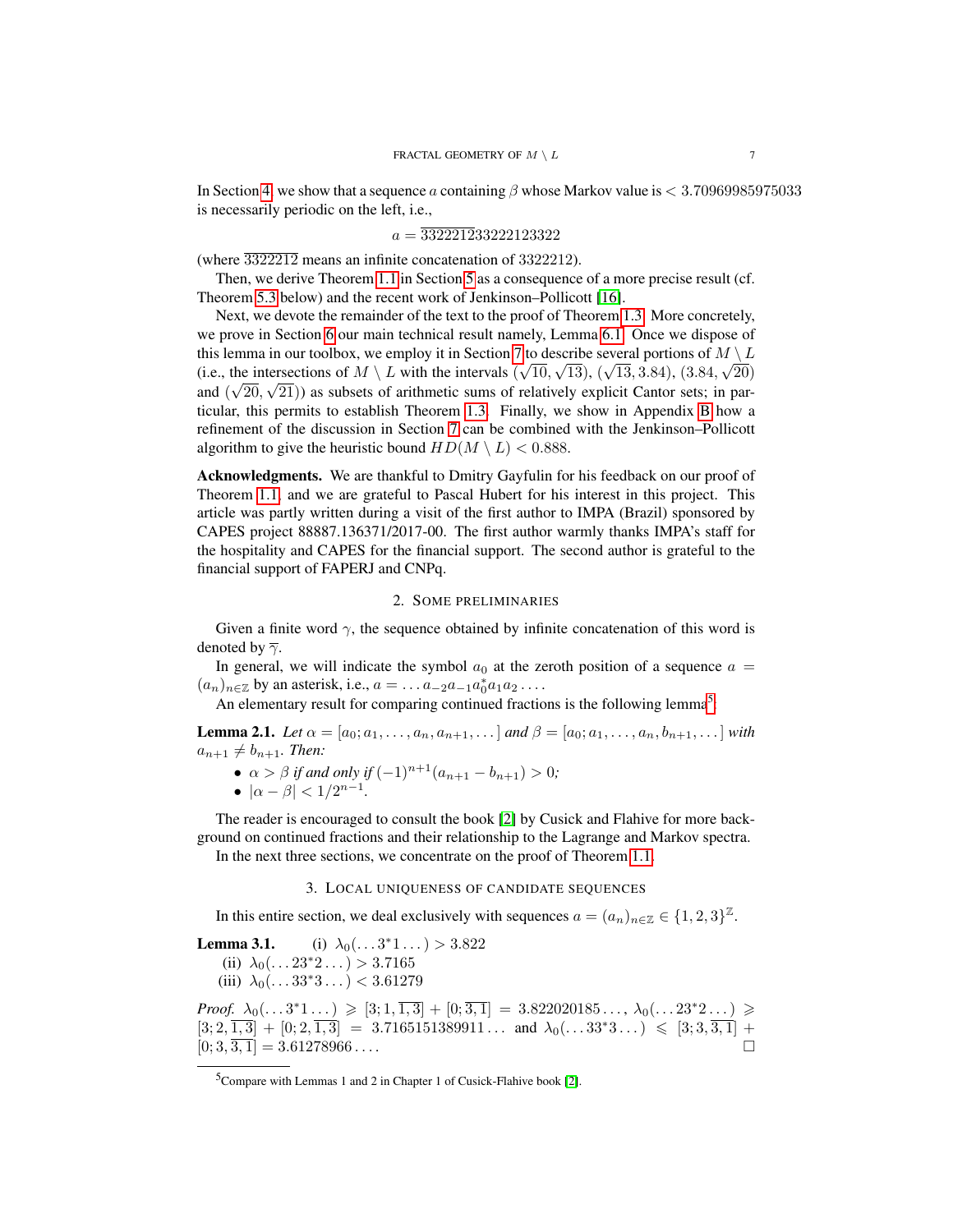An immediate corollary of this lemma is:

**Corollary 3.2.** *If*  $3.62 < \lambda_0(a) < 3.71$ *, then*  $a = ... 33^*2...$  *up to transposition.* 

**Lemma 3.3.** (iv)  $\lambda_0(\dots 33^*21\dots) < 3.6973$ (v)  $\lambda_0(\ldots 33^*23 \ldots) > 3.72$  *or*  $\lambda_{-1}(\ldots 33^*23 \ldots) > 3.822$ 

*Proof.*  $\lambda_0(\ldots 33^*21 \ldots) \leqslant [3; 2, 1, \overline{1,3}] + [0; 3, \overline{3,1}] = 3.6972 \ldots$ , and, by Lemma [3.1](#page-0-0) (i), either  $\lambda_{-1}(\ldots 33^*23 \ldots) > 3.822$  or  $\lambda_0(\ldots 33^*23 \ldots) \geqslant [3; 2, 3, \overline{3, 1}] + [0; 3, 2, \overline{3, 1}] =$ 3.72 . . . .

**Corollary 3.4.** *If*  $3.698 < \lambda_0(a) < 3.71$  *and*  $\lambda_i(a) < 3.71$  *for*  $|i| \le 1$ *, then*  $a =$ . . . 33∗22 . . . *up to transposition.*

**Lemma 3.5.** (vi)  $\lambda_0(\dots 333^*22\dots) > 3.71$ (vii)  $\lambda_i(\dots 233^*221\dots) > 3.7099$  *for some*  $i \in \{-3,0,5\}$ (viii)  $\lambda_0(\dots 233^*223\dots) < 3.7087$  $(ix)$   $\lambda_0(\ldots 3233^*222 \ldots) \leq \lambda_0(\ldots 2233^*222 \ldots) < 3.7084$ 

*Proof.*  $\lambda_0(\ldots 333^*22 \ldots) \geqslant [3; 2, 2, \overline{3, 1}] + [0; 3, 3, \overline{3, 1}] = 3.71 \ldots$ By Lemma [3.1](#page-0-0) (i), (ii), either  $\lambda_5(\dots 233^*221\dots) > 3.822$ , or  $\lambda_{-3}(\dots 233^*221\dots)$ 3.71, or  $\lambda_0(\ldots 233*221 \ldots) \geqslant [3; 2, 2, 1, 1, 2, \overline{1, 3}] + [0; 3, 2, 3, 3, \overline{3, 1}] = 3.7099028 \ldots$  $\lambda_0(\ldots 233*223 \ldots) \leqslant [3; 2, 2, 3, \overline{3, 1}] + [0; 3, 2, \overline{1, 3}] = 3.708691 \ldots$  $\lambda_0(\dots 3233^*222\dots) \leqslant \lambda_0(\dots 2233^*222\dots) \leqslant [3; 2, 2, 2, 3, 1] + [0; 3, 2, 2, 3, 1] <$  $3.7083107...$ 

<span id="page-7-0"></span>**Corollary 3.6.** *If*  $3.7087 < \lambda_0(a) < 3.7099$  *and*  $\lambda_i(a) < 3.7099$  *for*  $|i| \le 5$ *, then* a = . . . 1233<sup>∗</sup>222 . . . *up to transposition.*

**Lemma 3.7.** (x)  $\lambda_i$ (... 1233\*2223...) > 3.7099 *for some*  $i \in \{-5, 0\}$ (xi)  $\lambda_0(\ldots 11233^*2221 \ldots) < 3.7096$ (xii)  $\lambda_0(\ldots 21233^*2222 \ldots) > 3.71$ (xiii)  $\lambda_0(\ldots 21233^*22211 \ldots) > 3.7097$ (xiv)  $\lambda_0(\dots 111233^*22221\dots) \geq \lambda_0(\dots 111233^*22222\dots) > 3.7097$ (xv)  $\lambda_i(\dots 111233^*22223\dots) > 3.7097$  *for some*  $i \in \{-7,0,5\}$  $(xvi)$   $\lambda_0$ (...211233\*22223...)  $\leq \lambda_0$ (...211233\*22222...) < 3.70957 (xvii)  $\lambda_i(\dots 121233^*22212\dots) > 3.7097$  for some  $i \in \{-7,0,7\}$ (xviii)  $\lambda_0(\dots 321233^*22212\dots) < 3.709604$ *Proof.* By Lemma [3.1](#page-0-0) (i), if  $\lambda_{-5}(\ldots 1233*2223 \ldots) < 3.82$ , then  $\lambda_0(\ldots 1233*2223 \ldots) \geq$  $[3; 2, 2, 2, 3, \overline{3, 1}] + [0; 3, 2, 1, 1, 2, \overline{1, 3}] = 3.7099...$  $\lambda_0(\ldots 11233^*2221 \ldots) \leqslant [3; 2, 2, 2, 1, \overline{1, 3}] + [0; 3, 2, 1, 1, \overline{1, 3}] = 3.709507 \ldots$  $\lambda_0(\ldots 21233^*2222\ldots) \geqslant [3; 2, 2, 2, 2, \overline{3, 1}] + [0; 3, 2, 1, 2, \overline{3, 1}] = 3.7107\ldots$  $\lambda_0(\ldots 21233^*22211 \ldots) \geqslant [3; 2, 2, 2, 1, 1, \overline{1, 3}] + [0; 3, 2, 1, 2, \overline{3, 1}] = 3.7097 \ldots$  $\lambda_0(\ldots 111233^*22222\ldots) \geqslant [3; 2, 2, 2, 2, 2, \overline{1, 3}] + [0; 3, 2, 1, 1, 1, \overline{1, 3}] = 3.7097\ldots$ By Lemma [3.1](#page-0-0) (i), (ii), if  $\lambda_i(\dots 111233^*22223\dots) < 3.7097$  for  $i \in \{-7, 5\}$ , then  $\lambda_i(\ldots 111233^*22223\ldots) \geqslant [3; 2, 2, 2, 2, 3, 3, 3, 1] + [0; 3, 2, 1, 1, 1, 1, 2, 1, 3] = 3.7097\ldots$  $\lambda_0(\ldots 211233^*22222\ldots) \leqslant [3; 2, 2, 2, 2, 2, 3, 1] + [0; 3, 2, 1, 1, 2, 3, 1] = 3.709568 \ldots$ By Lemma [3.1](#page-0-0) (i), if  $\lambda_i(\ldots 121233*22212 \ldots) < 3.82$  for  $|i| = 7$ , then  $\lambda_0(\ldots 121233*22212 \ldots) \ge$  $[3; 2, 2, 2, 1, 2, 1, 2, \overline{1, 3}] + [0; 3, 2, 1, 2, 1, 1, 2, \overline{1, 3}] = 3.7097...$  $\lambda_0(\ldots 321233^*22212 \ldots) \leqslant [3; 2, 2, 2, 1, 2, \overline{3, 1}] + [0; 3, 2, 1, 2, 3, \overline{3, 1}] = 3.709603 \ldots$  $\Box$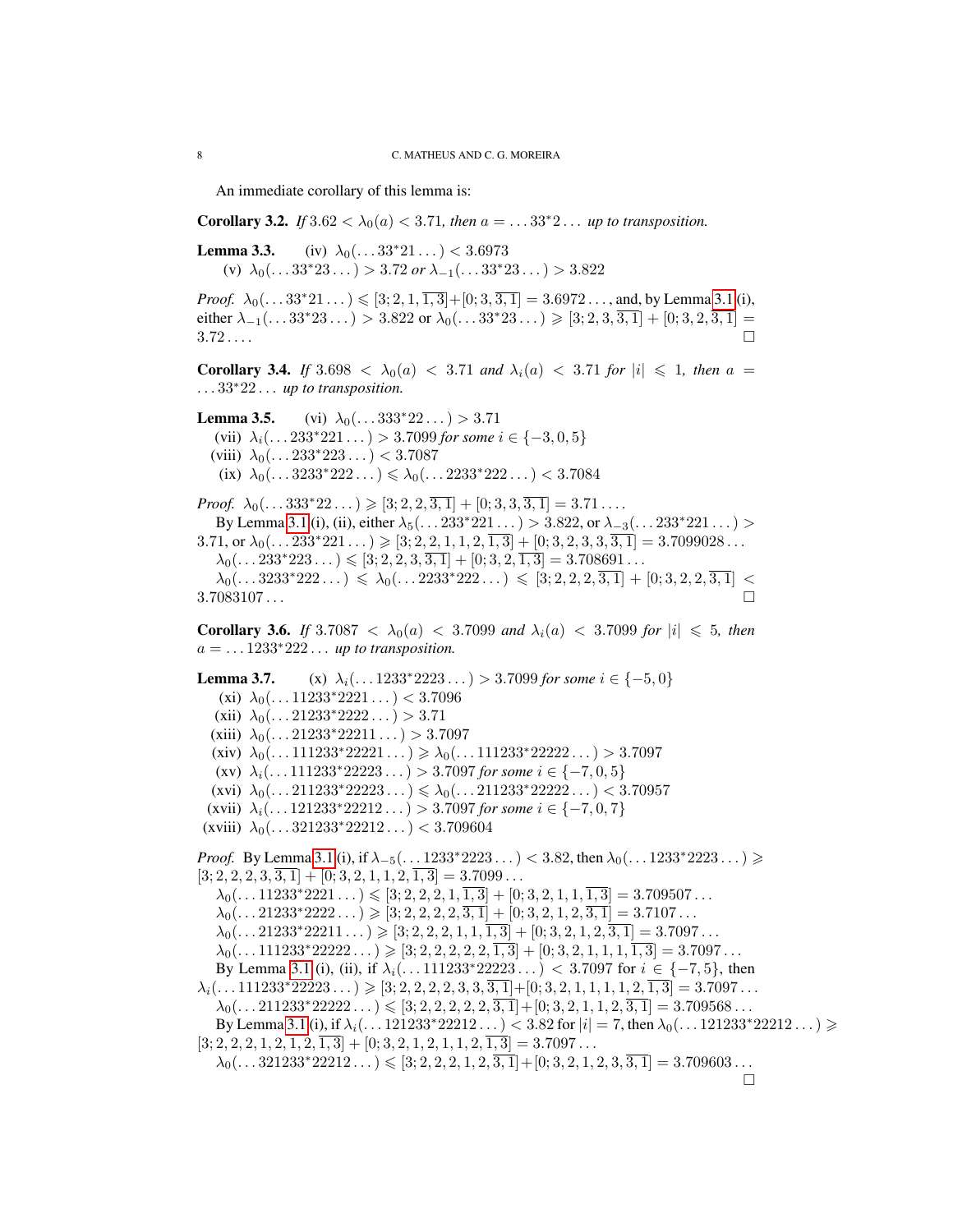<span id="page-8-0"></span>**Corollary 3.8.** *If* 3.709604  $\langle \lambda_0(a) \rangle \langle \lambda_1(a) \rangle \langle \lambda_2(a) \rangle \langle \lambda_3(a) \rangle$  for  $|i| \leq 7$ , then  $a = ... 221233*22212...$  *or*  $... 211233*22221...$  *up to transposition.* 

*Proof.* By Corollary [3.6,](#page-7-0)  $a = \dots 1233*222 \dots$  By Lemma [3.7](#page-0-0) (x),  $a = \dots 1233*2221 \dots$ or  $\dots$  1233\*2222  $\dots$  By Lemma [3.1](#page-0-0) (i), Lemma [3.7](#page-0-0) (xi), (xii),  $a = \dots$  21233\*2221 $\dots$ or . . . 11233\*2222 . . .

By Lemma [3.1](#page-0-0) (i), Lemma [3.7](#page-0-0) (xiii), (xiv), (xv), (xvi),  $a = ...21233*22212...$  or  $\ldots$ 11233\*22221 $\ldots$ 

By Lemma [3.1](#page-0-0) (i), Lemma [3.7](#page-0-0) (xiv), (xvii), (xviii),  $a = ... 221233*22212...$  or . . . 211233∗22221 . . .

**Lemma 3.9.** (xix)  $\lambda_0$ (...221233\*222121...) < 3.709642  $(\text{xx}) \; \lambda_0(\ldots 1221233^*222122 \ldots) \leq \lambda_0(\ldots 2221233^*222122 \ldots) < 3.709693$ (xxi)  $\lambda_0(\dots 1221233^*2221233\dots) < 3.70968$ (xxii)  $\lambda_0$ (...3221233\*2221233...) > 3.7097 (xxiii)  $\lambda_0(\dots 1211233^*222211\dots) \leq \lambda_0(\dots 2211233^*222211\dots) < 3.70969$ (xxiv)  $\lambda_0(\dots 1211233^*222212\dots) < 3.70969$ (xxv)  $\lambda_0(\ldots 3211233^*222212 \ldots) > 3.7097$ 

*Proof.*  $\lambda_0(\ldots 221233^*222121 \ldots) \leqslant [3; 2, 2, 2, 1, 2, 1, \overline{1, 3}] + [0; 3, 2, 1, 2, 2, \overline{3, 1}] = 3.709641 \ldots$  $\lambda_0(\ldots 2221233^*222122 \ldots) \leqslant [3; 2, 2, 2, 1, 2, 2, \overline{1, 3}] + [0; 3, 2, 1, 2, 2, 2, \overline{1, 3}] = 3.7096929 \ldots$  $\lambda_0(\ldots 1221233^*2221233 \ldots) \leq [3; 2, 2, 2, 1, 2, 3, 3, 3, 3, 1] + [0; 3, 2, 1, 2, 2, 1, 1, 3] =$ 3.709679 . . .  $\lambda_0(\ldots 3221233^*2221233 \ldots) \geqslant [3; 2, 2, 2, 1, 2, 3, 3, \overline{1, 3}] + [0; 3, 2, 1, 2, 2, 3, \overline{3, 1}] =$  $3.70972...$ 

 $\lambda_0(\ldots 2211233^*222211 \ldots) \leqslant [3; 2, 2, 2, 2, 1, 1, \overline{1, 3}] + [0; 3, 2, 1, 1, 2, 2, \overline{1, 3}] = 3.709688 \ldots$  $\lambda_0(\ldots 1211233^*222212 \ldots) \leqslant [3; 2, 2, 2, 2, 1, 2, \overline{1, 3}] + [0; 3, 2, 1, 1, 2, 1, \overline{1, 3}] = 3.709681 \ldots$  $\lambda_0(\ldots 3211233^*222212 \ldots) \geqslant [3; 2, 2, 2, 2, 1, 2, 3, 1] + [0; 3, 2, 1, 1, 2, 3, 3, 1] = 3.70974 \ldots$  $\Box$ 

<span id="page-8-1"></span>**Corollary 3.10.** *If* 3.709693  $\langle \lambda_0(a) \rangle \langle \langle 3.7097 \rangle$  *and*  $\lambda_i(a) \langle \langle 3.7097 \rangle$  *for*  $|i| \leq 9$ *, then* a = . . . 2221233<sup>∗</sup>2221233 . . . *or* . . . 33211233<sup>∗</sup>222211 . . . *or* . . . 2211233<sup>∗</sup>222212 . . . *up to transposition.*

*Proof.* By Corollary [3.8,](#page-8-0)  $a = \ldots 221233*22212 \ldots$  or  $\ldots 211233*22221 \ldots$  By Lemma [3.9](#page-0-0) (xix) and Lemma [3.1](#page-0-0) (i), (ii), the sole possible extensions  $a$  are

| $\ldots$ 221233*222122 $\ldots$ | $\ldots$ 221233*2221233 |
|---------------------------------|-------------------------|
| $\ldots$ 211233*222211          | $\ldots$ 211233*222212  |

By Lemma [3.9](#page-0-0)  $(xx)$ ,  $(xxii)$ ,  $(xxiii)$ ,  $(xxiv)$ ,  $(xxv)$ , the sole possible continuations of a are . . . 3221233<sup>∗</sup>

| $\ldots$ 3221233*222122 $\ldots$ | $\ldots$ 2221233*2221233 |
|----------------------------------|--------------------------|
|----------------------------------|--------------------------|

| $\ldots$ 2211233*222212<br>$\ldots$ 3211233*222211 $\ldots$ |
|-------------------------------------------------------------|
|-------------------------------------------------------------|

By Lemma [3.1](#page-0-0) (i), (ii) and Lemma [3.5](#page-0-0) (vi), we obtain that  $a$  is one of the words

... 233221233<sup>\*</sup> 222122 ... ... ... 2221233<sup>\*</sup>  $\ldots$  2221233\*2221233  $\ldots$ 

. . . 33211233<sup>∗</sup>  $222211...$  ...  $2211233*222212...$ 

However, Lemma [3.5](#page-0-0) (vii) forbids the word . . . 233221233<sup>∗</sup>222122 . . . , so that we end up with the following three possibilities

. . . 2221233<sup>∗</sup> 2221233 . . .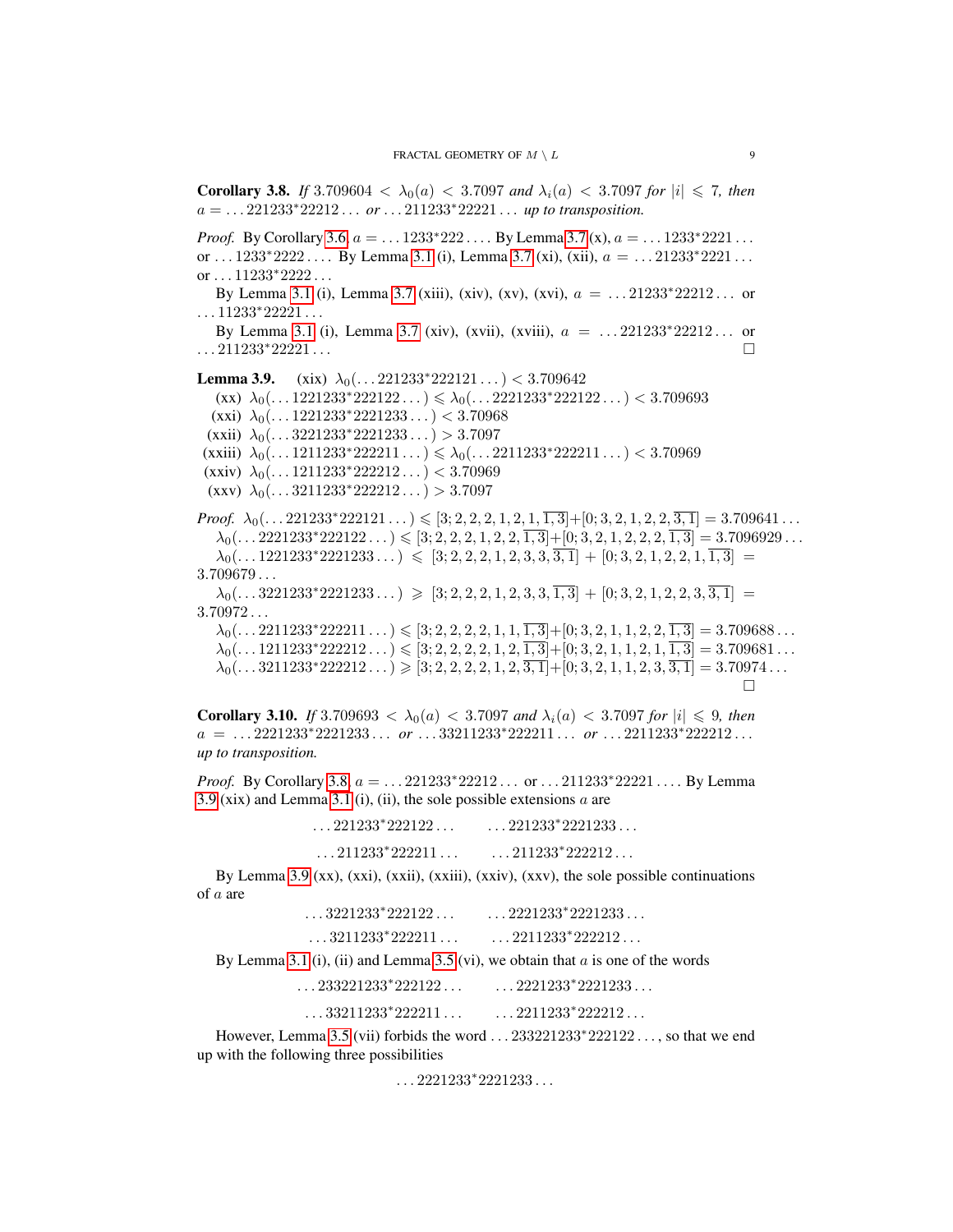<span id="page-9-1"></span> $\ldots$ 33211233<sup>\*</sup>222211 . . . . . . . . 2211233<sup>\*</sup>222212 . . . for a. **Lemma 3.11.** (xxvi)  $\lambda_i$ . . . . 2221233\*22212333 . . . ) > 3.7097 *for some*  $i \in \{-7,0\}$ (xxvii)  $\lambda_0(\ldots 33211233^*2222112 \ldots) < 3.70968$ (xxviii)  $\lambda_0(\ldots 2211233^*2222121 \ldots) > 3.7097$ (xxix)  $\lambda_i$ (...2211233\*2222122...) > 3.7097 *for some*  $i \in \{-7,0\}$ *Proof.* By Lemma [3.1](#page-0-0) (i), (ii), if  $\lambda_{-7}$ (... 2221233\*22212333...) < 3.71, then  $\lambda_0$ (... 2221233\*22212333...) >  $[3; 2, 2, 2, 1, 2, 3, 3, 3, \overline{3, 1}] + [0; 3, 2, 1, 2, 2, 2, 3, 3, \overline{3, 1}] = 3.7097001...$  $\lambda_0(\ldots 33211233^*2222112 \ldots) \leqslant [3; 2, 2, 2, 2, 1, 1, 2, \overline{3, 1}] + [0; 3, 2, 1, 1, 2, 3, 3, \overline{3, 1}] =$ 3.709672 . . .  $\lambda_0(\ldots 2211233^*2222121 \ldots) \geqslant [3; 2, 2, 2, 2, 1, 2, 1, \overline{1, 3}] + [0; 3, 2, 1, 1, 2, 2, \overline{3, 1}] =$ 3.709711 . . . By Lemma [3.1](#page-0-0) (i), (ii), if  $\lambda_{-7}(\ldots 2211233*222122 \ldots) < 3.71$ , then  $\lambda_0(\ldots 2211233*222122 \ldots) \ge$  $[3; 2, 2, 2, 2, 1, 2, 2, \overline{1, 3}] + [0; 3, 2, 1, 1, 2, 2, 3, 3, \overline{3, 1}] = 3.709702...$ **Corollary 3.12.** *If* 3.709698  $\lt \lambda_0(a) \lt 3.7097$  *and*  $\lambda_i(a) \lt 3.7097$  *for*  $|i| \leq 9$ *, then*  $a =$ . . . 2221233<sup>∗</sup>22212332 . . . *or*. . . 33211233<sup>∗</sup>2222111 . . . *or*. . . 2211233<sup>∗</sup>22221233 . . . *up to transposition. Proof.* By Corollary [3.10,](#page-8-1)  $a =$  ... 2221233\*2221233 ... or ... 33211233\*222211 ... or  $\ldots$  2211233<sup>\*</sup> 222212  $\ldots$  By Lemma [3.1](#page-0-0) (i), (ii) and Lemma [3.11,](#page-0-0) we see that the sole possible continuations of these words are  $a = ... 2221233*22212332...$  or  $... 33211233*2222111...$ or . . . 2211233\*22221233 . . .  $□$ Lemma 3.13.  $(xxx) \lambda_0(...12221233*22212332...) > \lambda_0(...22221233*22212332...)$ 3.7097 (xxxi)  $\lambda_0(\dots 12211233^*22221233\dots) > \lambda_0(\dots 22211233^*22221233\dots) > 3.7097$  $(xxxi)$   $\lambda_0$ (...2332211233\*222212333 ...) <  $\lambda_0$ (...2332211233\*222212332...) < 3.7096992 (xxxiii)  $\lambda_0$ (...2332221233\*222123321...) > 3.7096999 (xxxiv)  $\lambda_0(\ldots 233211233^*22221111 \ldots) < \lambda_0(\ldots 333211233^*22221111 \ldots) < 3.709696$ (xxxv)  $\lambda_0(\ldots 333211233^*22221112 \ldots) > \lambda_0(\ldots 233211233^*22221112 \ldots) > 3.7097$ *Proof.*  $\lambda_0(\ldots 2221233^*22212332 \ldots) \geqslant [3; 2, 2, 2, 1, 2, 3, 3, 2, 3, 1] + [0; 3, 2, 1, 2, 2, 2, 2, 1, 3] =$  $3.709701...$  $\lambda_0(\ldots 22211233^*22221233 \ldots) \geqslant [3; 2, 2, 2, 2, 1, 2, 3, 3, 3, 1] + [0; 3, 2, 1, 1, 2, 2, 2, 1, 3] =$ 3.709702 . . .  $\lambda_0(\ldots 2332211233^*222212332\ldots) \leq 3; 2, 2, 2, 2, 1, 2, 3, 3, 2, \overline{3, 1} + [0; 3, 2, 1, 1, 2, 2, 3, 3, 2, \overline{3, 1}] =$  $3.70969913...$  $\lambda_0(\ldots 2332221233^*222123321 \ldots) \geqslant [3; 2, 2, 2, 1, 2, 3, 3, 2, 1, \overline{1, 3}] + [0; 3, 2, 1, 2, 2, 2, 3, 3, 2, \overline{1, 3}] =$ 3.70969992 . . .  $\lambda_0(\ldots$  333211233\*22221111  $\ldots$   $\leq$  [3; 2, 2, 2, 2, 1, 1, 1, 1,  $\overline{1,3}$ ]+[0; 3, 2, 1, 1, 2, 3, 3, 3,  $\overline{1,3}$ ] =  $3.7096955...$  $\lambda_0(\ldots 233211233^*22221112 \ldots) \geqslant [3; 2, 2, 2, 2, 1, 1, 1, 2, \overline{3, 1}] + [0; 3, 2, 1, 1, 2, 3, 3, 2, \overline{3, 1}] =$ 3.7097004 . . . **Corollary 3.14.** *If* 3.7096992  $\lt \lambda_0(a) \lt 3.7096999$  *and*  $\lambda_i(a) \lt 3.7096999$  *for*  $|i| \leq 9$ *, then*  $a = \ldots 2332221233^*222123322 \ldots$ 

<span id="page-9-0"></span>*up to transposition.*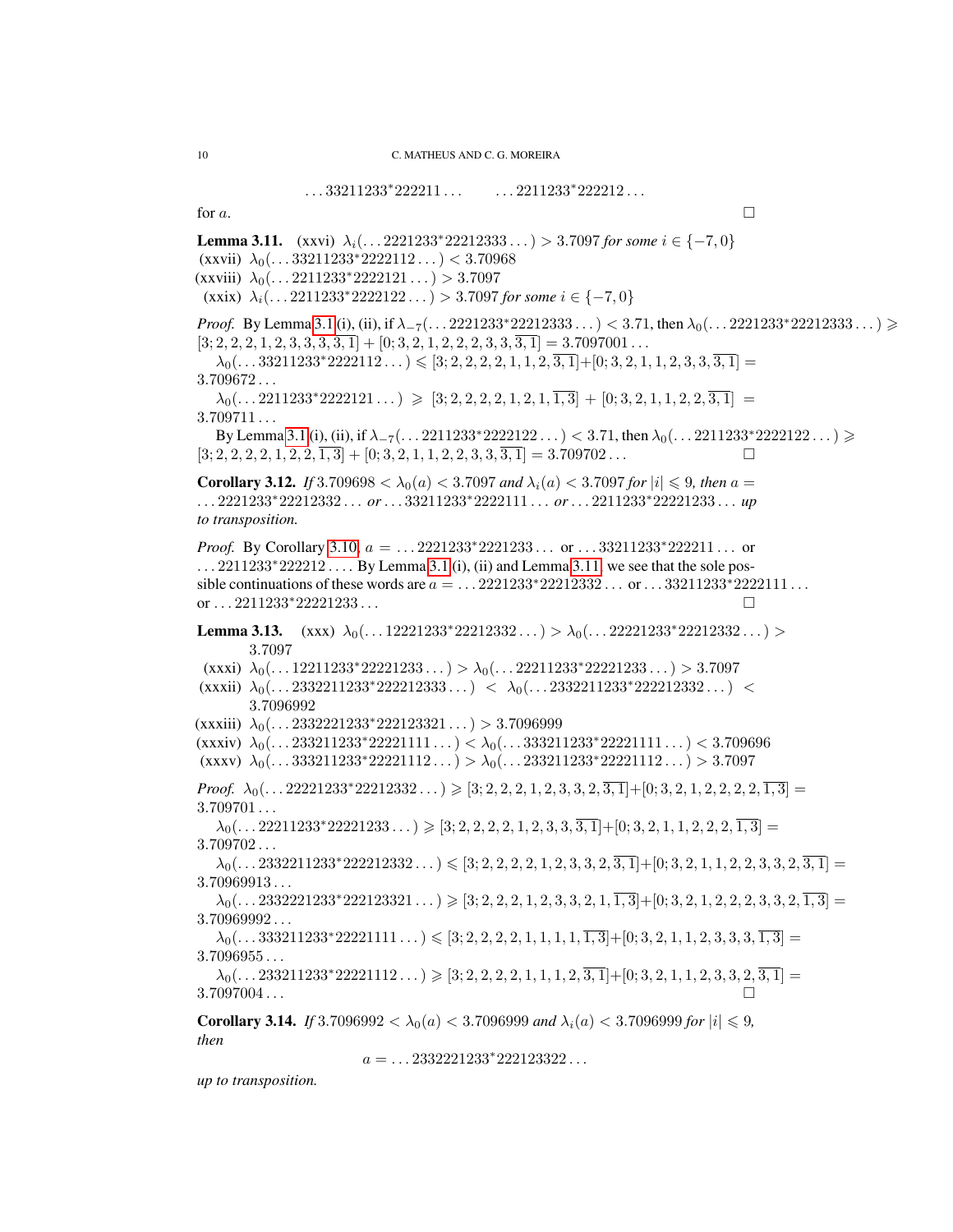*Proof.* By Corollary [3.12,](#page-9-1) a is one of the words. . . 2221233\*22212332 . . . or . . . 33211233\*2222111 . . . or . . . 2211233<sup>∗</sup> 22221233 . . .

By Lemma [3.13](#page-0-0) (xxx), (xxxi), Lemma [3.1](#page-0-0) (i), (ii), and Lemma [3.5](#page-0-0) (vi), the sole possible continuations for these words are

| $\ldots$ 2332221233*22212332        | $\ldots$ 233211233*2222111 $\ldots$ |
|-------------------------------------|-------------------------------------|
| $\ldots$ 333211233*2222111 $\ldots$ | $\ldots$ 2332211233*22221233        |

However, Lemma [3.1](#page-0-0) (i) and Lemma [3.13](#page-0-0) (xxxii), (xxxiv), (xxxv) rules out all possibilities except for

 $a = \dots 2332221233^*22212332\dots$ 

Finally, Lemma [3.13](#page-0-0) (xxxiii) and Lemma [3.3](#page-0-0) (v), this word is forced to extend as

 $a = \dots 2332221233^*222123322\dots$ 

 $\Box$ 

### 4. REPLICATION MECHANISM

<span id="page-10-1"></span>In this entire section, we also deal exclusively with sequences  $a = (a_n)_{n \in \mathbb{Z}} \in \{1, 2, 3\}^{\mathbb{Z}}$ .

**Lemma 4.1.** (xxxvi)  $\lambda_i$ (...22332221233\*222123322...) > 3.70969986 *for some i* ∈  $\{0, 7\}$ (xxxvii)  $\lambda_0(\dots 1233221233*2221233223\dots) > 3.70969986$ (xxxviii)  $\lambda_0(\ldots 11233221233*222123322212\ldots) > 3.70969986$ (xxxix)  $\lambda_0$ (...3212332221233\*222123322212...) > 3.7096998599 *Proof.* By Lemma [3.5](#page-0-0) (vii), if  $\lambda_7(\ldots 22332221233*222123322\ldots) < 3.7099$ , then  $\lambda_0(\ldots 22332221233^*222123322\ldots) \geq [3; 2, 2, 2, 1, 2, 3, 3, 2, 2, 2, \overline{3, 1}]$  $+$  [0; 3, 2, 1, 2, 2, 2, 3, 3, 2, 2,  $\overline{3,1}$ ]  $= 3.70969986...$  $\lambda_0(\ldots 12332221233^*2221233223\ldots) \geq [3; 2, 2, 2, 1, 2, 3, 3, 2, 2, 3, \overline{3, 1}]$  $+$  [0; 3, 2, 1, 2, 2, 2, 3, 3, 2, 1,  $\overline{3,1}$ ]  $= 3.70969986...$  $\lambda_0(\ldots 112332221233^*222123322212\ldots) \geqslant [3; 2, 2, 2, 1, 2, 3, 3, 2, 2, 2, 1, 2, \overline{3, 1}]$  $+$  [0; 3, 2, 1, 2, 2, 2, 3, 3, 2, 1, 1,  $\overline{1,3}$ ]  $= 3.70969986...$  $\lambda_0(\ldots 3212332221233^*222123322212\ldots) \geq [3; 2, 2, 2, 1, 2, 3, 3, 2, 2, 2, 1, 2, \overline{3, 1}]$  $+$  [0; 3, 2, 1, 2, 2, 2, 3, 3, 2, 1, 2, 3,  $\overline{3,1}$ ]  $= 3.7096998599...$  $\Box$ 

<span id="page-10-0"></span>Lemma 4.2. λi(. . . 12212332221233<sup>∗</sup>222123322212 . . .) > 3.70969985975033 *for some*  $i \in \{-17, -15, 0, 13, 15\}$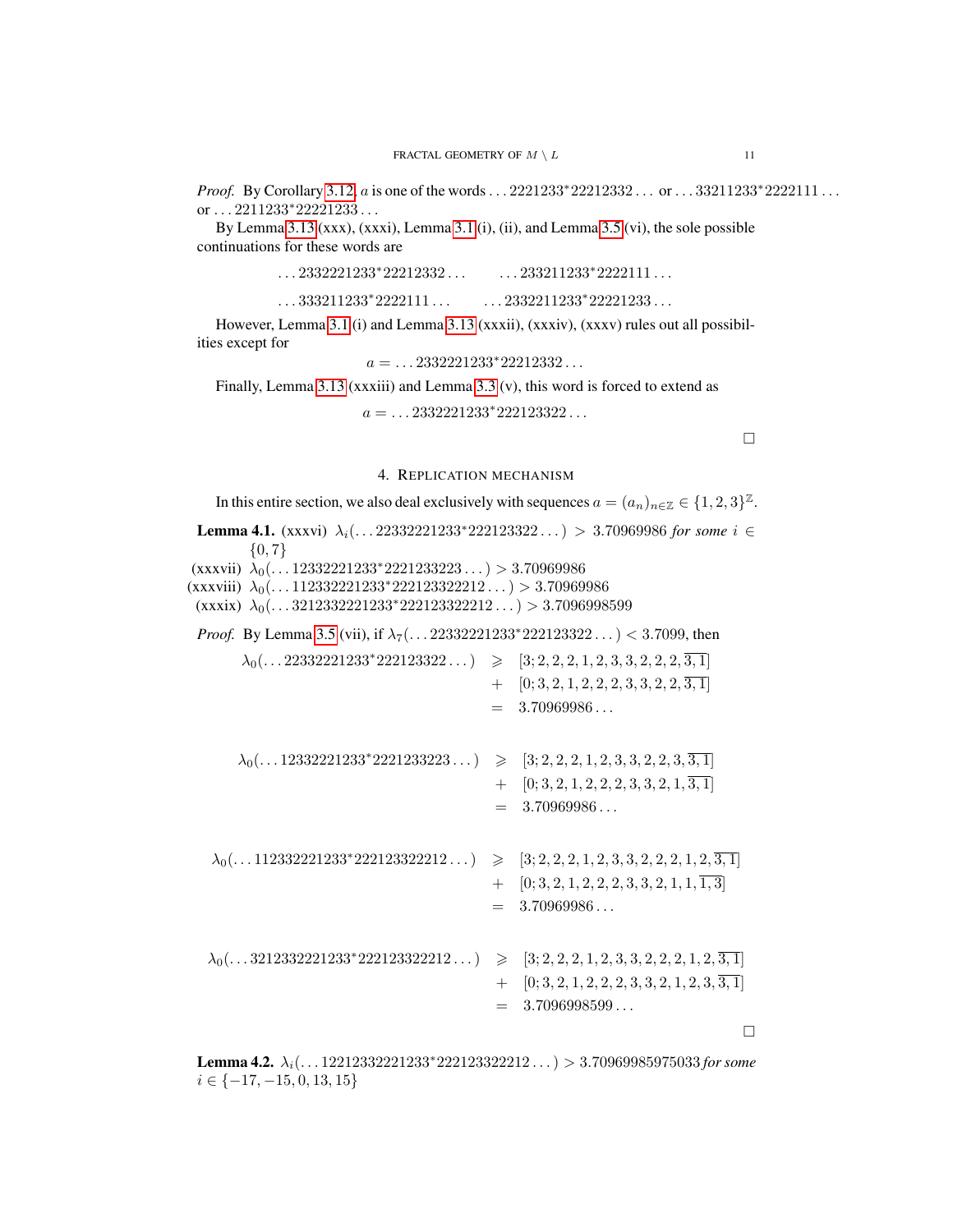*Proof.* By Lemma [3.1](#page-0-0) (i), (ii), if  $\lambda_i$ (...12212332221233\*222123322212...) < 3.71 for  $i \in \{-17, -15, 13, 15\}$ , then

```
\lambda_i(\ldots 12212332221233^*222123322212\ldots) \geqslant [3; 2, 2, 2, 1, 2, 3, 3, 2, 2, 2, 1, 2, 3, 3, 3, 2, \overline{3, 1}]+ [0; 3, 2, 1, 2, 2, 3, 3, 2, 1, 2, 2, 1, 1, 2, 1, 2, \overline{1,3}]
                                              = 3.70969985975033...
```
 $\Box$ 

<span id="page-11-0"></span>Corollary 4.3. *Let* a = . . . 2332221233∗222123322 . . . *where the asterisk indicates the position*  $j \in \mathbb{Z}$ *. If*  $\lambda_i(a) < 3.70969985975033$  *for all*  $|i - j| \leq 17$ *, then* 

 $a = \ldots 23322212332221233^*222123322212 \ldots$ 

*and the vicinity of the position*  $j - 7$  *is*  $\dots$  2332221233<sup>\*</sup>222123322 $\dots$ 

*Proof.* By Lemma [3.3](#page-0-0) (v) and Lemma [4.1](#page-0-0) (xxxvi), our word must extends as

 $a = \ldots 12332221233^*222123322 \ldots$ 

By Lemma [3.5](#page-0-0) (vii) and Lemma [4.1](#page-0-0) (xxxvii), our word is forced to continue as

 $a = \ldots 12332221233*2221233222 \ldots$ 

By Lemma [3.1](#page-0-0) (i), we have the following possibilities

 $\dots$ 112332221233\*2221233222 $\dots$  or  $\dots$ 212332221233\*2221233222 $\dots$ 

for the word a.

By Lemma [3.7](#page-0-0)  $(x)$ ,  $(xii)$ , these two words can continue only as

 $\dots$ 112332221233\*22212332221 $\dots$  or  $\dots$ 212332221233\*22212332221 $\dots$ 

By Lemma [3.7](#page-0-0) (xiii), these words are obliged to extend as

 $\dots$ 112332221233\*222123322212 ... or  $\dots$ 212332221233\*222123322212 ...

However, we can apply Lemma [4.1](#page-0-0) (xxxviii) to rule out the first case, so that

 $a = \ldots 212332221233*222123322212 \ldots$ 

By Lemma [3.7](#page-0-0) (xvii) and Lemma [4.1](#page-0-0) (xxxix), this word continues as

 $a = \ldots 2212332221233^*222123322212 \ldots$ 

By Lemma [4.2](#page-10-0) and Lemma [3.9](#page-0-0) (xxii), we have to extend as

 $a = \ldots 22212332221233^*222123322212 \ldots$ 

By Lemma [3.13](#page-0-0) (xxx), we are forced to continue as

 $a = \ldots 322212332221233^*222123322212 \ldots$ 

Finally, Lemma [3.1](#page-0-0) (i), (ii) and Lemma [3.5](#page-0-0) (vi) reveal that

 $a = \dots 23322212332221233^*222123322212\dots$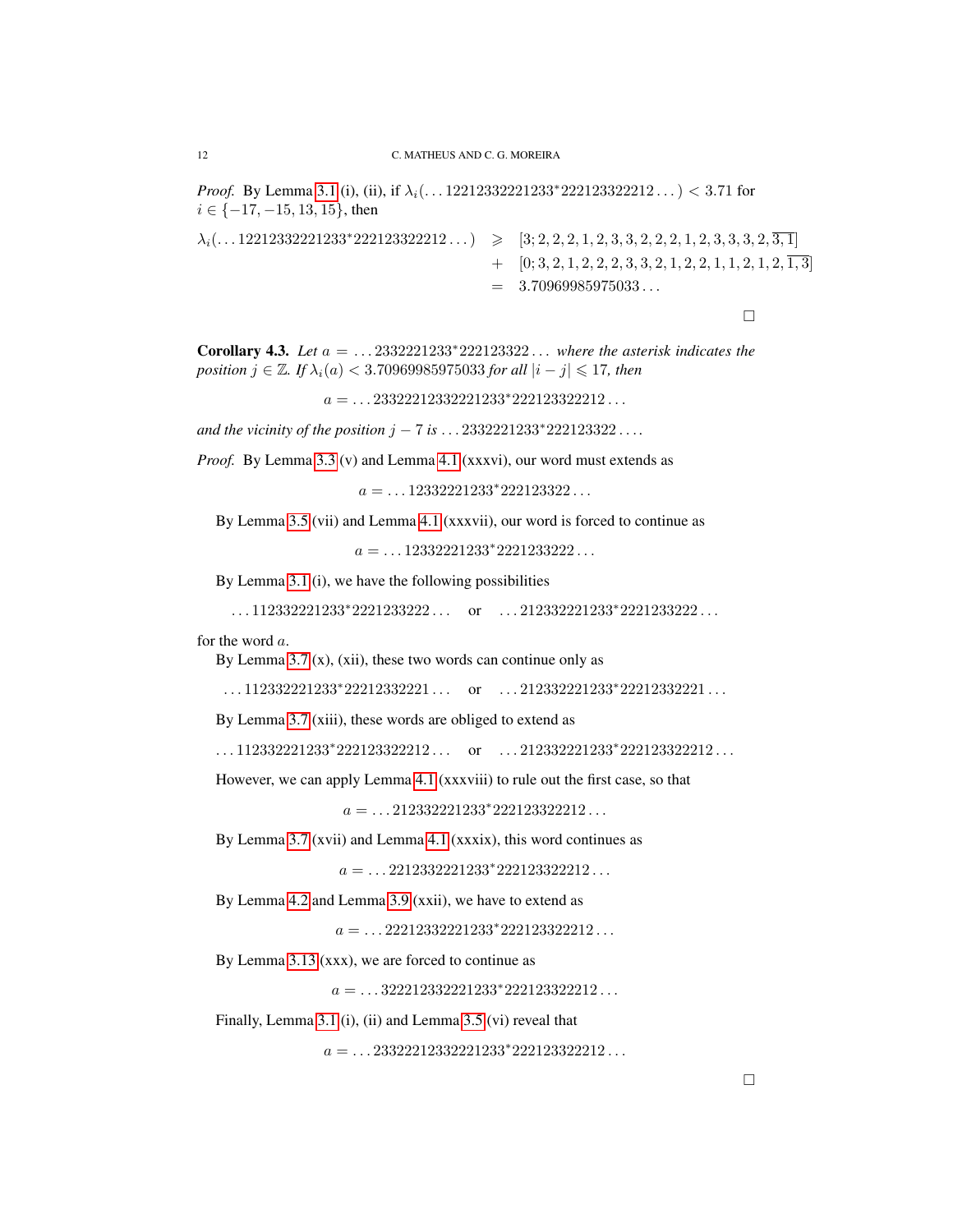<span id="page-12-6"></span><span id="page-12-1"></span>**Proposition 5.1.**  $L \cap (3.70969985968, 3.70969985975033) = \emptyset$ 

*Proof.* Suppose that  $\ell \in L \cap (3.70969985968, 3.70969985975033)$  and let  $a \in \{1, 2, 3\}^{\mathbb{Z}}$ be a sequence such that  $\ell = \limsup \lambda_n(a)$ . By repeatedly applying Corollaries [3.14](#page-9-0) and  $n \rightarrow \infty$ [4.3,](#page-11-0) we would deduce that

$$
\ell = \lambda_0(\overline{33^*22212}) = 3.709699859679\dots < 3.70969985968
$$

a contradiction.  $\Box$ 

<span id="page-12-4"></span>**Proposition 5.2.**  $C = \{\lambda_0(\overline{3322212}33*2221233222122121212\theta) : \theta \in \{1,2\}^{\mathbb{N}}\}$  *is contained in* M ∩ (3.70969985975024, 3.70969985975028)*.*

*Proof.* This is a straightforward calculation. □

The previous two propositions imply that:

<span id="page-12-2"></span>**Theorem 5.3.** 
$$
C = \{\lambda_0(\overline{3322212}33^*2221233222122121212\theta) : \theta \in \{1, 2\}^{\mathbb{N}}\} \subset M \setminus L
$$
.

By Jenkinson–Pollicott work [\[16\]](#page-27-9), a consequence of Theorem [5.3](#page-12-2) is the following slightly stronger version of Theorem [1.1:](#page-1-0)

### **Corollary 5.4.** *The Hausdorff dimension of*  $(M \setminus L) \cap (3.7096, 3.7097)$  *is*

 $\geqslant 0.5312805062772051416244686473684717854930591090183\ldots$ 

In Appendix [A,](#page-20-0) we refine our proof of Theorem [1.1](#page-1-0) to determine the largest interval  $J$ containing the set C from Proposition [5.2](#page-12-4) with  $J \cap L = \emptyset$ , to compute the largest element  $\Upsilon$  of  $(M \setminus L) \cap J$ , and to exhibit a Cantor set  $\Omega$  of continued fraction expansions such that  $HD(\Omega) = HD((M \setminus L) \cap J).$ 

For now, we consider that the discussion of Theorem [1.1](#page-1-0) is complete and we move on to the discussion of the proof of Theorem [1.3.](#page-1-2)

### 6. KEY LEMMA TOWARDS THEOREM [1.3](#page-1-2)

<span id="page-12-3"></span>Denote by

$$
K(A) = \{ [0; \gamma] : \gamma \in \Sigma^+(A) \} \text{ and } K^-(A) = \{ [0; \delta^t] : \delta \in \Sigma^-(A) \}
$$

the Cantor sets of the real line naturally associated to a subshift of finite type  $\Sigma(A) \subset \Sigma$ . Fix  $\Sigma(B) \subset \Sigma(C)$  two transitive subshifts of finite type of  $\Sigma = \overbrace{(N^*)^{\mathbb{Z}}}^{\infty}$  such that  $K(B) = K^{-}(B)$  and  $K(C) = K^{-}(C)$ , i.e., B and C are *symmetric*.

<span id="page-12-5"></span>Denote by  $\underline{a} = (a_n)_{n \in \mathbb{Z}} \in \Sigma(C)$  be a sequence with  $m(\underline{a}) = f(\underline{a}) = m \in M$  and

(6.1) 
$$
m > \max_{\substack{\beta \in \Sigma^+(B) \\ \alpha \in \Sigma^-(C)}} ([0; \beta]^{-1} + [0; (\alpha \eta)^t]) := c(B, C)
$$
  
*\eta* predecessor in  $\Sigma(B)$  of  $\beta$ 

<span id="page-12-0"></span>**Lemma 6.1.** *Suppose that, for every*  $k \in \mathbb{N}$ *, there exists*  $n_k, m_k \geq k$  *such that:* 

- (i) the half-infinite sequence  $\dots a_0^* \dots a_{n_k}$  can be completed into two bi-infinite sequences  $\theta_k^{(1)} = \ldots a_0^* \ldots a_{n_k} \underline{\alpha_k}$  and  $\theta_k^{(2)} = \ldots a_0^* \ldots a_{n_k} \underline{\beta_k}$  so that  $K(B) \cap$  $[[0; \alpha_k], [0; \beta_k]] \neq \emptyset;$
- (ii) the  $\overline{half\text{-}infinite}$  sequence  $a_{-m_k}\dots a_0^*\dots$  can be completed into two bi-infinite sequences  $\underline{\theta}_k^{(3)} = \underline{\gamma_k} a_{-m_k} \dots a_0^* \dots$  and  $\underline{\theta}_k^{(4)} = \underline{\delta_k} a_{-m_k} \dots a_0^* \dots$  so that  $K(B) \cap$  $[[0; \gamma_k^t], [0; \underline{\delta_k}^t]] \neq \emptyset;$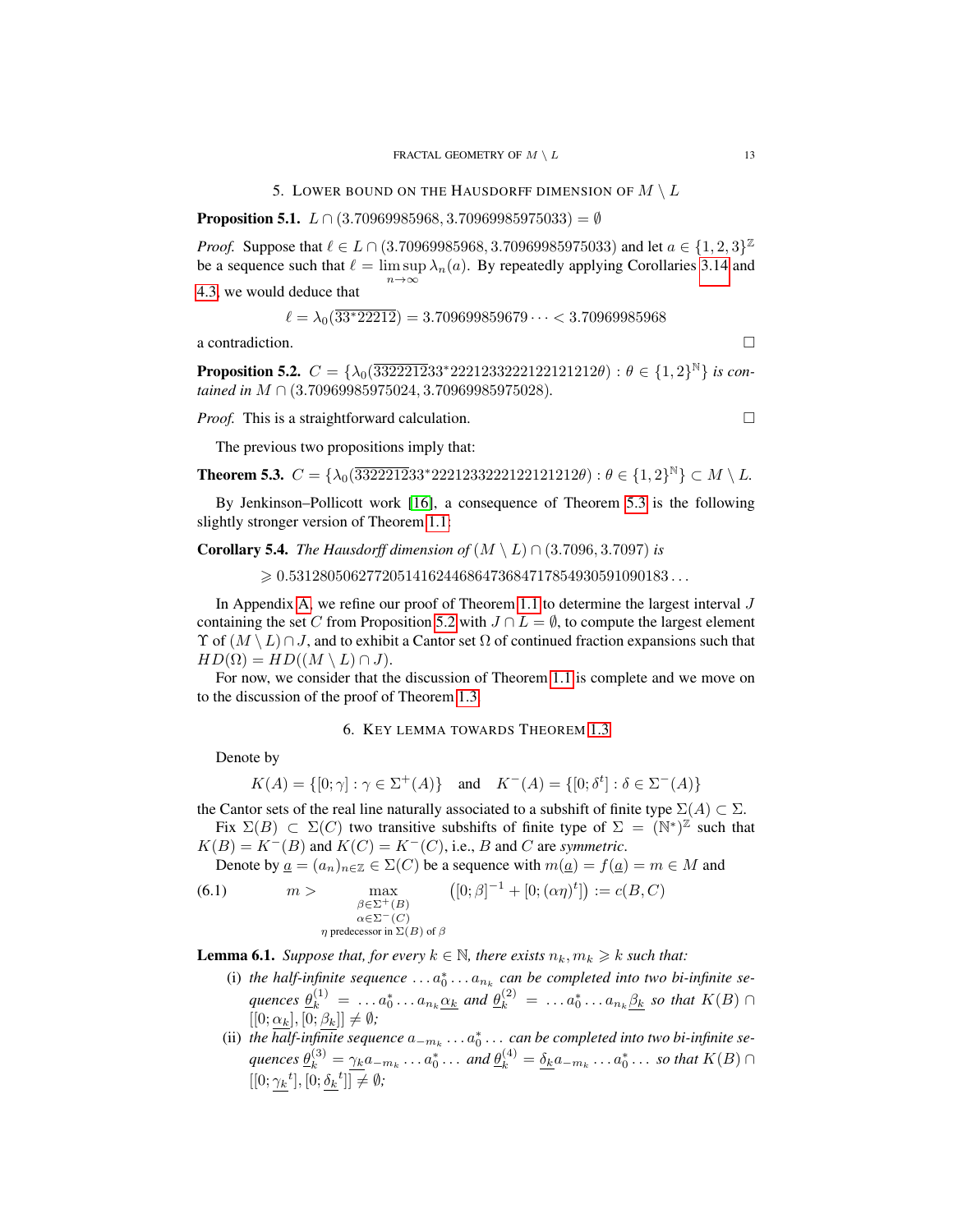(iii)  $\lim_{k \to \infty} m(\underline{\theta}_k^{(j)})$  $\binom{(j)}{k}$  = *m* for each  $1 \leq j \leq 4$ .

*Then,*  $m \in L$ .

*Proof.* By Theorem 2 in Chapter 3 of Cusick–Flahive book [\[2\]](#page-26-5), our task is reduced to show that  $m = \lim_{k \to \infty} m(P_k)$  where  $P_k$  is a sequence of periodic points in  $\Sigma$ .

<span id="page-13-1"></span>For each  $k \in \mathbb{N}$ , let us take  $\mu_k, \nu_k \in \Sigma(B)$  with

(6.2) 
$$
[0; \underline{\alpha_k}] \leq [0; \pi^+(\underline{\mu_k})] \leq [0; \underline{\beta_k}]
$$
 and  $[0; \underline{\gamma_k}^t] \leq [0; (\pi^+(\underline{\nu_k}))^t] \leq [0; \underline{\delta_k}^t]$ 

The transitivity of the subshift of finite type  $\Sigma(B)$  permits to choose finite subword  $(\mu * \nu)_k$ of an element of  $\Sigma(B)$  connecting the initial segment  $\mu_k^+$  of  $\pi^+(\mu_k)$  of length k with the final segment  $\nu_k^-$  of  $\pi^-(\nu_k)$  of length k, say

$$
(\mu * \nu)_k = \mu_k^+ w_k \nu_k^-
$$

In this setting, consider the periodic point  $P_k \in \Sigma$  obtained by infinite concatenation of the finite block

<span id="page-13-3"></span>
$$
a_0^* \dots a_{n_k} (\mu * \nu)_k a_{-m_k} \dots a_{-1}
$$

<span id="page-13-2"></span>By [\(6.2\)](#page-13-1) and Lemma [2.1,](#page-6-3) for each  $-1 - m_k \leq j \leq n_k + 1$ , one has

$$
(6.3) \t f(\sigma^j(P_k)) \leq \max\{m(\underline{\theta}_k^{(1)}), m(\underline{\theta}_k^{(2)}), m(\underline{\theta}_k^{(3)}), m(\underline{\theta}_k^{(4)})\} + \frac{1}{2^{k-2}}
$$

By definition of  $c(B, C)$ , the facts that  $\Sigma(B) \subset \Sigma(C)$  and  $B, C$  are symmetric, and Lemma [2.1,](#page-6-3) one has

(6.4) 
$$
f(\sigma^j(P_k)) < c(B, C) + \frac{1}{2^{k-1}}
$$

for each j corresponding to a non-extremal position in  $(\mu * \nu)_k$ .

Also, by Lemma [2.1,](#page-6-3) we know that

(6.5) 
$$
f(P_k) > f(\underline{a}) - \frac{1}{2^{k-2}} = m - \frac{1}{2^{k-2}}
$$

It follows from [\(6.1\)](#page-12-5), [\(6.3\)](#page-13-2), [\(6.4\)](#page-13-3) and [\(6.5\)](#page-13-4) that

<span id="page-13-4"></span>
$$
m-\frac{1}{2^{k-2}} \leqslant m(P_k) \leqslant \max \{ m(\underline{\theta}_k^{(1)}), m(\underline{\theta}_k^{(2)}), m(\underline{\theta}_k^{(3)}), m(\underline{\theta}_k^{(4)})\} + \frac{1}{2^{k-2}}
$$

for all k sufficiently large. In particular,  $m = \lim_{k \to \infty} m(P_k)$  thanks to our assumption in item (iii). This completes the argument.  $\square$ 

**Remark 6.2.** As it can be seen from the proof of this lemma, the hypothesis that B and C are symmetric can be relaxed to  $K(B) \cap K^{-}(B) \neq \emptyset$  and/or  $K(C) \cap K^{-}(C) \neq \emptyset$  after replacing  $(6.1)$  by appropriate conditions on m.

## 7. RIGOROUS ESTIMATES FOR  $HD(M \setminus L)$

<span id="page-13-0"></span>In this section, we use Hensley's estimates in [\[9\]](#page-27-7) for the Hausdorff dimensions of the Cantor sets  $K({1, 2})$ ,  $K({1, 2, 3})$  and  $K({1, 2, 3, 4})$  in order to *rigorously* prove Theorem [1.3.](#page-1-2)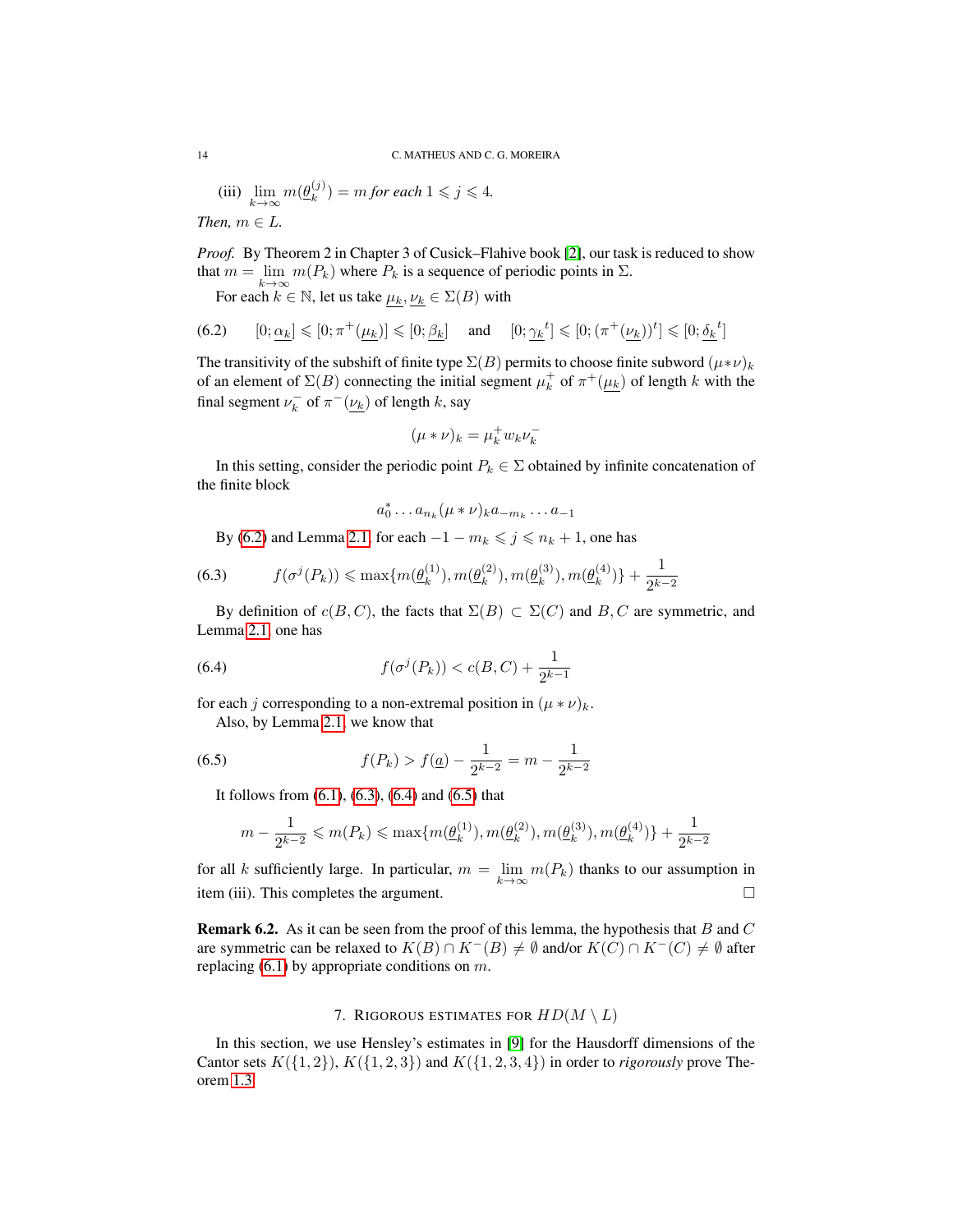<span id="page-14-1"></span>7.1. Description of  $(M\backslash L)\cap ($ √ 10,  $\sqrt{13}$ ). Let  $m \in M \backslash L$  with  $\sqrt{10} < m < \sqrt{13}$ . In this setting,  $m = m(\underline{a}) = f(\underline{a})$  for a sequence  $\underline{a} = (\ldots, a_{-1}, a_0, a_1, \ldots) \in \{1, 2\}^{\mathbb{Z}} =: \Sigma(C)$ (see, e.g., Lemma 7 in Chapter 1 of Cusick–Flahive book [\[2\]](#page-26-5)).

Consider the (complete) subshift  $\Sigma(B) = \{11, 22\}^{\mathbb{Z}} \subset \Sigma(C)$ . Note that B and C are symmetric, and the quantity  $c(B, C)$  introduced above is bounded by

<span id="page-14-0"></span>(7.1) 
$$
c(B, C) \leq \max_{\substack{\beta \in K(B) \\ \alpha \in K(C)}} (\beta^{-1} + \alpha) = [2, \overline{2, 2}] + [0, \overline{1, 2}] = \sqrt{2} + \sqrt{3} < \sqrt{10} < m
$$

thanks to Lemma [2.1.](#page-6-3)

Fix  $\varepsilon > 0$  such that  $[m - 2\varepsilon, m + 2\varepsilon] \cap L = \emptyset$  and take  $N \in \mathbb{N}$  with  $f(\sigma^j(\underline{a})) < m - 2\varepsilon$ for all  $|j| \ge N$ .

For each  $n \in \mathbb{N}^*$ , resp.  $-n \in \mathbb{N}^*$ , let us consider the possible continuations of  $\ldots a_0^* \ldots a_n$ , resp.  $a_n \ldots a_0^* \ldots$  into sequences in  $\Sigma(C)$  whose Markov values are attained in a position  $|j| \le N$ .

Of course, for every  $n \in \mathbb{Z} \setminus \{0\}$ , we have the following cases:

- (a) there is an unique continuation (prescribed by  $a$ );
- (b) there are two distinct continuations given by half-infinite sequences  $\alpha_n$  and  $\beta_n$ ; in this context, one has two subcases:
	- (b1) the interval  $I_n$  determined by  $[0; \alpha_n]$  and  $[0; \beta_n]$ , resp.  $[0; (\alpha_n)^t]$  and  $[0; (\beta_n)^t]$ , when  $n > 0$ , resp.  $n < 0$ , is *disjoint* from  $K(B)$ ;
	- (b2) the interval  $I_n$  determined by  $[0; \alpha_n]$  and  $[0; \beta_n]$ , resp.  $[0; (\alpha_n)^t]$  and  $[0; (\beta_n)^t]$ , when  $n > 0$ , resp.  $n < 0$ , *intersects*  $K(B)$ ;

**Proposition 7.1.** *There exists*  $k \in \mathbb{N}$  *such that:* 

- *either for all*  $n \geq k$  *the subcase (b2) doesn't occur;*
- *or for all*  $n \leq -k$  *the subcase (b2) doesn't occur.*

*Proof.* If there were two subsequences  $n_k, m_k \to +\infty$  so that the case (b2) happens for all  $n_k$  and  $-m_k$ , then [\(7.1\)](#page-14-0) and Lemma [6.1](#page-12-0) would say that  $m \in L$ , a contradiction with our assumption  $m \in M \setminus L$ .

The previous proposition says that, up to replacing  $\underline{a}$  by its transpose, there exists  $k \geqslant 0$ such that, for all  $n \ge k$ , either  $\dots a_0^* \dots a_n$  has a forced continuation  $\dots a_0^* \dots a_n a_{n+1} \dots$ or two continuations . . .  $a_0^* \ldots a_n \alpha_n$  and . . .  $a_0^* \ldots a_n \beta_n$  with  $[[0; \alpha_n], [0; \beta_n]] \cap K(B) = \emptyset$ . Therefore, we conclude that in this setting

$$
(7.2) \t m = a_0 + [0; a_1, \dots] + [0; a_{-1}, \dots]
$$

where  $[0; a_{-1}, \dots] \in K(C)$  and  $[0; a_1, \dots]$  belongs to a set K consisting of the union of a countable set C corresponding to the forced continuations of finite strings and a countable union of Cantor sets related to sequences generating two continued fractions at the extremities of an interval avoiding  $K(B)$ .

Let  $[0; a_1, \dots] \in K \backslash \mathcal{C}$  such that, for all n sufficiently large,  $a_1 \dots a_n$  admits two continuations generating an interval avoiding  $K(B)$ . Given an arbitrary finite string  $(b_1, \ldots, b_n)$ , consider the interval  $I(b_1, \ldots, b_n) := \{ [0; b_1, \ldots, b_n, \rho] : \rho > 1 \}$ . Recall that the length of  $I(b_1, \ldots, b_n)$  is

$$
|I(b_1,\ldots,b_n)| = \frac{1}{q_n(q_n+q_{n-1})},
$$

where  $q_i$  is the denominator of  $[0; b_1, \ldots, b_i]$ . We claim that the intervals  $I(a_1, \ldots, a_n)$  can be used to *efficiently* cover  $K \setminus \mathcal{C}$  as n goes to infinity. For this sake, observe that if  $a_1 \ldots a_n$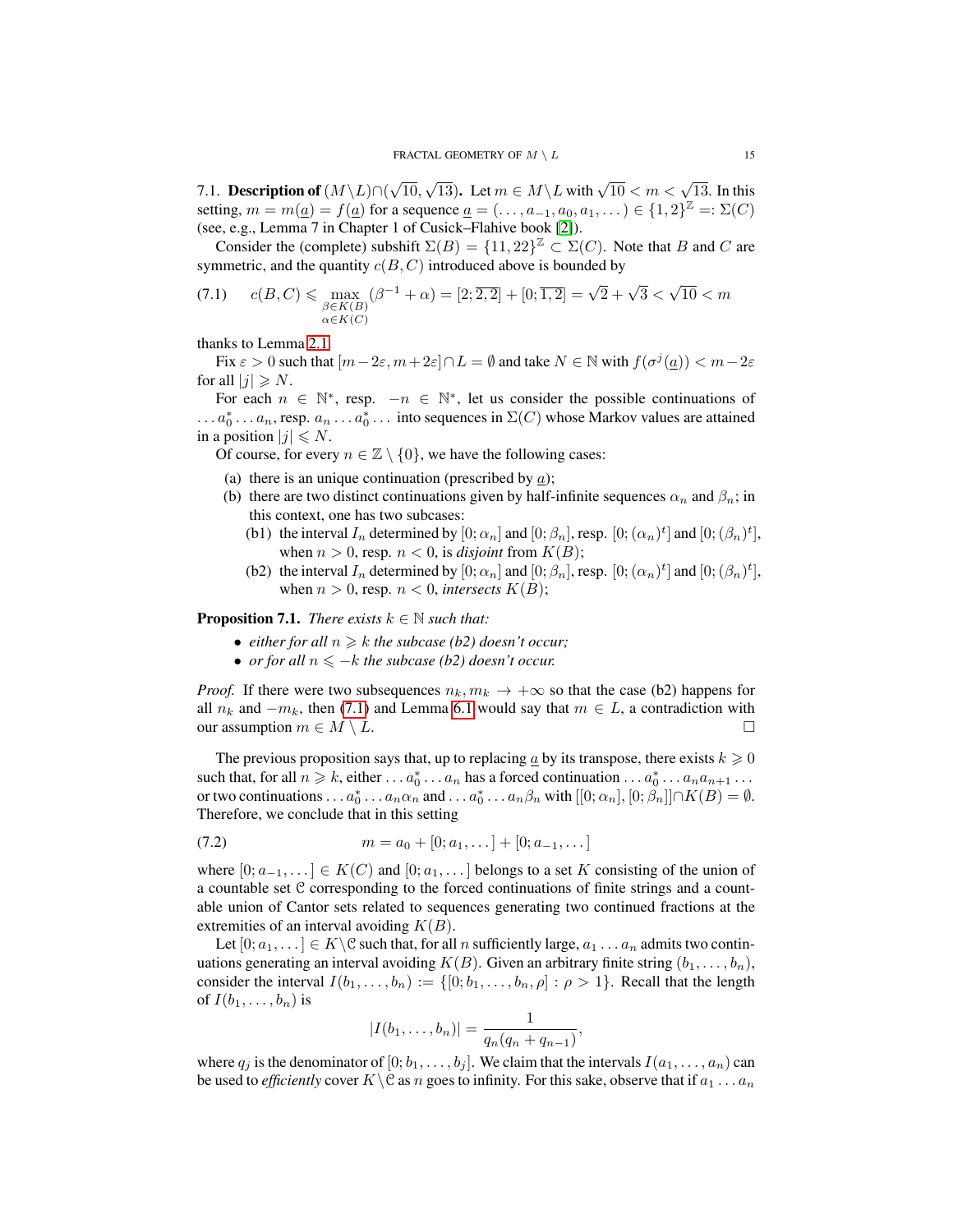has two continuations, say  $a_1 \ldots a_n 1 \alpha_{n+1}$  and  $a_1 \ldots a_n 2 \beta_{n+1}$  such that  $[[0; 2\beta_{n+1}], [0; 1\alpha_{n+1}]]$ is disjoint from  $K(B)$ , then  $\alpha_n = 1\alpha_{n+1}$  and  $\beta_n = 2\beta_{n+1}$  start by

$$
\alpha_n = 112\alpha_{n+3}
$$
 and  $\beta_n = 221\beta_{n+3}$ 

In particular, we can *refine* the cover of  $K \setminus \mathcal{C}$  with the family of intervals  $I(a_1, \ldots, a_n)$ by replacing each of them by  $I(a_1, \ldots, a_n, 1, 1, 2)$  and  $I(a_1, \ldots, a_n, 2, 2, 1)$ .

We affirm that this procedure doesn't increase the (0.174813)-Hausdorff measure of  $K \setminus \mathcal{C}$ . For this sake, it suffices to prove that

<span id="page-15-0"></span>
$$
(7.3) \qquad |I(a_1,\ldots,a_n,1,1,2)|^s + |I(a_1,\ldots,a_n,2,2,1)|^s \leq |I(a_1,\ldots,a_n)|^s
$$

with  $s = 0.174813$ .

In this direction, set

$$
g(s) := \frac{|I(a_1, \ldots, a_n, 1, 1, 2)|^s + |I(a_1, \ldots, a_n, 2, 2, 1)|^s}{|I(a_1, \ldots, a_n)|^s}
$$

The recurrence formula  $q_{i+2} = a_{i+2}q_{i+1} + q_i$  implies that

$$
g(s) = \left(\frac{r+1}{(3r+5)(4r+7)}\right)^s + \left(\frac{r+1}{(3r+7)(5r+12)}\right)^s
$$

where  $r = q_{n-1}/q_n \in (0, 1)$ . Since  $\frac{r+1}{(3r+5)(4r+7)} \leq \frac{1}{35}$  and  $\frac{r+1}{(3r+7)(5r+12)} < \frac{1}{81.98}$  for all  $0 \le r \le 1$ , we have

$$
g(s) < \left(\frac{1}{35}\right)^s + \left(\frac{1}{81.98}\right)^s
$$
  
0.174813

This proves [\(7.3\)](#page-15-0) because  $\left(\frac{1}{35}\right)^{0.174813} + \left(\frac{1}{81.98}\right)^{0.174813} < 1$ .

We summarize the discussion of the previous paragraphs in the following proposition:

<span id="page-15-1"></span>**Proposition 7.2.**  $(M \setminus L) \cap ($ √ 10, √  $(13) \subset K({1,2}) + K$  where K is a set of Hausdorff *dimension*  $HD(K) < 0.174813$ .

An immediate corollary of this proposition is:

<span id="page-15-2"></span>Corollary 7.3.  $HD((M \setminus L) \cap ($ √ 10, √ 13)) < 0.706104*.*

*Proof.* By Proposition [7.2](#page-15-1) and Hensley's estimate [\[9\]](#page-27-7) for  $HD(K({1, 2})),$  one has

$$
HD((M \setminus L) \cap (\sqrt{10}, \sqrt{13})) \leq HD(K(\{1, 2\})) + HD(K)
$$
  
< 0.531291 + 0.174813 = 0.706104

This proves the corollary.

<span id="page-15-3"></span>7.2. Description of  $(M \setminus L) \cap ($  $\sqrt{13}$ , 3.84). Let  $m \in M \setminus L$  with  $\sqrt{13} < m < 3.84$ . In this setting,  $m = m(\underline{a}) = f(\underline{a})$  for a sequence  $\underline{a} = (\ldots, a_{-1}, a_0, a_1, \ldots) \in \{1, 2, 3\}^{\mathbb{Z}} =:$  $\Sigma(C)$  not containing 13 nor 31 because if  $\theta$  contains 13 or 31, then a result of Bumby (explained in Table 2 in Chapter 5 of Cusick–Flahive's book [\[2\]](#page-26-5)) implies that  $m(\theta) > 3.84$ .

Consider the (complete) subshift  $\Sigma(B) = \{1,2\}^{\mathbb{Z}} \subset \Sigma(C)$ . Note that B and C are symmetric, and the quantity  $c(B, C)$  introduced above is bounded by

$$
c(B,C) \leqslant \max_{\substack{\beta \in K(B) \\ \alpha \in K(C)}} (\beta^{-1} + \alpha) = [2;\overline{1,2}] + [0;\overline{1,3}] < \sqrt{13} < m
$$

thanks to Lemma [2.1.](#page-6-3)

We proceed similarly to Subsection [7.1.](#page-14-1) More precisely, the same arguments (based on Lemma [6.1\)](#page-12-0) above give that, up to transposing a, there exists  $k \in \mathbb{N}$  such that, for all  $n \geq k$ , either ...  $a_0^*$  ...  $a_n$  has a forced continuation ...  $a_0^*$  ...  $a_na_{n+1}$  ... or two continuations

$$
1 \\
$$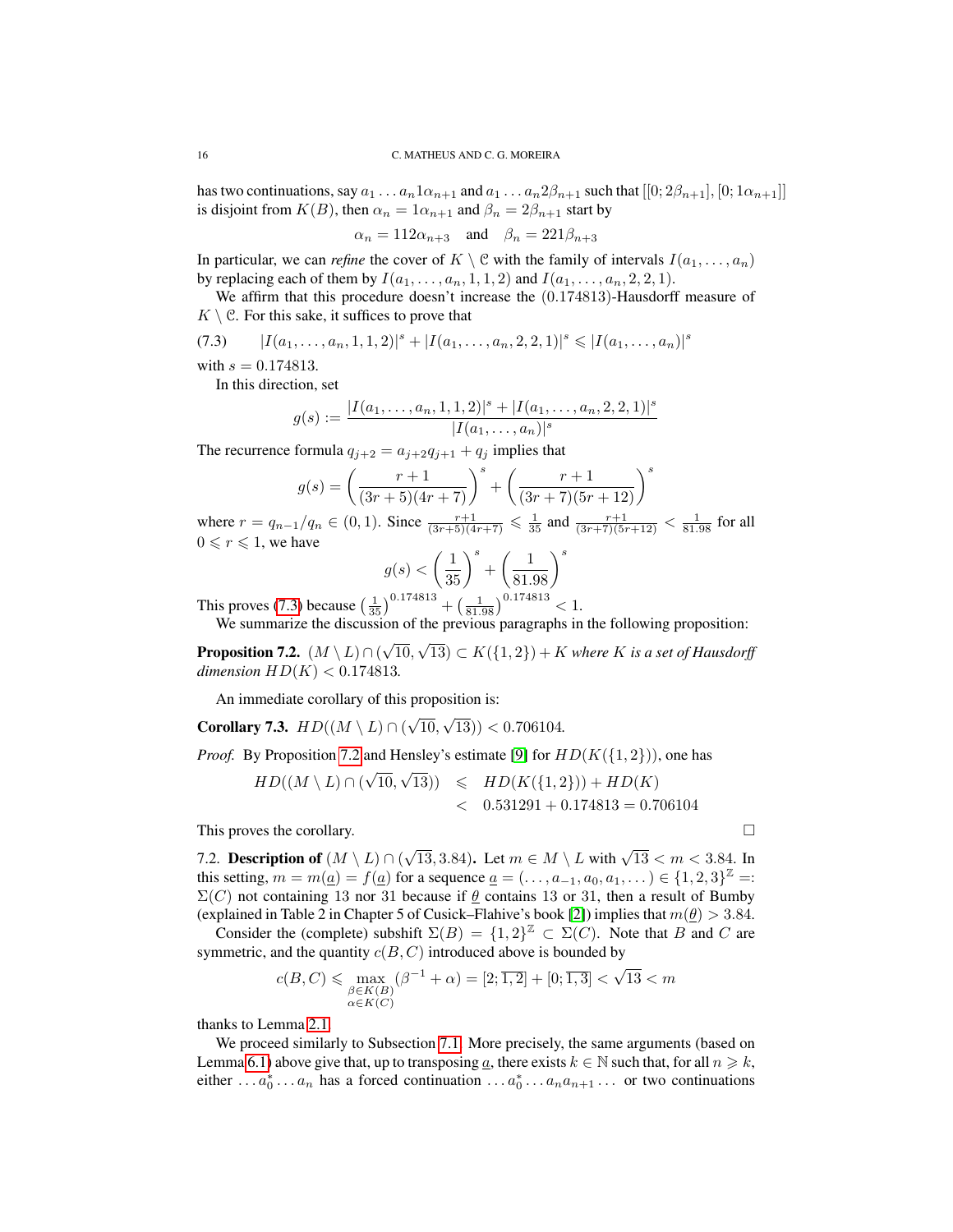$\ldots a_0^* \ldots a_n \alpha_n$  and  $\ldots a_0^* \ldots a_n \beta_n$  with  $[[0; \alpha_n], [0; \beta_n]] \cap K(B) = \emptyset$ . We want to use this information to efficiently cover  $(M \setminus L) \cap (\sqrt{13}, 3.84)$ . For this sake, let us note that the constraint  $[[0; \alpha_n], [0; \beta_n]] \cap K(B) = \emptyset$  impose severe restrictions on the possible continuations  $\alpha_n$  and  $\beta_n$ . In particular, they fall into two types:

- $\alpha_n = 3\alpha_{n+1}$  and  $\beta_n = 21\beta_{n+2}$ ;
- $\alpha_n \in \{221\alpha_{n+3}, 23\alpha_{n+2}\}\$  and  $\beta_n \in \{1121\beta_{n+4}, 113\beta_{n+3}\}.$

Moreover, our assumption that a doesn't contain 13 or 31 (due to the hypothesis  $m(a) =$  $m < 3.84$ ) says that we can *ignore* the case  $\beta_n \in \{113\beta_{n+3}\}.$ 

In summary, we have that the s-Hausdorff measure of the set

$$
K := \{ \underline{a} = [a_0; a_1, \dots] : \sqrt{13} < m(\underline{a}) < 3.84 \}
$$

is finite for any parameter s with

$$
g(s) = \frac{|I(a_1, \dots, a_n, 3)|^s + |I(a_1, \dots, a_n, 2, 1)|^s}{|I(a_1, \dots, a_n)|^s} < 1
$$

and

$$
h(s) = \frac{|I(a_1, \ldots, a_n, 2, 2, 1)|^s + |I(a_1, \ldots, a_n, 2, 3)|^s + |I(a_1, \ldots, a_n, 1, 1, 2, 1)|^s}{|I(a_1, \ldots, a_n)|^s} < 1
$$

for all  $(a_1, \ldots, a_n) \in \bigcup$  $k\bar{\in}\mathbb{N}$  $\{1, 2, 3\}^k$ .

The recurrence  $q_{j+2} = a_{j+2}q_{j+1} + q_j$  implies that

$$
\frac{|I(a_1,\ldots,a_n,3)|}{|I(a_1,\ldots,a_n)|}=\frac{r+1}{(r+3)(r+4)}, \quad \frac{|I(a_1,\ldots,a_n,2,1)|}{|I(a_1,\ldots,a_n)|}=\frac{r+1}{(r+3)(2r+5)}
$$

and

$$
\frac{|I(a_1,...,a_n,2,2,1)|}{|I(a_1,...,a_n)|} = \frac{r+1}{(3r+7)(5r+12)}, \frac{|I(a_1,...,a_n,2,3)|}{|I(a_1,...,a_n)|} = \frac{r+1}{(3r+7)(4r+9)},
$$

$$
\frac{|I(a_1,...,a_n,1,1,2,1)|}{|I(a_1,...,a_n)|} = \frac{r+1}{(4r+7)(7r+12)}
$$

where  $r = q_{n-1}/q_n \in (0,1)$ .

Since  $\frac{r+1}{(r+3)(r+4)} \leq \frac{1}{10}$ ,  $\frac{r+1}{(r+3)(2r+5)} \leq 0.071797$ ,  $\frac{r+1}{(3r+7)(5r+12)} \leq 0.012197$ ,  $\frac{r+1}{(3r+7)(4r+9)} \leq$ 0.016134 and  $\frac{r+1}{(4r+7)(7r+12)} \leq \frac{1}{84}$  for all  $0 \leq r \leq 1$ , we deduce that

$$
g(s) \leqslant \left(\frac{1}{10}\right)^s + (0.071797)^s \quad \text{and} \quad h(s) \leqslant (0.012197)^s + (0.016134)^s + \left(\frac{1}{84}\right)^s
$$

Therefore, max{g(0.281266), h(0.281266)} < 0.999999 and, *a fortiori*, the (0.281266)- Hausdorff measure of

$$
K = \{ [a_0; a_1, \dots] : \sqrt{13} < m(\underline{a}) < 3.84 \}
$$

is finite. It follows from this discussion:

<span id="page-16-0"></span>**Proposition 7.4.**  $(M \setminus L) \cap ($ √ 13, 3.84) ⊂ X3({13, 31}) + K *where*

$$
X_3({13, 31}) := \{ [0; \gamma] : \gamma \in {1, 2, 3}^{\mathbb{N}} \text{ doesn't contain } 13 \text{ nor } 31 \}
$$

*and K is a set of Hausdorff dimension*  $HD(K) < 0.281266$ *.* 

A direct consequence of this proposition is:

<span id="page-16-1"></span>Corollary 7.5.  $HD((M \setminus L) \cap ($ √ 13, 3.84)) < 0.986927*.*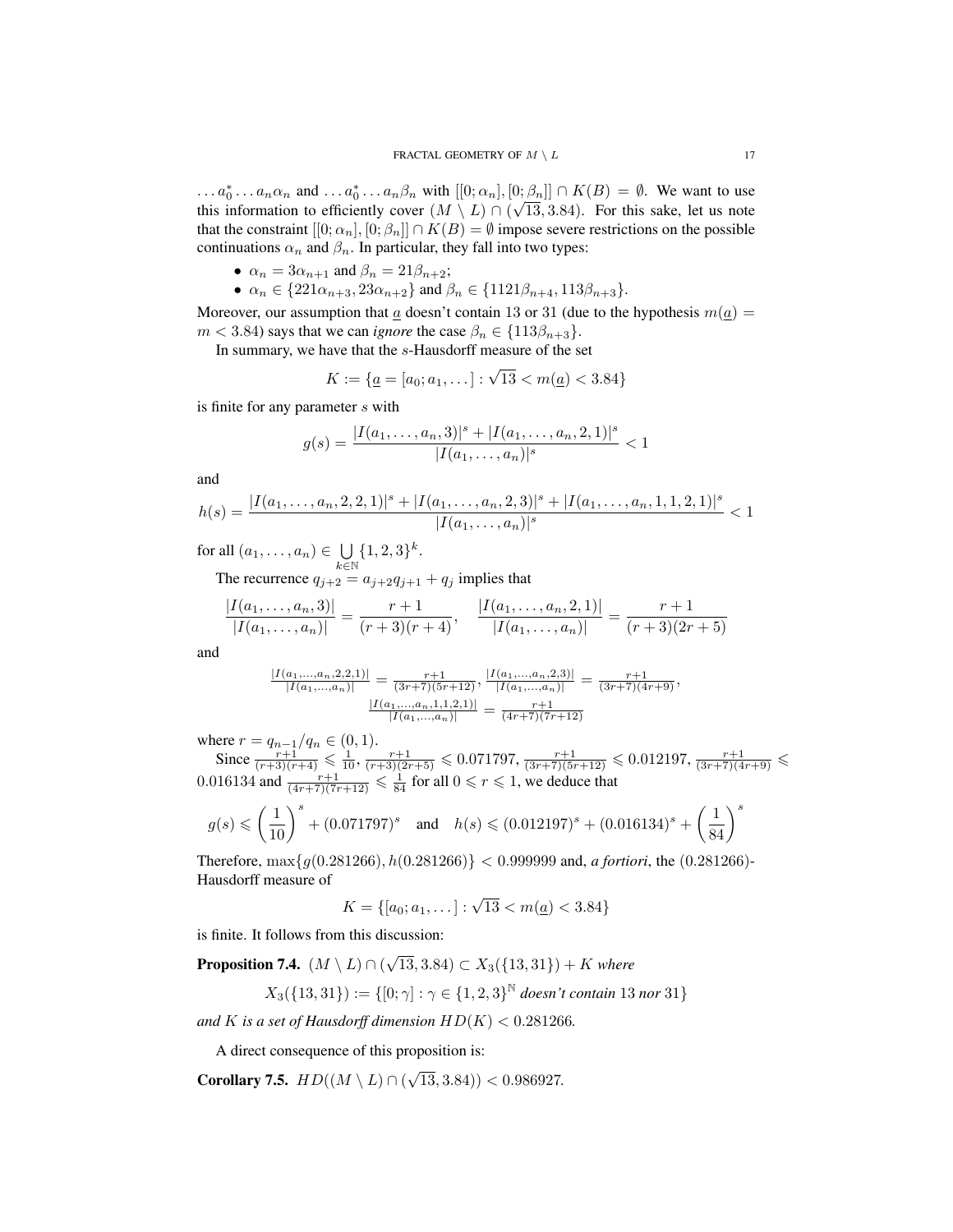*Proof.* By Proposition [7.4](#page-16-0) and Hensley's estimate [\[9\]](#page-27-7) for  $HD(K({1, 2, 3})),$  one has

$$
HD((M \setminus L) \cap (\sqrt{13}, 3.84)) \leq HD(K(\{1, 2, 3\})) + HD(K)
$$
  
< 0.705661 + 0.281266 = 0.986927

This completes the argument.

<span id="page-17-0"></span>7.3. Description of  $(M \setminus L) \cap (3.84,$  $\sqrt{20}$ ). Let  $m \in M \setminus L$  with  $3.84 < m < \sqrt{20}$ . In this setting,  $m = m(\underline{a}) = f(\underline{a})$  for a sequence  $\underline{a} = (\ldots, a_{-1}, a_0, a_1, \ldots) \in \{1, 2, 3\}^{\mathbb{Z}} =:$  $\Sigma(C)$ . Consider the subshift  $\Sigma(B) \subset \Sigma(C)$  associated to  $B = \{1, 2, 2321, 1232\}$ . Note that B and C are symmetric, and the quantity  $c(B, C)$  introduced above is bounded by

$$
c(B, C) \leqslant [3; 2, 1, \overline{1, 2}] + [0; 2, \overline{3, 1}] < 3.83 < 3.84 < m
$$

thanks to Lemma [2.1.](#page-6-3)

As it was explained before, we can use Lemma [6.1](#page-12-0) to see that, up to transposing  $a$ , there exists  $k \in \mathbb{N}$  such that, for all  $n \geq k$ , either ...  $a_0^* \dots a_n$  has a forced continuation ...  $a_0^* \dots a_n a_{n+1} \dots$  or two continuations  $\dots a_0^* \dots a_n \alpha_n$  and  $\dots a_0^* \dots a_n \beta_n$  with  $[[0; \alpha_n], [0; \beta_n]] \cap K(B) = \emptyset$ . From this, we are ready to set up an efficient cover of  $(M \setminus L) \cap (3.84, \sqrt{20})$ . In this direction, note that the condition  $[[0; \alpha_n], [0; \beta_n]] \cap K(B) =$ ∅ imposes two types of restrictions:

- $\alpha_n = 3\alpha_{n+1}$  and  $\beta_n = 21\beta_{n+2}$ ;
- $\alpha_n = 23\alpha_{n+2}$  and  $\beta_n \in \{1121\beta_{n+4}, 113\beta_{n+3}\}.$

Hence, we have that the s-Hausdorff measure of the set

$$
K := \{ \underline{a} = [a_0; a_1, \dots] : 3.84 < m(\underline{a}) < \sqrt{20} \}
$$

is finite for any parameter s with

$$
g(s) = \frac{|I(a_1, \dots, a_n, 3)|^s + |I(a_1, \dots, a_n, 2, 1)|^s}{|I(a_1, \dots, a_n)|^s} < 1
$$

and

$$
h(s) = \frac{|I(a_1, \ldots, a_n, 2, 3)|^s + |I(a_1, \ldots, a_n, 1, 1, 2, 1)|^s + |I(a_1, \ldots, a_n, 1, 1, 3)|^s}{|I(a_1, \ldots, a_n)|^s} < 1
$$

for all  $(a_1, \ldots, a_n) \in \bigcup$  $k\bar{\in}\mathbb{N}$  $\{1, 2, 3\}^k$ .

We saw in the previous subsection that  $g(0.281266) < 0.999999$  and

$$
h(s) \leqslant (0.016134)^s + \left(\frac{1}{84}\right)^s + \frac{|I(a_1, \ldots, a_n, 1, 1, 3)|^s}{|I(a_1, \ldots, a_n)|^s}
$$

Because the recurrence  $q_{j+2} = a_{j+2}q_{j+1} + q_j$  implies that

$$
\frac{|I(a_1,\ldots,a_n,1,1,3)|}{|I(a_1,\ldots,a_n)|} = \frac{r+1}{(4r+7)(5r+9)}
$$

where  $r = q_{n-1}/q_n \in (0, 1)$ , and since  $\frac{r+1}{(4r+7)(5r+9)} \leq \frac{1}{63}$  for all  $0 \leq r \leq 1$ , we conclude

$$
h(s) \leq (0.016134)^s + \left(\frac{1}{84}\right)^s + \left(\frac{1}{63}\right)^s
$$

Thus,  $\max\{g(0.281266), h(0.281266)\} < 0.999999$  and, *a fortiori*, the (0.281266)-Hausdorff measure of √

$$
K = \{ [a_0; a_1, \dots] : 3.84 < m(\underline{a}) < \sqrt{20} \}
$$

is finite. In particular, we proved the following result: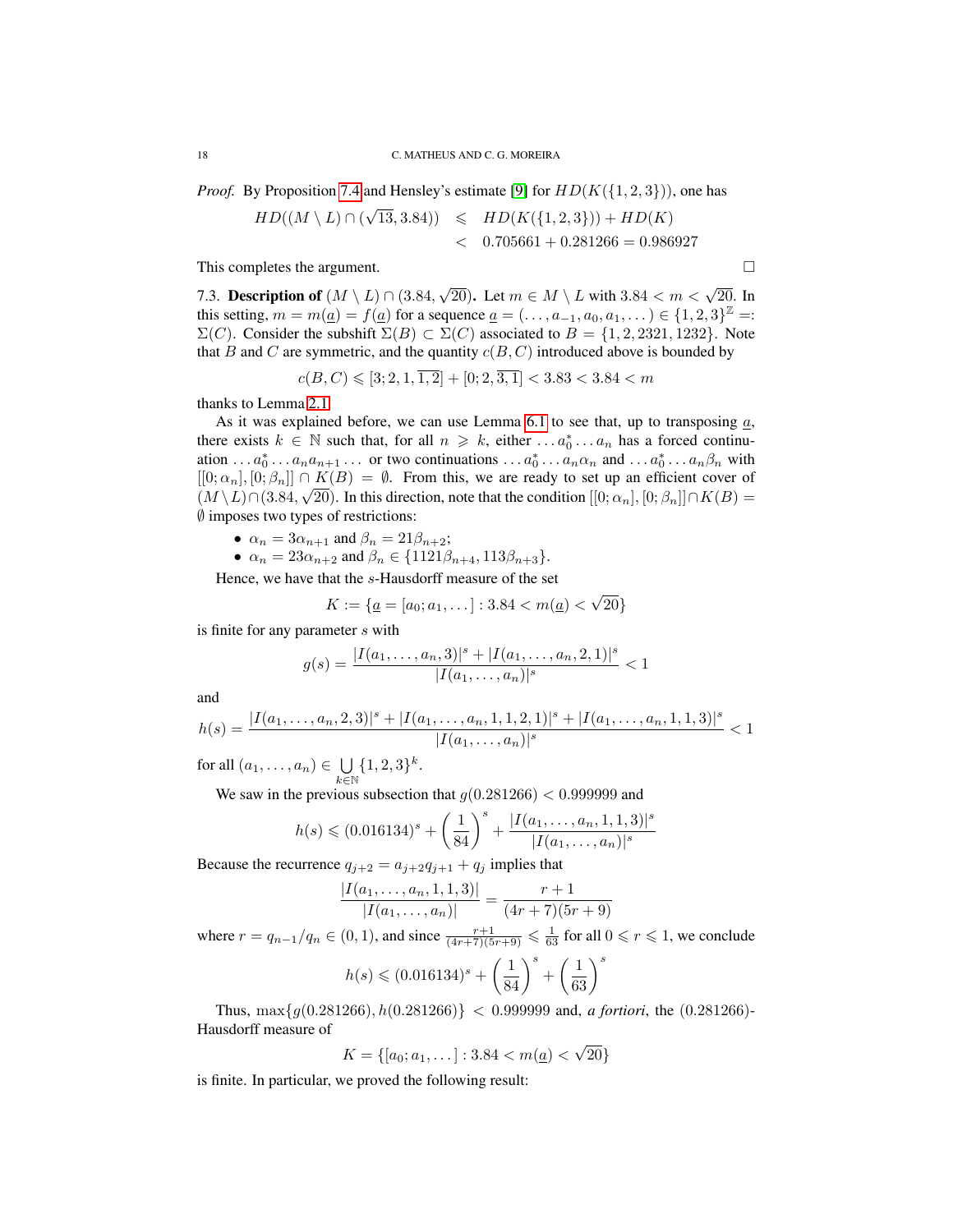**Proposition 7.6.**  $(M \setminus L) \cap (3.84,$ √  $(20)$  ⊂  $K({1, 2, 3})$  + K where K is a set of Hausdorff *dimension*  $HD(K) < 0.281266$ .

As usual, this proposition yields the following estimate:

<span id="page-18-0"></span>Corollary 7.7.  $HD((M \setminus L) \cap (3.84,$ √ 20)) < 0.986927*.*

*Proof.* By Proposition [B.4](#page-26-7) and Hensley's estimate [\[9\]](#page-27-7) for  $HD(K({1, 2, 3})),$  one has √

$$
HD((M \setminus L) \cap (3.84, \sqrt{20})) \leq HD(K(\{1, 2, 3\})) + HD(K)
$$
  
< 0.705661 + 0.281266 = 0.986927

This ends the proof.  $\Box$ 

7.4. Description of  $(M \setminus L) \cap ($ √ 20,  $\sqrt{21}$ ). Let  $m \in M \setminus L$  with  $\sqrt{20} < m < \sqrt{21}$ . In this setting,  $m = m(a) = f(a)$  for a sequence

$$
\underline{a} = (\dots, a_{-1}, a_0, a_1, \dots) \in \Sigma(C) := \{ \gamma \in \{1, 2, 3, 4\}^{\mathbb{Z}} \text{ not containing } 14, 41, 24, 42 \}
$$
  
because

because:

- if  $\underline{\theta}$  contains 14 or 41, then  $m(\underline{\theta}) \geqslant [4; 1, \overline{1, 4}] + [0; \overline{4, 1}] > \sqrt{2}$ 21 by Lemma [2.1;](#page-6-3)
- if  $\theta$  contains 24 or 42 but neither 14 nor 41, then Lemma [2.1](#page-6-3) implies that  $m(\theta) \geq$  $[4; 2, \overline{1,3}] + [0; \overline{4,2}] > \sqrt{21}.$

Consider the subshift  $\Sigma(B) \subset \Sigma(C)$  associated to  $B = \{21312, 232, 3, 11313, 31311\}$ with the restrictions that 31311 follows only 3, and 11313 is followed only by 3. Note that B and C are symmetric, and the quantity  $c(B, C)$  introduced above is

$$
c(B, C) < 4.46 < \sqrt{20} < m
$$

thanks to Lemma [2.1.](#page-6-3)

As it was explained before, we can use Lemma [6.1](#page-12-0) to see that, up to transposing  $a$ , there exists  $k \in \mathbb{N}$  such that, for all  $n \geq k$ , either ...  $a_0^* \dots a_n$  has a forced continuation . . .  $a_0^* \ldots a_n a_{n+1} \ldots$  or two continuations . . .  $a_0^* \ldots a_n \alpha_n$  and . . .  $a_0^* \ldots a_n \beta_n$  with  $[[0;\alpha_n],[0;\beta_n]] \cap K(B) = \emptyset$ . From this, we are ready to cover  $(M \setminus L) \cap (\sqrt{20},\sqrt{21})$ . In this direction, note that the condition  $[[0; \alpha_n], [0; \beta_n]] \cap K(B) = \emptyset$  imposes three types of restrictions:

- $\alpha_n = 4\alpha_{n+1}$  and  $\beta_n = 3131\beta_{n+4}$ ;
- $\alpha_n \in \{33131\alpha_{n+5}, 34\alpha_{n+2}\}\$  and  $\beta_n = 2131\beta_{n+4}$ ;
- $\alpha_n = 23\alpha_{n+2}$  and  $\beta_n = 1131\beta_{n+3}$ .

Hence, we have that the s-Hausdorff measure of the set

$$
K := \{ [a_0; a_1, \dots] : \sqrt{20} < m(\underline{a}) < \sqrt{21} \}
$$

is finite for any parameter s with

$$
g(s) = \frac{|I(a_1, \dots, a_n, 4)|^s + |I(a_1, \dots, a_n, 3, 1, 3, 1)|^s}{|I(a_1, \dots, a_n)|^s} < 1,
$$

$$
h(s) = \frac{|I(a_1, \ldots, a_n, 3, 3, 1, 3, 1)|^s + |I(a_1, \ldots, a_n, 3, 4)|^s + |I(a_1, \ldots, a_n, 2, 1, 3, 1)|^s}{|I(a_1, \ldots, a_n)|^s} < 1
$$

and

$$
i(s) = \frac{|I(a_1, \dots, a_n, 2, 3)|^s + |I(a_1, \dots, a_n, 1, 1, 3, 1)|^s}{|I(a_1, \dots, a_n)|^s} < 1
$$

for all  $(a_1, \ldots, a_n) \in \bigcup$  $k \in \mathbb{N}$  $\{1, 2, 3, 4\}^k$ .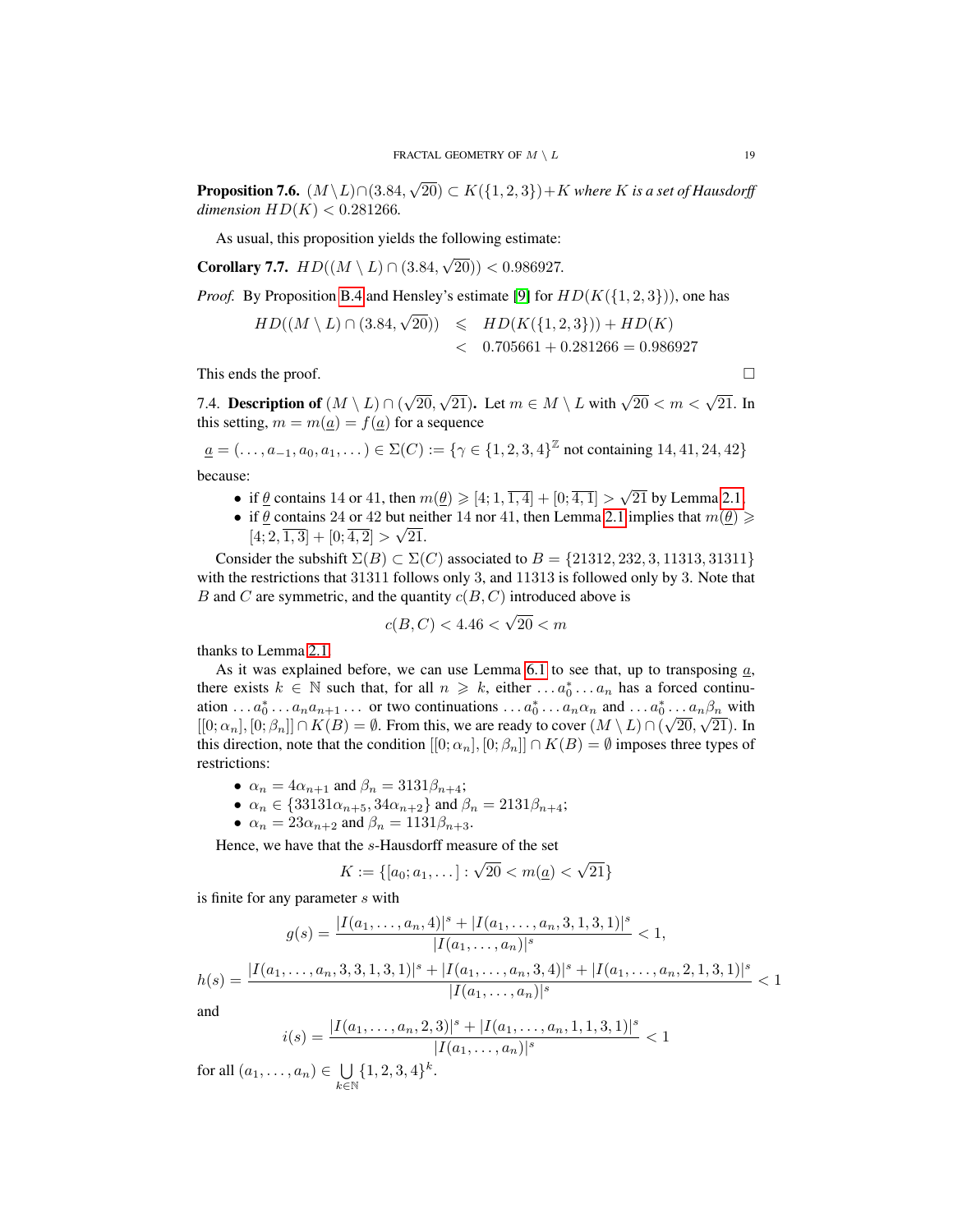We saw in the previous subsection that

$$
i(s) \leq (0.016134)^s + \frac{|I(a_1, \ldots, a_n, 1, 1, 3, 1)|^s}{|I(a_1, \ldots, a_n)|^s}
$$

On the other hand, the recurrence  $q_{j+2} = a_{j+2}q_{j+1} + q_j$  implies that

$$
\frac{|I(a_1,\ldots,a_n,4)|}{|I(a_1,\ldots,a_n)|}=\frac{r+1}{(r+4)(r+5)},\quad \frac{|I(a_1,\ldots,a_n,3,1,3,1)|}{|I(a_1,\ldots,a_n)|}=\frac{r+1}{(5r+19)(9r+24)},
$$

$$
\frac{|I(a_1,...,a_n,3,3,1,3,1)|}{|I(a_1,...,a_n)|} = \frac{r+1}{(19r+62)(34r+111)}, \quad \frac{|I(a_1,...,a_n,3,4)|}{|I(a_1,...,a_n)|} = \frac{r+1}{(4r+13)(5r+16)}
$$

$$
\frac{|I(a_1,...,a_n,2,1,3,1)|}{|I(a_1,...,a_n)|} = \frac{r+1}{(5r+14)(9r+25)}
$$

and

$$
\frac{|I(a_1, \ldots, a_n, 1, 1, 3, 1)|}{|I(a_1, \ldots, a_n)|} = \frac{r+1}{(5r+9)(9r+16)}
$$

where  $r = q_{n-1}/q_n \in (0, 1)$ . Since  $\frac{r+1}{(r+4)(r+5)} \leq \frac{1}{15}$ ,  $\frac{r+1}{(5r+19)(9r+24)} \leq \frac{1}{116}$ ,  $\frac{r+1}{(19r+62)(34r+111)} \leq \frac{2}{11745}$ ,  $\frac{r+1}{(4r+13)(5r+16)} \leq \frac{2}{357}$ ,  $\frac{r+1}{(5r+14)(9r+25)} \leq 0.003106$  and  $\frac{r+1}{(5r+9)(9r+16)} \leq \frac{1}{144}$ 

$$
g(s) \leqslant \left(\frac{1}{15}\right)^s + \left(\frac{1}{516}\right)^s, \quad h(s) \leqslant \left(\frac{2}{11745}\right)^s + \left(\frac{2}{357}\right)^s + (0.003106)^s,
$$
  

$$
i(s) \leqslant (0.016134)^s + \left(\frac{1}{144}\right)^s
$$

Thus,  $\max\{g(0.172825), h(0.172825), i(0.172825)\} < 0.999997$  and, *a fortiori*, the (0.172825)-Hausdorff measure of

$$
K = \{ [a_0; a_1, \dots] : \sqrt{20} < m(\underline{a}) < \sqrt{21} \}
$$

is finite. In particular, we proved the following result:

<span id="page-19-0"></span>**Proposition 7.8.**  $(M \setminus L) \cap ($ √ 20, √  $(21)$  ⊂  $X_4$ ({14, 41, 24, 42}) + K where

$$
X_4({14, 41, 24, 42}) := \{ [0; \gamma] : \gamma \in {1, 2, 3, 4}^{\mathbb{N}} \text{ doesn't contain } 14, 41, 24, 42 \}
$$

*and* K *is a set of Hausdorff dimension*  $HD(K) < 0.172825$ .

As usual, this proposition yields the following estimate:

<span id="page-19-1"></span>Corollary 7.9.  $HD((M \setminus L) \cap ($ √ 20, √ 21)) < 0.961772*.*

*Proof.* By Proposition [7.8](#page-19-0) and Hensley's estimate [\[9\]](#page-27-7) for  $HD(K({1, 2, 3, 4})),$  one has

$$
HD((M \setminus L) \cap (\sqrt{20}, \sqrt{21})) \leq HD(K(\{1, 2, 3, 4\})) + HD(K)
$$
  
< 0.788947 + 0.172825 = 0.961772

This finishes the argument.  $\Box$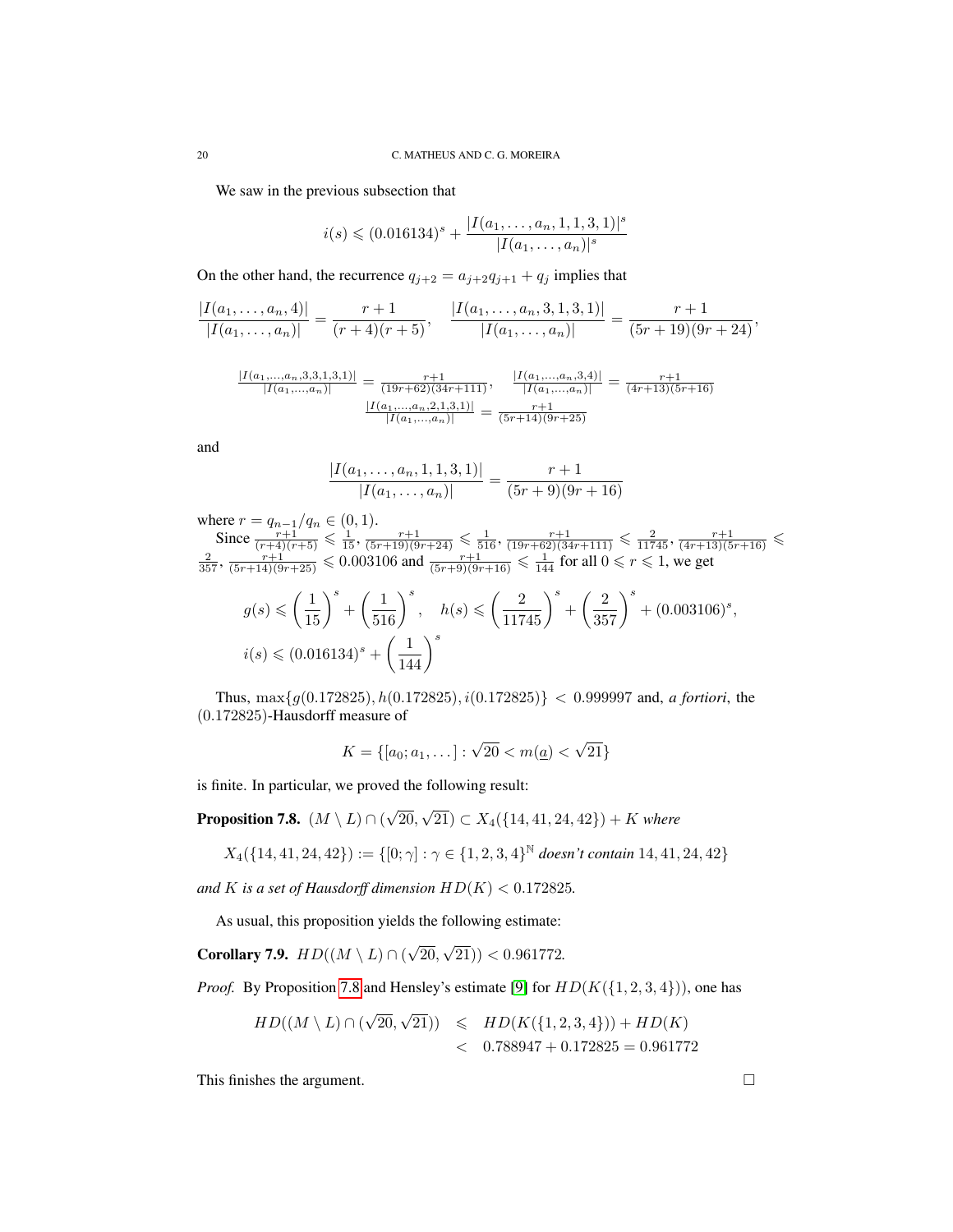7.5. End of proof of Theorem [1.3.](#page-1-2) By Corollaries [7.3,](#page-15-2) [7.5,](#page-16-1) [7.7,](#page-18-0) [7.9,](#page-19-1) we have that

$$
HD((M \setminus L) \cap (\sqrt{10}, \sqrt{21})) < 0.986927
$$

On the other hand, Freiman [\[4\]](#page-26-1) and Schecker [\[17\]](#page-27-2) proved that [ √ and, Freiman [4] and Schecker [17] proved that  $[\sqrt{21}, \infty) \subset L$ . Therefore,  $(M \setminus L) \cap [\sqrt{21}, \infty) = \emptyset$ .

Also, the proof of Theorem 1 in Chapter 6 of Cusick–Flahive's book [\[2\]](#page-26-5) gives the (rigorous) estimate √

$$
HD(M \cap (-\infty, \sqrt{10})) < 0.93
$$

for the Hausdorff dimension of  $M \cap (-\infty,$ 10).

By putting these facts together, we obtain the desired conclusion, namely,

 $HD(M \setminus L) < 0.986927$ 

# APPENDIX A. STRUCTURE OF  $M \setminus L$  near 3.7

<span id="page-20-0"></span>A.1. The largest interval J avoiding L containing  $C$ . Consider the quantities

 $j_0 := \lambda_0(\overline{33*22212}) = 3.70969985967967...$ 

and

$$
j_1 := \lambda_0(\overline{21}12212332221233^*22212332221233321\overline{12}) = 3.70969985975042...
$$

By Corollary [3.14,](#page-9-0) Lemma [4.1,](#page-0-0) and the proof of Corollary [4.3,](#page-11-0) we have that

<span id="page-20-1"></span>**Proposition A.1.** *If*  $j_0 < m(a) = \lambda_0(a) < 3.7096998599$ *, then (up to transposition)* 

- *either* a = . . . 12212332221233<sup>∗</sup>222123322212 . . .
- *or*  $a = ... 23322212332221233*222123322212...$  *and the vicinity of the position* −7 *is* . . . 2332221233<sup>∗</sup>222123322 . . .

Indeed, this happens because  $m(a) < 3.7096998599$  allows to use all results from Sections [3](#page-6-1) and [4](#page-10-1) *except* for Lemma [4.2.](#page-10-0)

<span id="page-20-2"></span>Proposition A.2. *If* m(a) < 3.71 *and* a *contains* 12212332221233<sup>∗</sup>222123322212*, then*  $m(a) \geqslant j_1$ .

*Proof.* By Lemma [3.1](#page-0-0) (i), (ii),

 $\lambda_0(a) = [3; 2, 2, 2, 1, 2, 3, 3, 2, 2, 2, 1, 2, \ldots] + [0; 3, 2, 1, 2, 2, 2, 3, 3, 2, 1, 2, 2, 1, \ldots]$  $\geqslant$  [3; 2, 2, 2, 1, 2, 3, 3, 2, 2, 1, 2, 3, 3, 3, 2, ...] + [0; 3, 2, 1, 2, 2, 2, 3, 3, 2, 1, 2, 2, 1,  $\overline{1,2}$ ]

By Lemma [3.3](#page-0-0) (v) and Lemma [3.5](#page-0-0) (vi),

$$
\lambda_0(a) \geq [3; 2, 2, 2, 1, 2, 3, 3, 2, 2, 2, 1, 2, 3, 3, 3, 2, \ldots] + [0; 3, 2, 1, 2, 2, 2, 3, 3, 2, 1, 2, 2, 1, \overline{1, 2}]
$$
  
\n
$$
\geq [3; 2, 2, 2, 1, 2, 3, 3, 2, 2, 2, 1, 2, 3, 3, 3, 2, 1, \ldots] + [0; 3, 2, 1, 2, 2, 2, 3, 3, 2, 1, 2, 2, 1, \overline{1, 2}]
$$

By Lemma [3.1](#page-0-0) (i), we conclude that

$$
\lambda_0(a) \geqslant [3; 2, 2, 2, 1, 2, 3, 3, 2, 2, 2, 1, 2, 3, 3, 3, 2, 1, \ldots] + [0; 3, 2, 1, 2, 2, 2, 3, 3, 2, 1, 2, 2, 1, \overline{1, 2}]
$$
  
\n
$$
\geqslant [3; 2, 2, 2, 1, 2, 3, 3, 2, 2, 2, 1, 2, 3, 3, 3, 2, 1, \overline{1, 2}] + [0; 3, 2, 1, 2, 2, 2, 3, 3, 2, 1, 2, 2, 1, \overline{1, 2}]
$$
  
\n
$$
= j_1
$$

 $\Box$ 

By putting together Propositions [A.1](#page-20-1) and [A.2,](#page-20-2) we obtain the following strengthening of Propositions [5.1](#page-12-6) and [5.2:](#page-12-4)

**Proposition A.3.** *The open interval*  $J = (j_0, j_1)$  *containing* C *is disjoint from* L.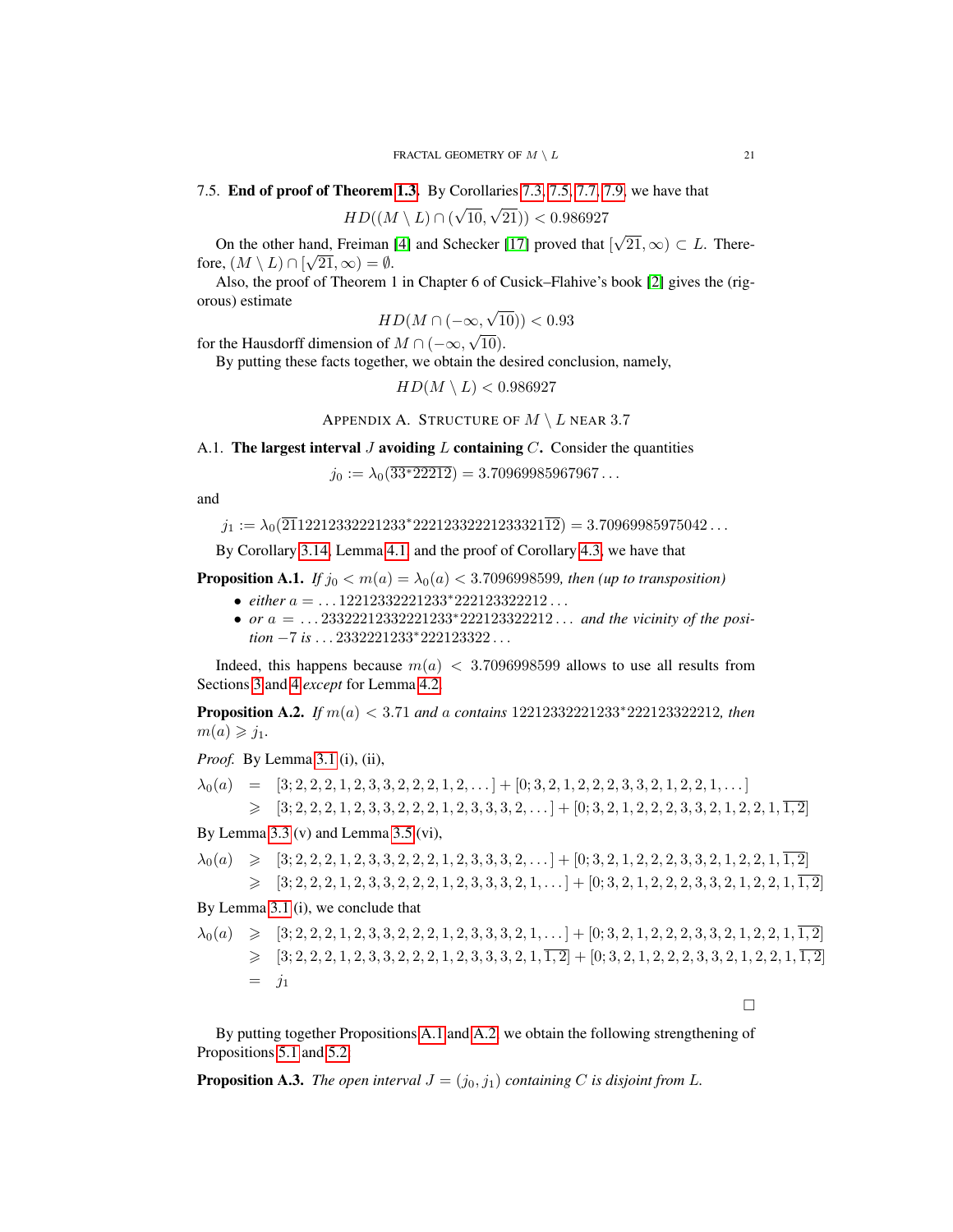*Proof.* On one hand, the fact that J contains C is an immediate consequence of Proposition [5.2.](#page-12-4) On the other hand, if  $j_0 < m(a) < j_1$  for a periodic sequence a, then, thanks to Proposition [A.2,](#page-20-2) we would be able to iteratively apply Proposition [A.1](#page-20-1) to obtain that  $m(a) = \lambda_0(\overline{33*22212}) = j_0$ , a contradiction. Since the Lagrange spectrum is the closure of Markov values associated to periodic sequences, we derive that  $J \cap L = \emptyset$ .

Since it is not hard to see that  $j_0$  and  $j_1$  belong to L, the previous proposition implies that:

Corollary A.4. J *is the largest interval containing* C *which is disjoint from* L*.*

A.2. The largest known element of  $M \setminus L$ . Consider the quantity

 $\Upsilon := \lambda_0(\overline{3322212}33^*2221233222122121\overline{12}) = 3.7096998597503806\ldots$ 

**Proposition A.5.**  $\Upsilon$  *is the largest element of*  $(M \setminus L) \cap J$ .

*Proof.* Given  $a \in \{1, 2, 3\}^{\mathbb{Z}}$  with  $m(a) = \lambda_0(a) \in J$ , we can apply Propositions [A.2](#page-20-2) and [A.1](#page-20-1) to obtain that (up to transposition)

 $m(a) = [3; 2, 2, 2, 1, 2, 3, 3, 2, 2, 2, 1, 2, \ldots] + [0; 3, 2, 1, 2, 2, 2, 3, 3]$ 

If  $a_{13} = 1$ , then  $m(a) \geqslant [3; 2, 2, 2, 1, 2, 3, 3, 2, 2, 2, 1, 2, 1, \overline{1,2}] + [0; 3, 2, 1, 2, 2, 2, 3, 3] =$ 3.7096998599 . . . , a contradiction. Hence,

$$
m(a) \leqslant [3; 2, 2, 2, 1, 2, 3, 3, 2, 2, 2, 1, 2, 2, \dots] + [0; 3, \overline{2, 1, 2, 2, 2, 3, 3}]
$$

If  $a_{14} \in \{2,3\}$ , then  $m(a) \geqslant [3; 2, 2, 2, 1, 2, 3, 3, 2, 2, 2, 1, 2, 2, 2, 3, 3, \overline{2,1}] + [0; 3, 2, 1, 2, 2, 2, 3, 3] =$ 3.709699859799 . . . , a contradiction. Thus,

$$
m(a) \leqslant [3; 2, 2, 2, 1, 2, 3, 3, 2, 2, 2, 1, 2, 2, 1, \ldots] + [0; 3, \overline{2, 1, 2, 2, 2, 3, 3}]
$$

If  $a_{15} = 1$ , then  $m(a) \geqslant [3; 2, 2, 2, 1, 2, 3, 3, 2, 2, 2, 1, 2, 2, 1, 1, \overline{1,2}] + [0; 3, 2, 1, 2, 2, 2, 3, 3] =$ 3.709699859765 . . . , a contradiction. Therefore,

 $m(a) \leqslant [3; 2, 2, 2, 1, 2, 3, 3, 2, 2, 2, 1, 2, 2, 1, 2, \ldots] + [0; 3, 2, 1, 2, 2, 2, 3, 3]$ 

If  $a_{16} \in \{2,3\}$ , then  $m(a) \geqslant [3; 2, 2, 2, 1, 2, 3, 3, 2, 2, 2, 1, 2, 2, 1, 2, 2, 3, \overline{3}, \overline{1} \dots] + [0; 3, \overline{2, 1, 2, 2, 2, 3, 3}] =$ 3.709699859753 . . . , a contradiction. So,

 $m(a) \leqslant [3; 2, 2, 2, 1, 2, 3, 3, 2, 2, 2, 1, 2, 2, 1, 2, 1, \ldots] + [0; 3, 2, 1, 2, 2, 2, 3, 3]$ 

If  $a_{17} = 1$ , or  $a_{17} = 2$  and  $a_{18} \in \{2,3\}$ , then  $m(a) \geqslant [3; 2, 2, 2, 1, 2, 3, 3, 2, 2, 2, 1, 2, 2, 1, 2, 2, 1, 2, 2, 3, 1]$ +  $[0; 3, \overline{2, 1, 2, 2, 2, 3, 3}] = 3.70969985975049...$ , a contradiction. Hence,

 $m(a) \leqslant [3; 2, 2, 2, 1, 2, 3, 3, 2, 2, 2, 1, 2, 2, 1, 2, 1, 2, 1, \ldots] + [0; 3, 2, 1, 2, 2, 2, 3, 3]$ 

It follows that

 $m(a) \leqslant [3; 2, 2, 2, 1, 2, 3, 3, 2, 2, 2, 1, 2, 2, 1, 2, 1, 2, 1, \overline{1, 2}] + [0; 3, 2, 1, 2, 2, 2, 3, 3] = \Upsilon$ 

This completes the argument.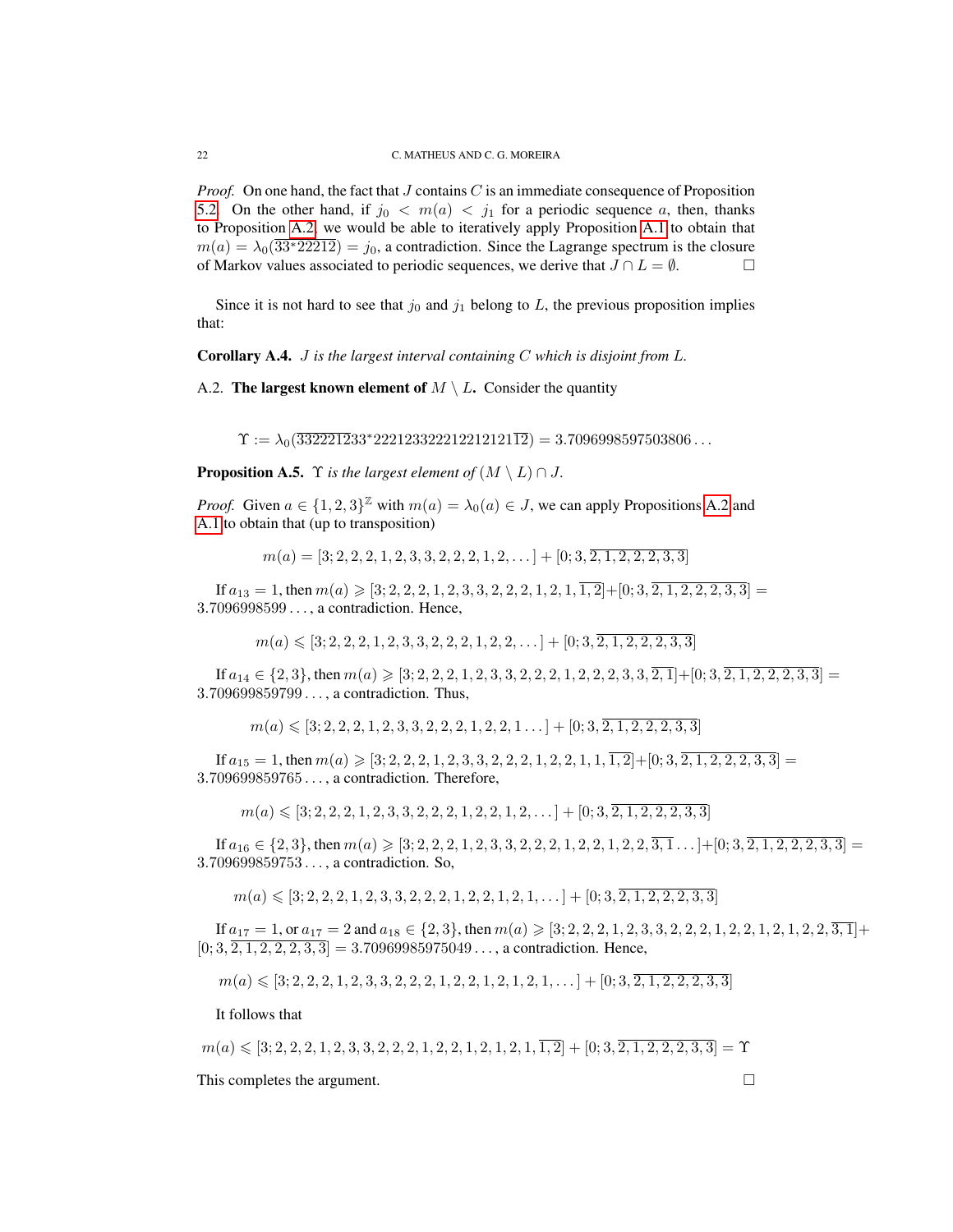A.3. The Hausdorff dimension of  $M \setminus L$  near 3.7. As it is explained in our previous works [\[12\]](#page-27-4) and [\[13\]](#page-27-5), we have that

$$
HD((M \setminus L) \cap J) = HD(\Omega)
$$

where  $\Omega$  is the Gauss–Cantor set

 $\Omega := \{ [0; \gamma] : \gamma \in \{1, 2, 3\}^{\mathbb{N}} \text{ doesn't contain subwords in } P \}$ 

with P consisting of "big words"<sup>[6](#page-22-1)</sup> appearing in items (i), (ii), (v), (vi), (vii), (x), (xii), (xiii), (xiv), (xv), (xvii), (xxii), (xxv), (xxvi), (xxviii), (xxix), (xxx), (xxxi), (xxxiii), (xxxv), (xxxvi), (xxxvii), (xxxviii), (xxxix) in Section [3](#page-6-1) and [4](#page-10-1) and their transposes, and the "selfreplicating" word 2332221233222123322 in Corollary [4.3](#page-11-0) and its transpose.

APPENDIX B. EMPIRICAL DERIVATION OF  $HD(M \setminus L) < 0.888$ 

<span id="page-22-0"></span>The algorithm developed by Jenkinson–Pollicott in [\[15\]](#page-27-8) allows to give *heuristic* estimates for the Hausdorff dimensions of certain Cantor sets of real numbers whose continued fraction expansions satisfy some constraints. Furthermore, Jenkinson–Pollicott shows in [\[16\]](#page-27-9) how these *empirical* estimates can be converted in *rigorous* estimates.

In this section, we will explore Jenkinson–Pollicott algorithm to give an *empirical* derivation of the following bound:

$$
(B.1)\qquad \qquad HD(M \setminus L) < 0.888
$$

B.1. Heuristic estimates for  $HD((M \setminus L) \cap (-\infty,$ √ 13)). Consider again the subshift  $\Sigma(B) := \{11, 22\}^{\mathbb{Z}}$  of  $\Sigma(C) = \{1, 2\}^{\mathbb{Z}}$ . The quantity  $c(B, C)$  introduced above is

<span id="page-22-3"></span> $c(B, C) = [2; \overline{1, 1}] + [0; 2, \overline{2, 1}] < 3.0407 < 3.06$ 

This refined information on  $c(B, C)$  allows us to improve Proposition [7.2](#page-15-1) and Corollary [7.3.](#page-15-2) Indeed, by repeating the analysis of Subsection [7.1](#page-14-1) with this stronger estimate on  $c(B, C)$ , one gets the following result:

**Proposition B.1.**  $(M \setminus L) \cap (3.06,$ √ 13)  $\subset K$ ({1, 2}) + K *where* K *is a set of Hausdorff dimension*  $HD(K) < 0.174813$ *. In particular,*  $HD((M \setminus L) \cap (3.06, \sqrt{13})) < 0.706104$ *.* 

This proposition implies that

$$
HD((M \setminus L) \cap (-\infty, \sqrt{13})) < \max\{HD((M \setminus L) \cap (-\infty, 3.06)), 0.706104\}
$$

On the other hand, as it is explained in Table 1 of Chapter 5 of Cusick–Flahive's book [\[2\]](#page-26-5), a result due to Jackson implies that if the Markov value of a sequence  $\alpha \in \Sigma$  is  $m(\underline{a})$  < 3.06, then  $\underline{a}$  doesn't contain 1, 2, 1 nor 2, 1, 2. Thus,

$$
HD((M \setminus L) \cap (-\infty, 3.06)) \leq 2 \cdot HD(K(X_2(\{121, 212\})))
$$

where  $K(X_2({121, 212})) = {0; \gamma : \gamma \in {1, 2}^{\mathbb{N}}}$  not containing 121, 212}. A quick implementation of the Jenkinson–Pollicott algorithm seems to indicate that

<span id="page-22-2"></span>
$$
HD(K(X_2(\{121,212\})))<0.365
$$

Hence, our discussion so far gives that

(B.2)  $HD((M \setminus L) \cap (-\infty,$ √  $(13)) < 0.73$ 

<span id="page-22-1"></span><sup>&</sup>lt;sup>6</sup>In the sense that the appearance of these words implies that the value of  $\lambda_0$  surpasses  $j_1$ .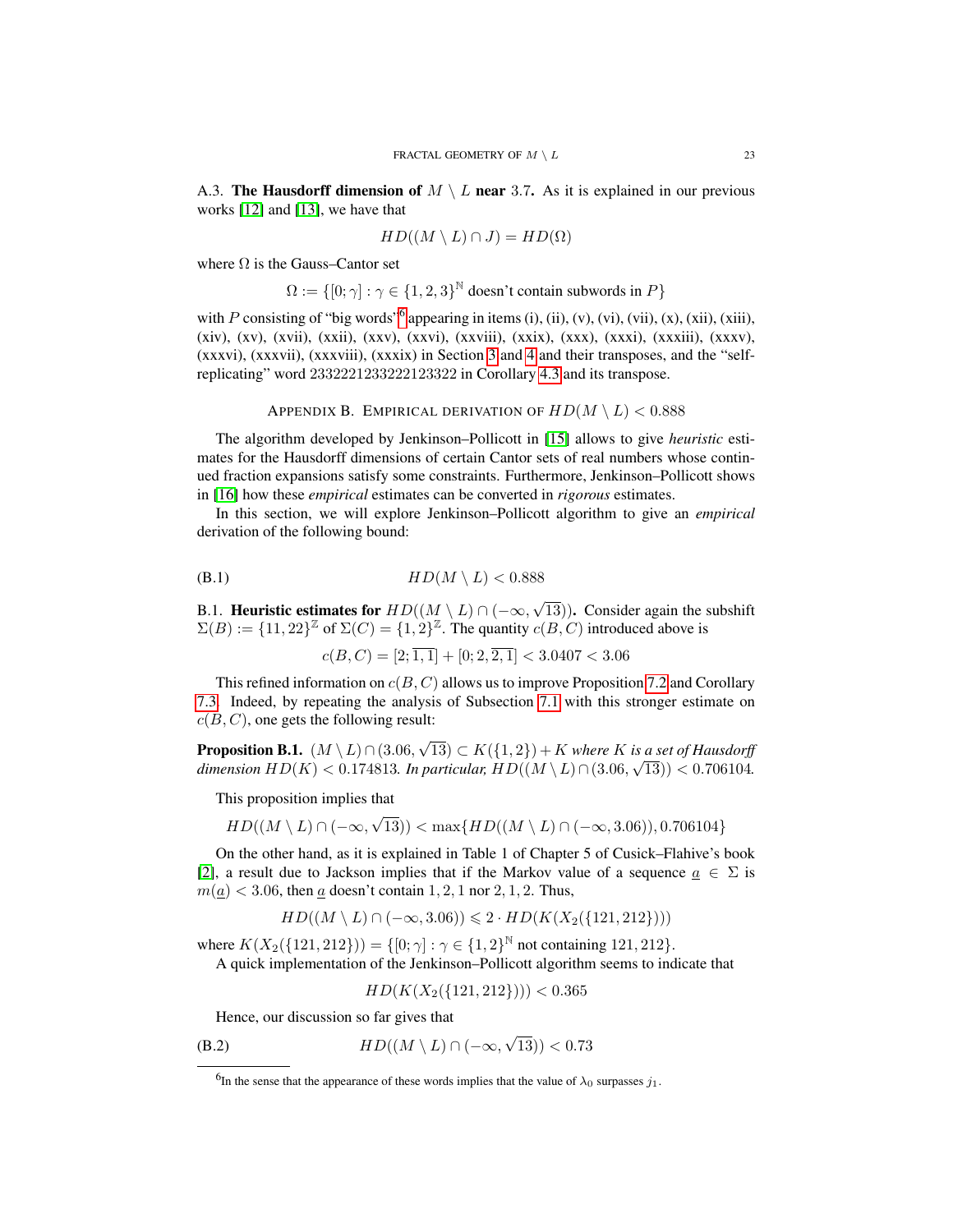B.2. Heuristic estimates for  $HD((M \setminus L) \cap ($ √ 13, 3.84)). Our Proposition [7.4](#page-16-0) above implies that

$$
HD((M \setminus L) \cap (\sqrt{13}, 3.84)) < HD(X_3(\{13, 31\})) + 0.281266
$$

where  $X_3({13, 31}) := {[0; \gamma] : \gamma \in {1, 2, 3}^{\mathbb{N}}}$  doesn't contain 13 nor 31.

After running Jenkinson–Pollicott algorithm, one seems to get that

<span id="page-23-0"></span>
$$
HD(X_3(\{13,31\})) < 0.574
$$

and, *a fortiori*,

(B.3) 
$$
HD((M \setminus L) \cap (\sqrt{13}, 3.84)) < 0.856
$$

B.3. Heuristic estimates for  $HD((M \setminus L) \cap (3.84, 3.92))$ . Let  $m \in M \setminus L$  with  $3.84 <$  $m < 3.92$ . In this setting,  $m = m(\underline{a}) = f(\underline{a})$  for a sequence  $\underline{a} = (\ldots, a_{-1}, a_0, a_1, \ldots) \in$  ${1, 2, 3}^{\mathbb{Z}} =: \Sigma(C)$  not containing 131, 313, 231, 132. Consider the subshift  $\Sigma(B)$  ⊂  $\Sigma(C)$  associated to  $B = \{1, 2, 2321, 1232, 33\}$  with the restrictions that 33 doesn't follow 1 or 2321, and 33 is not followed by 1 or 2321. Note that B and C are symmetric, and the quantity  $c(B, C)$  introduced above is

$$
c(B, C) < 3.84 < m
$$

thanks to Lemma [2.1.](#page-6-3)

From Lemma [6.1](#page-12-0) we obtain that, up to transposing  $\underline{a}$ , there exists  $k \in \mathbb{N}$  such that, for all  $n \geq k$ , either  $\dots a_0^* \dots a_n$  has a forced continuation  $\dots a_0^* \dots a_n a_{n+1} \dots$  or two continuations . . .  $a_0^* \ldots a_n \alpha_n$  and . . .  $a_0^* \ldots a_n \beta_n$  with  $[[0; \alpha_n], [0; \beta_n]] \cap K(B) = \emptyset$ . From this, we are ready to set up an efficient cover of  $(M \setminus L) \cap (3.84, 3.92)$ . In this direction, note that the condition  $[[0; \alpha_n], [0; \beta_n]] \cap K(B) = \emptyset$  imposes two types of restrictions:

- $\alpha_n = 33\alpha_{n+3}$  and  $\beta_n = 21\beta_{n+3}$ ;
- $\alpha_n = 23\alpha_{n+2}$  and  $\beta_n \in \{113\beta_{n+3}, 1121\beta_{n+4}\}.$

Hence, we have that the s-Hausdorff measure of the set

$$
K := \{ [a_0; a_1, \dots] : 3.84 < m(\underline{a}) < 3.92 \}
$$

is finite for any parameter s with

$$
g(s) = \frac{|I(a_1, \dots, a_n, 3, 3)|^s + |I(a_1, \dots, a_n, 2, 1)|^s}{|I(a_1, \dots, a_n)|^s} < 1
$$

and

$$
h(s) = \frac{|I(a_1, \ldots, a_n, 2, 3)|^s + |I(a_1, \ldots, a_n, 1, 1, 3)|^s + |I(a_1, \ldots, a_n, 1, 1, 2, 1)|^s}{|I(a_1, \ldots, a_n)|^s} < 1
$$

for all  $(a_1, \ldots, a_n) \in \bigcup$  $k\bar{\in}\mathbb{N}$  $\{1, 2, 3\}^k$ .

We saw in Subsections [7.2](#page-15-3) and [7.3](#page-17-0) that

$$
g(s) \leqslant \frac{|I(a_1, \ldots, a_n, 3, 3)|^s}{|I(a_1, \ldots, a_n)|^s} + (0.071797)^s \quad \text{and} \quad h(s) \leqslant (0.016134)^s + \left(\frac{1}{63}\right)^s + \left(\frac{1}{84}\right)^s
$$

Because the recurrence  $q_{j+2} = a_{j+2}q_{j+1} + q_j$  implies that

$$
\frac{|I(a_1, \dots, a_n, 3, 3)|}{|I(a_1, \dots, a_n)|} = \frac{r+1}{(3r+10)(4r+13)}
$$
  
where  $r = q_{n-1}/q_n \in (0, 1)$ , and since  $\frac{r+1}{(3r+10)(4r+13)} \le \frac{2}{221}$  for all  $0 \le r \le 1$ , we get  

$$
g(s) \le \left(\frac{2}{221}\right)^s + (0.071797)^s
$$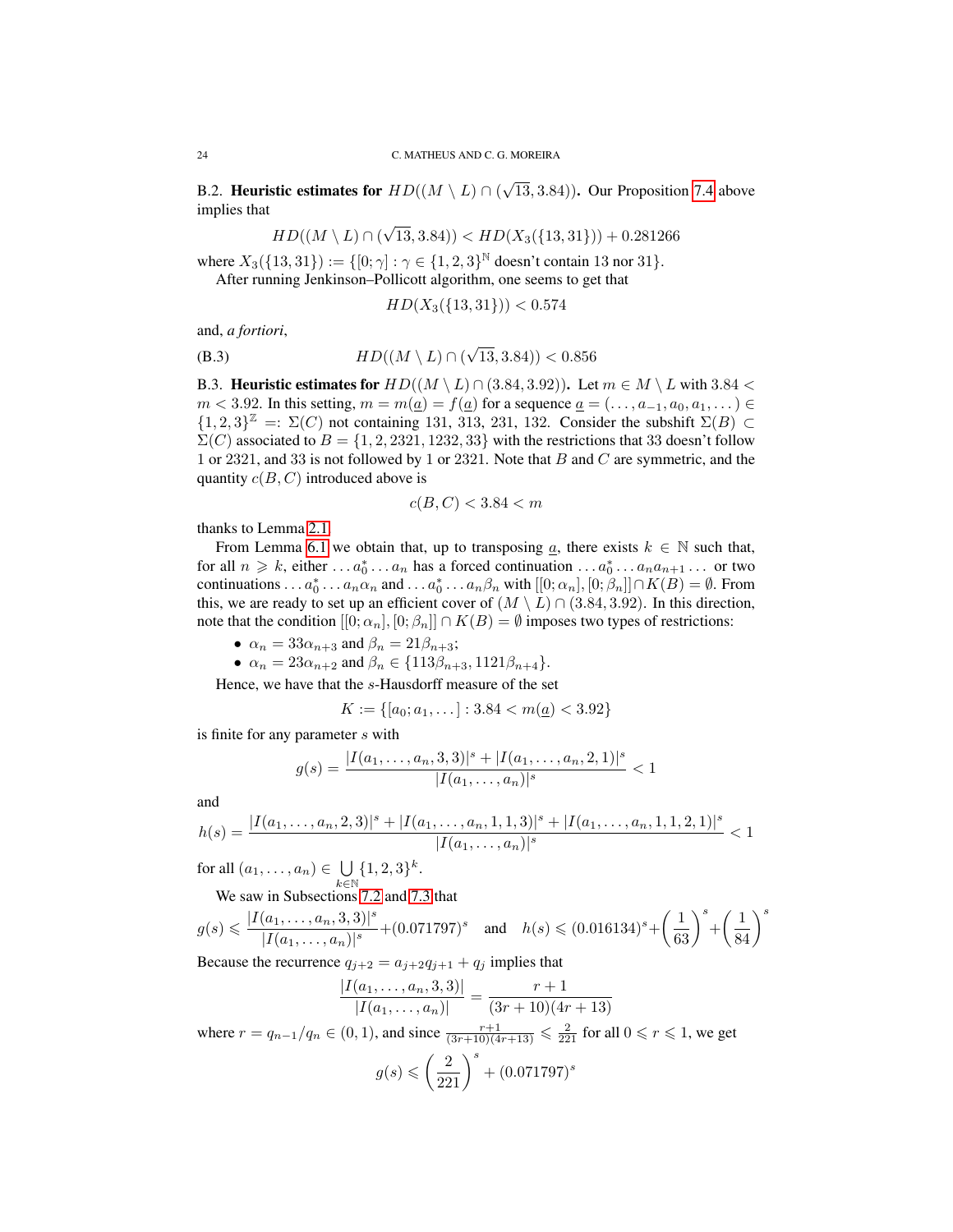Thus, max{g(0.25966), h(0.25966)} < 0.99999 and, *a fortiori*, the (0.25966)-Hausdorff measure of

$$
K = \{ [a_0; a_1, \dots] : 3.84 < m(\underline{a}) < 3.92 \}
$$

is finite. In particular, we proved the following result:

**Proposition B.2.**  $(M \setminus L) \cap (3.84, 3.92) \subset X_3({131, 313, 231, 132}) + K$  where

 $X_3({131, 313, 231, 132}) := \{ [0; \gamma] : \gamma \in {1, 2, 3}^{\mathbb{N}} \text{ not containing } 131, 313, 231, 132 \}$ 

and *K* is a set of Hausdorff dimension  $HD(K) < 0.25966$ .

After running Jenkinson–Pollicott algorithm, one seems to obtain that

<span id="page-24-1"></span> $HD(X_3({131, 313, 231, 132})) < 0.612$ 

so that the previous proposition indicates that

(B.4) 
$$
HD((M \setminus L) \cap (3.84, 3.92)) < 0.872
$$

<span id="page-24-0"></span>B.4. Heuristic estimates for  $HD((M \setminus L) \cap (3.92, 4.01))$ . Let  $m \in M \setminus L$  with  $3.92 <$  $m < 4.01$ . In this setting,  $m = m(a) = f(a)$  for a sequence  $a = (\ldots, a_{-1}, a_0, a_1, \ldots)$  ${1, 2, 3}^{\mathbb{Z}} =: \Sigma(C)$  not containing 131, 313, 2312, 2132. Consider the subshift  $\Sigma(B)$  ⊂  $\Sigma(C)$  associated to  $B = \{1, 2, 211, 112, 232, 1133, 3311\}$  with the restrictions that 3311 comes only after 211 and 3311 has to follow 2, and 1133 has to appear after 2, and 1133 has to follow 112. Note that B and C are symmetric, and the quantity  $c(B, C)$  introduced above is

$$
c(B,C) < 3.92 < m
$$

thanks to Lemma [2.1.](#page-6-3)

From Lemma [6.1](#page-12-0) we obtain that, up to transposing  $\underline{a}$ , there exists  $k \in \mathbb{N}$  such that, for all  $n \geq k$ , either  $\dots a_0^* \dots a_n$  has a forced continuation  $\dots a_0^* \dots a_n a_{n+1} \dots$  or two continuations . . .  $a_0^* \ldots a_n \alpha_n$  and . . .  $a_0^* \ldots a_n \beta_n$  with  $[[0; \alpha_n], [0; \beta_n]] \cap K(B) = \emptyset$ . From this, we are ready to set up an efficient cover of  $(M \setminus L) \cap (3.92, 4.01)$ . In this direction, note that the condition  $[0; \alpha_n]$ ,  $[0; \beta_n] \cap K(B) = \emptyset$  imposes two types of restrictions:

- $\alpha_n = 331\alpha_{n+3}$  and  $\beta_n = 21\beta_{n+3}$ ;
- $\alpha_n = 23\alpha_{n+2}$  and  $\beta_n = 113\beta_{n+3}$ .

Hence, we have that the s-Hausdorff measure of the set

$$
K := \{ [a_0; a_1, \dots] : 3.92 < m(\underline{a}) < 4.01 \}
$$

is finite for any parameter s with

$$
g(s) = \frac{|I(a_1, \dots, a_n, 3, 3, 1)|^s + |I(a_1, \dots, a_n, 2, 1)|^s}{|I(a_1, \dots, a_n)|^s} < 1
$$

and

$$
h(s) = \frac{|I(a_1, \dots, a_n, 2, 3)|^s + |I(a_1, \dots, a_n, 1, 1, 3)|^s}{|I(a_1, \dots, a_n)|^s} < 1
$$

for all  $(a_1, \ldots, a_n) \in \bigcup$  $k\bar{\in}\mathbb{N}$  $\{1, 2, 3\}^k$ .

We saw in Subsections [7.2](#page-15-3) and [7.3](#page-17-0) that

$$
g(s) \leqslant \frac{|I(a_1, \dots, a_n, 3, 3, 1)|^s}{|I(a_1, \dots, a_n)|^s} + (0.071797)^s \quad \text{and} \quad h(s) \leqslant (0.016134)^s + \left(\frac{1}{63}\right)^s
$$

Because the recurrence  $q_{j+2} = a_{j+2}q_{j+1} + q_j$  implies that

$$
\frac{|I(a_1,\ldots,a_n,3,3,1)|}{|I(a_1,\ldots,a_n)|} = \frac{r+1}{(4r+13)(7r+23)}
$$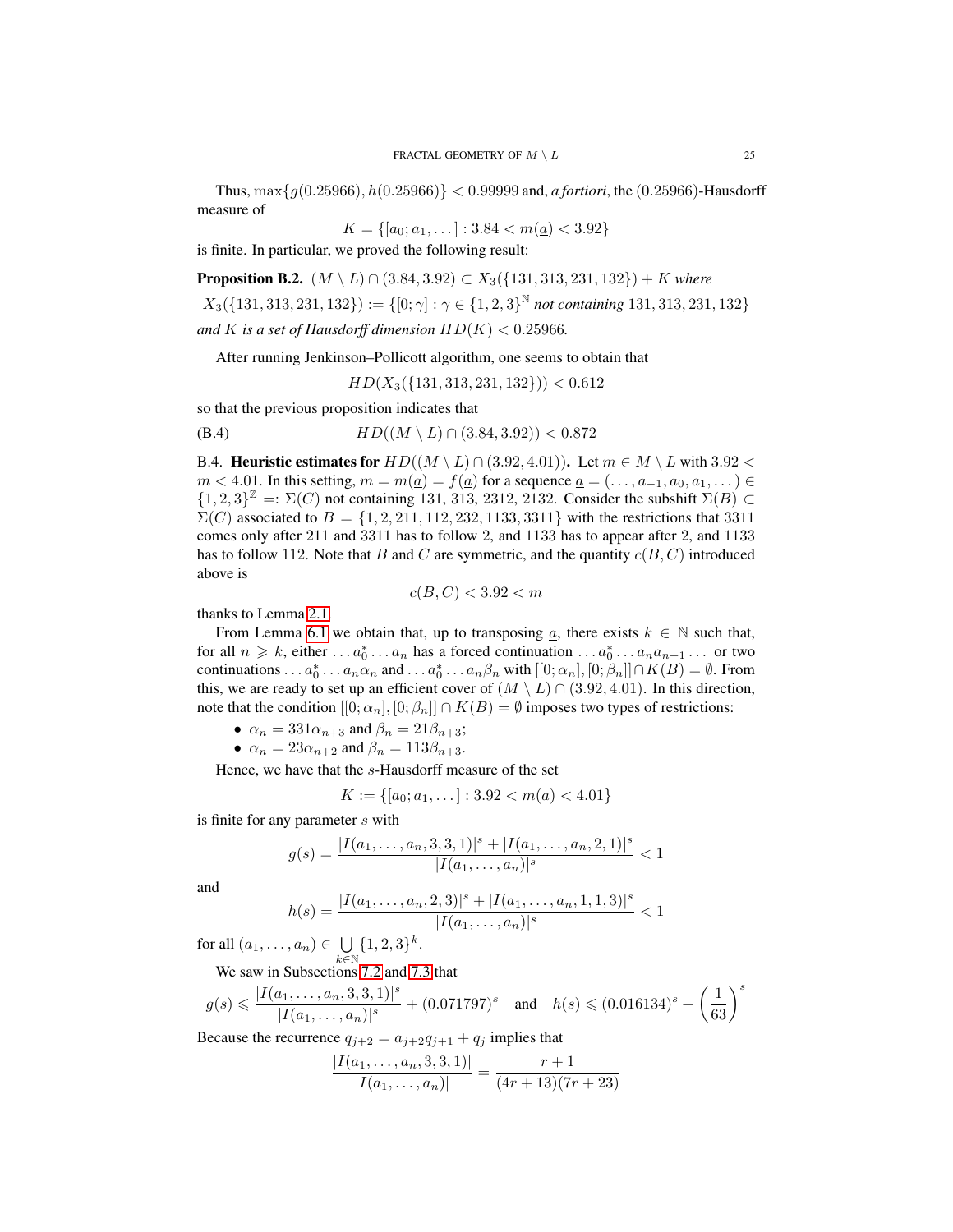where  $r = q_{n-1}/q_n \in (0, 1)$ , and since  $\frac{r+1}{(4r+13)(7r+23)} \leq \frac{1}{255}$  for all  $0 \leq r \leq 1$ , we get

$$
g(s) \leqslant \left(\frac{1}{255}\right)^s + (0.071797)^s
$$

Thus,  $\max\{g(0.177645), h(0.177645)\}$  < 0.99999 and, *a fortiori*, the (0.177645)-Hausdorff measure of

$$
K = \{ [a_0; a_1, \dots] : 3.92 < m(\underline{a}) < 4.01 \}
$$

is finite. In particular, we proved the following result:

**Proposition B.3.**  $(M \setminus L) ∩ (3.92, 4.01) ⊂ X_3({131, 313, 2312, 2132}) + K$  where  $X_3({131, 313, 2312, 2132}) := { [0; \gamma] : \gamma \in {1, 2, 3}^{\mathbb{N}}}$  not containing 131, 313, 2312, 2132} and *K* is a set of Hausdorff dimension  $HD(K) < 0.167655$ .

After running Jenkinson–Pollicott algorithm, one seems to obtain that

<span id="page-25-0"></span> $HD(X_3({131, 313, 2312, 2132})) < 0.65$ 

so that the previous proposition indicates that

(B.5) 
$$
HD((M \setminus L) \cap (3.92, 4.01)) < 0.828
$$

B.5. Heuristic estimates for  $HD((M \setminus L) \cap (4.01,$ √ 20)). Let  $m \in M \setminus L$  with  $4.01 <$ **EXECTE EXECUTE: EXECUTE:**  $m < \sqrt{20}$ . In this setting,  $m = m(\underline{a}) = f(\underline{a})$  for a sequence  $\underline{a} = (\dots, a_{-1}, a_0, a_1, \dots) \in$  ${1, 2, 3}^{\mathbb{Z}} = \Sigma(C)$ . Consider the subshift  $\Sigma(B) \subset \Sigma(C)$  associated to

$$
B = \{11, 2, 232, 213312, 33\}
$$

Note that B and C are symmetric, and the quantity  $c(B, C)$  introduced above is

$$
c(B, C) < 4.01 < m
$$

thanks to Lemma [2.1.](#page-6-3)

From Lemma [6.1](#page-12-0) we obtain that, up to transposing  $\underline{a}$ , there exists  $k \in \mathbb{N}$  such that, for all  $n \geq k$ , either  $\dots a_0^* \dots a_n$  has a forced continuation  $\dots a_0^* \dots a_n a_{n+1} \dots$  or two continuations . . .  $a_0^*$  . . .  $a_n \alpha_n$  and . . .  $a_0^*$  . . .  $a_n \beta_n$  with  $[[0; \alpha_n], [0; \beta_n]] \cap K(B) = \emptyset$ . From this, we are ready to set up an efficient cover of  $(M \setminus L) \cap (4.01, \sqrt{20})$ . In this direction, note that the condition  $[0; \alpha_n]$ ,  $[0; \beta_n] \cap K(B) = \emptyset$  imposes two types of restrictions:

- $\alpha_n = 331\alpha_{n+3}$  and  $\beta_n = 213\beta_{n+3}$ ;
- $\alpha_n = 23\alpha_{n+2}$  and  $\beta_n = 113\beta_{n+3}$ .

Hence, we have that the s-Hausdorff measure of the set

$$
K := \{ [a_0; a_1, \dots] : 4.01 < m(\underline{a}) < \sqrt{20} \}
$$

is finite for any parameter s with

$$
g(s) = \frac{|I(a_1, \dots, a_n, 3, 3, 1)|^s + |I(a_1, \dots, a_n, 2, 1, 3)|^s}{|I(a_1, \dots, a_n)|^s} < 1
$$

and

$$
h(s) = \frac{|I(a_1, \dots, a_n, 2, 3)|^s + |I(a_1, \dots, a_n, 1, 1, 3)|^s}{|I(a_1, \dots, a_n)|^s} < 1
$$

for all  $(a_1, \ldots, a_n) \in \bigcup$  $k\bar{\in}\mathbb{N}$  $\{1, 2, 3\}^k$ .

We saw in Subsections [7.2,](#page-15-3) [7.3](#page-17-0) and [B.4](#page-24-0) that

$$
g(s) \leqslant \left(\frac{1}{255}\right)^s + \frac{|I(a_1, \dots, a_n, 2, 1, 3)|^s}{|I(a_1, \dots, a_n)|^s} \quad \text{ and } \quad h(s) \leqslant (0.016134)^s + \left(\frac{1}{63}\right)^s
$$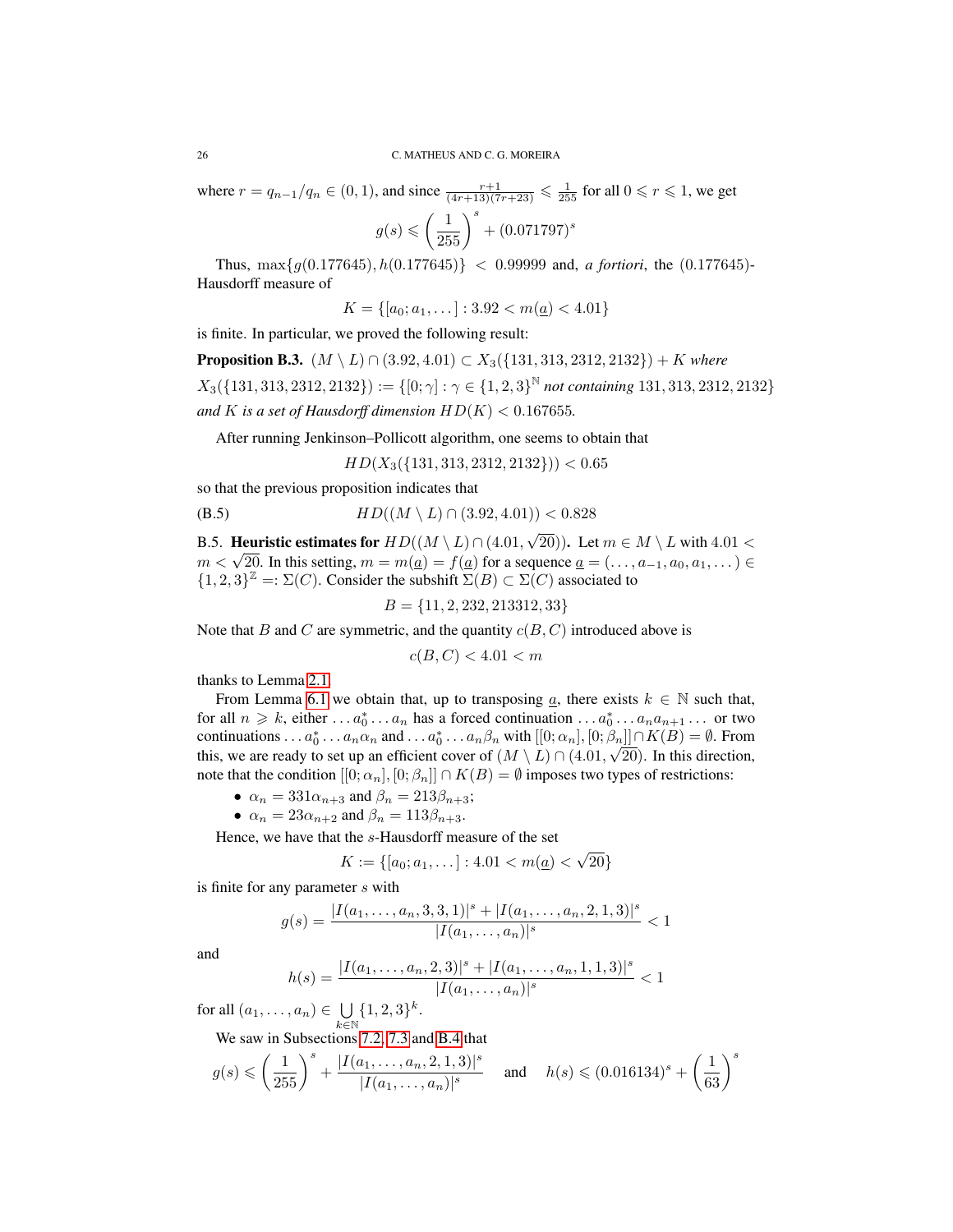Since the recurrence  $q_{j+2} = a_{j+2}q_{j+1} + q_j$  implies that

$$
\frac{|I(a_1,\ldots,a_n,2,1,3)|}{|I(a_1,\ldots,a_n)|} = \frac{r+1}{(4r+11)(5r+14)}
$$

where  $r = q_{n-1}/q_n \in (0, 1)$ , and since  $\frac{r+1}{(4r+11)(5r+14)} \le 0.007043$  for all  $0 \le r \le 1$ , we get

$$
g(s) \leqslant \left(\frac{1}{255}\right)^s + (0.007043)^s
$$

Thus,  $\max\{g(0.167655), h(0.167655)\} < 0.9999$  and, *a fortiori*, the (0.167655)-Hausdorff measure of √

$$
K = \{ [a_0; a_1, \dots] : 4.01 < m(\underline{a}) < \sqrt{20} \}
$$

is finite. In particular, we proved the following result:

<span id="page-26-7"></span>**Proposition B.4.**  $(M\backslash L)\cap (4.01,$ √  $(20)$  ⊂  $K({1, 2, 3})$  +  $K$  where  $K$  is a set of Hausdorff *dimension*  $HD(K) < 0.167655$ .

<span id="page-26-8"></span>As usual, this proposition and Hensley's estimate [\[9\]](#page-27-7) for  $HD(K({1, 2, 3}))$  yields:

(B.6) 
$$
HD((M \setminus L) \cap (4.01, \sqrt{20})) < 0.705661 + 0.167655 = 0.873316
$$

B.6. Heuristic estimates for  $HD((M \setminus L) \cap ($ √ 20, √ 21)). Our Proposition [7.8](#page-19-0) above implies that

$$
HD((M \setminus L) \cap (\sqrt{20}, \sqrt{21})) < HD(X_4(\{14, 41, 24, 42\})) + 0.172825
$$

where  $X_4({14, 41, 24, 42}) := {[0; \gamma] : \gamma \in {1, 2, 3, 4}^{\mathbb{N}}$  doesn't contain 14, 41, 24, 42. After running Jenkinson–Pollicott algorithm, one seems to get that

<span id="page-26-9"></span>
$$
HD(X_4(\{14, 41, 24, 42\})) < 0.715
$$

and, *a fortiori*,

(B.7) 
$$
HD((M \setminus L) \cap (\sqrt{20}, \sqrt{21})) < 0.888
$$

B.7. Global empirical estimate for  $HD(M \setminus L)$ . By [\(B.2\)](#page-22-2), [\(B.3\)](#page-23-0), [\(B.4\)](#page-24-1), [\(B.5\)](#page-25-0), [\(B.6\)](#page-26-8) and [\(B.7\)](#page-26-9), we have that √

$$
HD((M \setminus L) \cap (-\infty, \sqrt{21})) < 0.888
$$

On the other hand, Freiman [\[4\]](#page-26-1) and Schecker [\[17\]](#page-27-2) proved that [ √ and, Freiman [4] and Schecker [17] proved that  $[\sqrt{21}, \infty) \subset L$ . Therefore,  $(M \setminus L) \cap [\sqrt{21}, \infty) = \emptyset$ . √

It follows  $HD(M \setminus L) = HD((M \setminus L) \cap (-\infty,$  $(21))$  < 0.888, the empirical bound announced in [\(B.1\)](#page-22-3).

#### **REFERENCES**

- <span id="page-26-4"></span>[1] T. Cusick, *The connection between the Lagrange and Markoff spectra*, Duke Math. J. 42 (1975), 507–517.
- <span id="page-26-5"></span>[2] T. Cusick and M. Flahive, *The Markoff and Lagrange spectra*, Mathematical Surveys and Monographs, 30. American Mathematical Society, Providence, RI, 1989. x+97 pp.
- <span id="page-26-3"></span>[3] G. A. Freiman, *Noncoincidence of the Markoff and Lagrange spectra*, Mat. Zametki 3 (1968), 195–200; English transl., Math. Notes 3 (1968),125–128.
- <span id="page-26-1"></span>[4] G. A. Freiman, *The initial point of Hall's ray*, Number-theoretic studies in the Markov spectrum and in the structural theory of set addition, pp. 87–120, 121–125. Kalinin. Gos. Univ., Moscow, 1973.
- <span id="page-26-2"></span>[5] G. A. Freiman, *Diophantine approximation and geometry of numbers (The Markoff spectrum)*, Kalinin. Gos. Univ., Moscow, 1975.
- <span id="page-26-6"></span>[6] M. Gbur, *Accumulation points of the Lagrange and Markov spectra*, Monatsh. Math. 84 (1977), 91–108.
- <span id="page-26-0"></span>[7] M. Hall, *On the sum and product of continued fractions*, Ann. of Math. 48 (1947), 966–993.